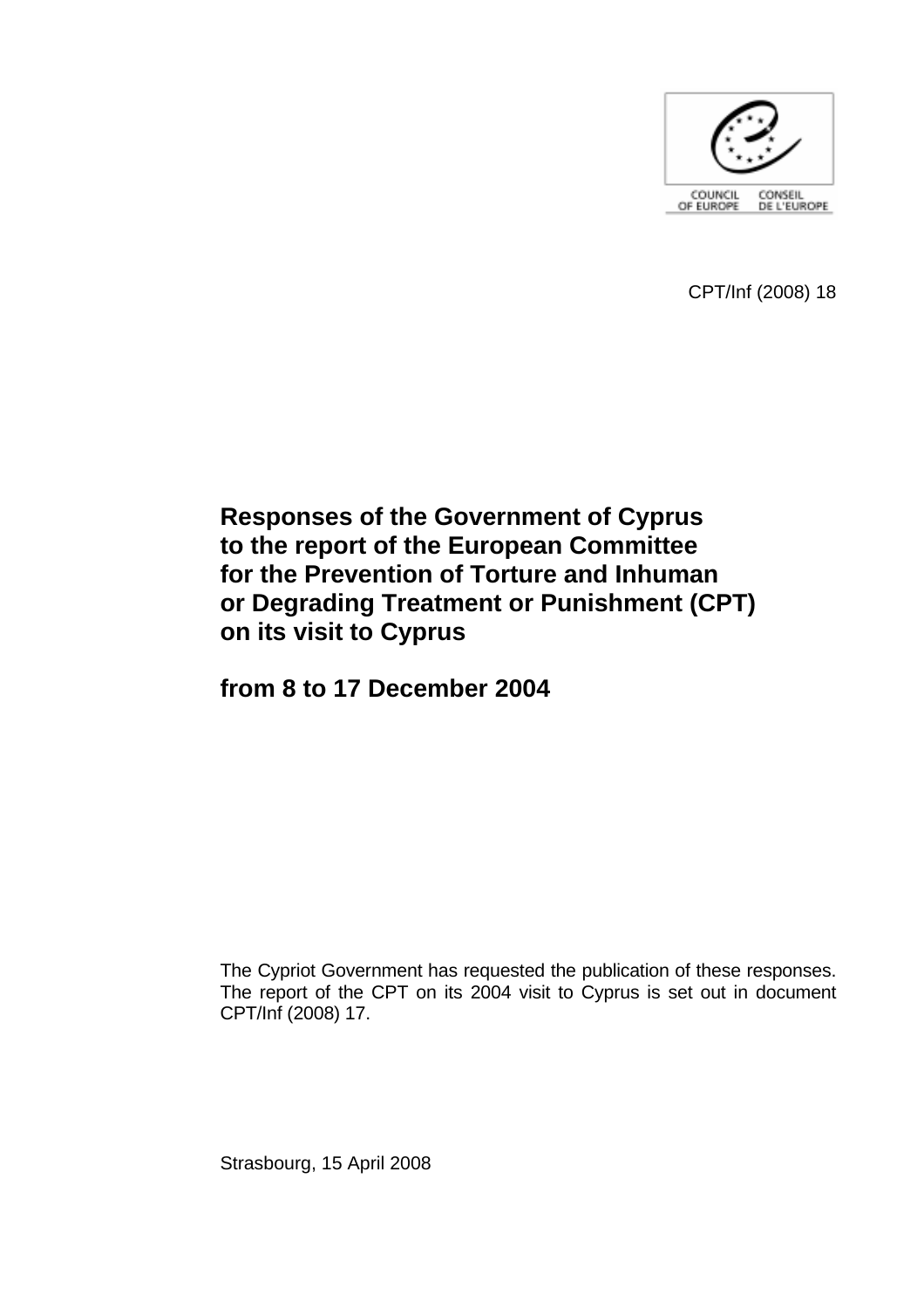The Appendices (only available in Greek) mentioned in this document may be obtained from the Committee's Secretariat.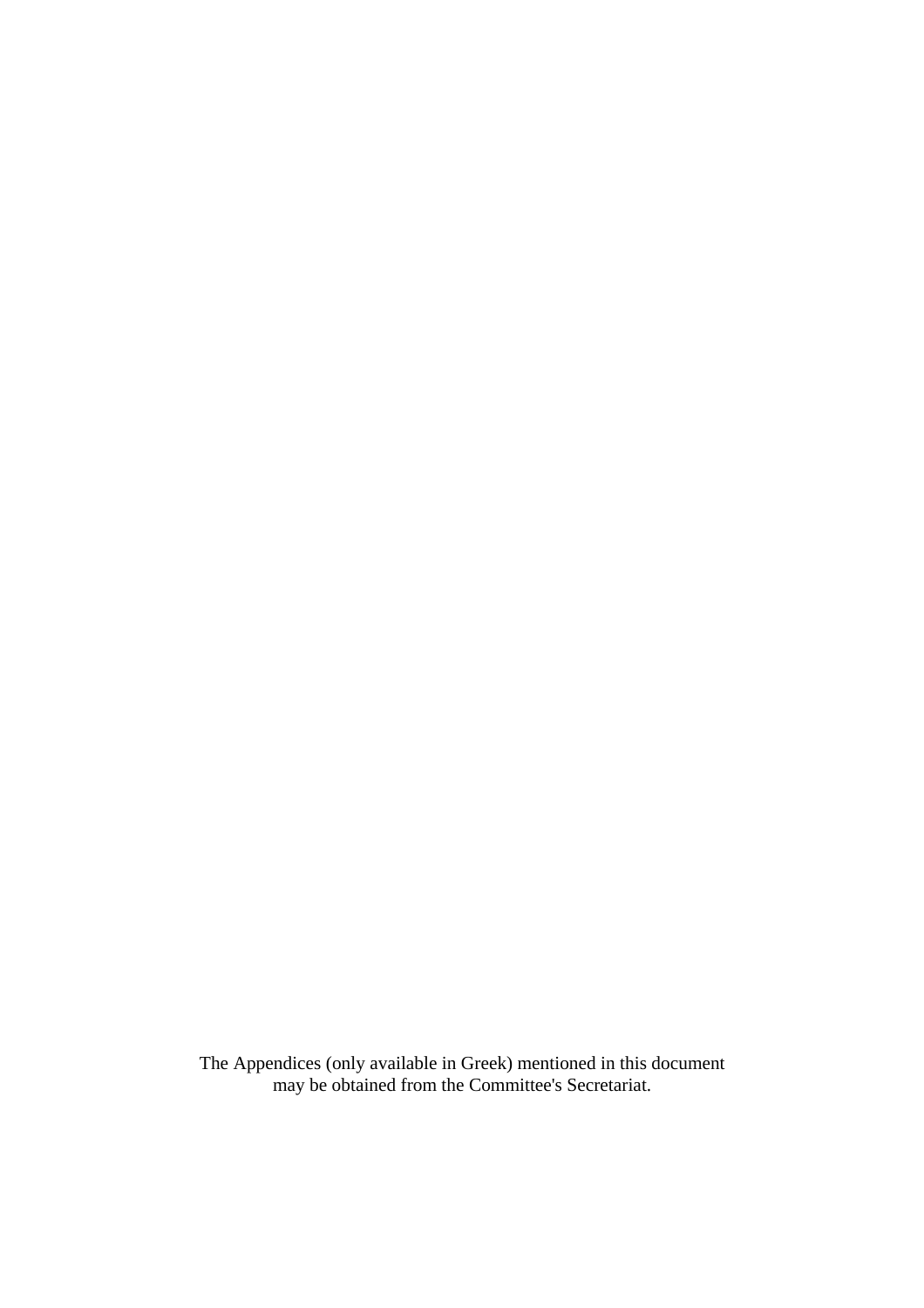# **CONTENTS**

# Page

| Response to the request for information in paragraph 47 |  |
|---------------------------------------------------------|--|
|                                                         |  |

|--|--|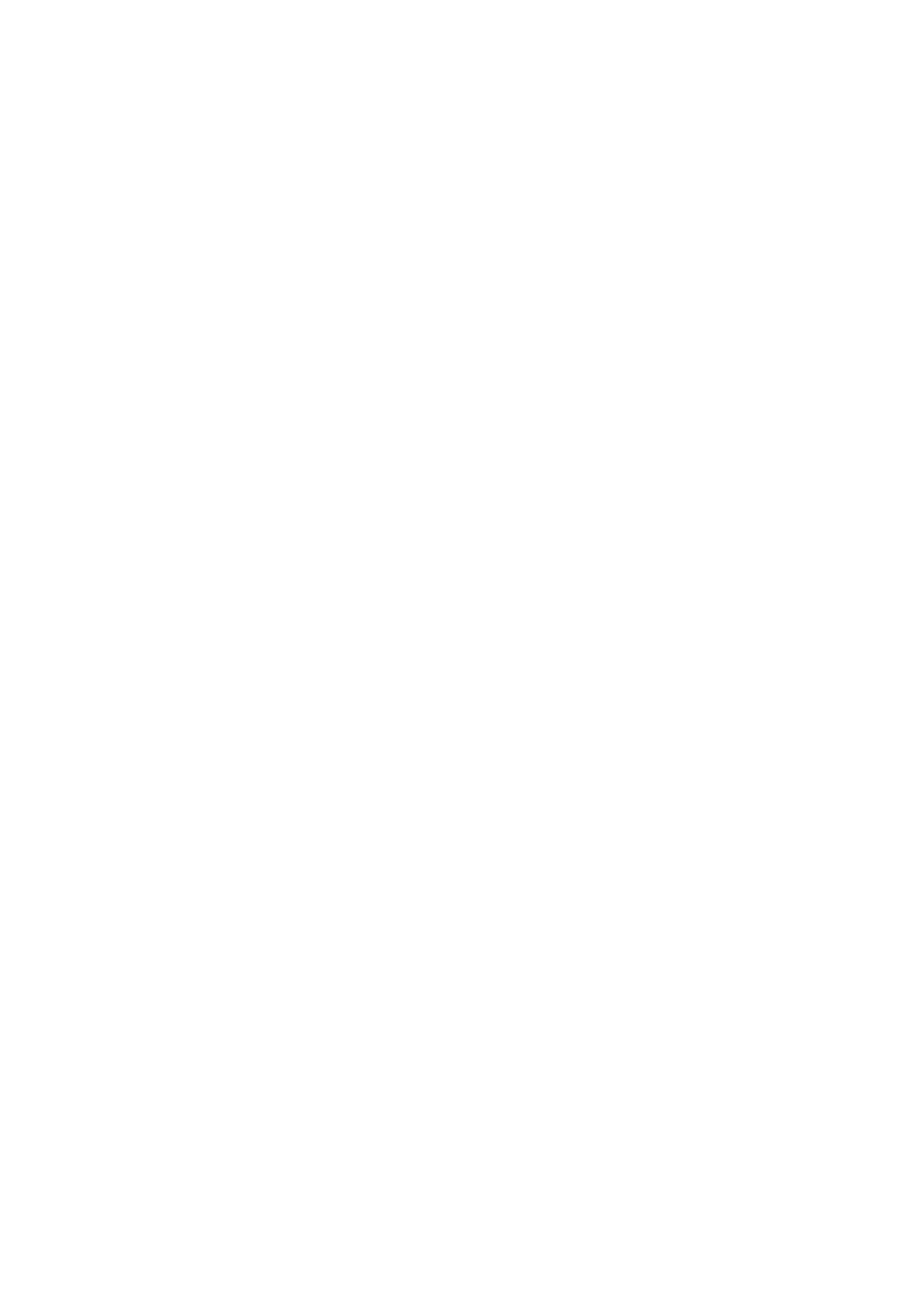# **REPORT TO THE CYPRIOT GOVERNMENT ON THE VISIT TO CYPRUS CARRIED OUT BY THE EUROPEAN COMMITTEE FOR THE PREVENTION OF TORTURE AND INHUMAN OR DEGRADING TREATMENT OR PUNISHMENT (CPT) FROM 8 TO 17 DECEMBER, 2004**

#### **INFORMATION PURSUANT TO ARTICLES 47 AND 161 OF THE REPORT**

#### **Paragraph 47 of the Report**

**... It wishes to receive, within one month of receipt of this Report, detailed information on the concrete measures taken to ensure that all persons detained for a prolonged period of time:** 

- are provided with basic personal hygiene products (soap, toothbrush and **toothpaste, sanitary towels, towels, etc) and are able to wash every day (including at least one hot shower a week)**
- **are offered activities (recreational reading material, board games, radio, television, etc. -, educational or otherwise) and at least one hour of outdoor exercise every day.**

The Republic of Cyprus is acutely aware of all issues in respect of the detention of individuals and gives top priority to the welfare of persons deprived of their liberty. Accordingly considerable efforts have been made to improve the establishments of police cells. During 2004, a total budget of £190.171 (Cyprus pounds), approximately 300.000 Euro has been approved for the improvement of police cells (installation of air-conditions. improvement of personal hygiene establishments, etc.). For the continuation of these works, an additional budget of £173.564 (Cyprus pounds), approximately 275.000 Euro has been approved for the current year for improvement of Police cells at the Central Prison, for renovation of police cells in Paphos and improvement works at Aradippou Police Station cells. The later includes division of the existing outdoor area into two smaller spaces to permit simultaneous but separate access to them by male, female and juvenile detainees, as expressly recommended by the Head of the Delegation of the CPT, in page 3, paragraph 6 of his Statement during the CPT's visit (8-17/12/2004).

During 2005, the new police cells in Paphos will be constructed to reduce the existing problem of overcrowded cells. This work, has been estimated to cost approximately £250.000 (Cyprus pounds), i.e. approximately 395.000 Euro. Furthermore, an additional budget of £78.000 (Cyprus pounds), approximately 125.000 Euro, has been requested for supplementary improvement works at Limassol police cells. As indicated above, during 2004-2005 the government has granted or will grant a total of approximately 1.095.000 Euro to improve the establishments of police cells or construct new police cells to meet the requirements set out by the Council of Europe in this regard.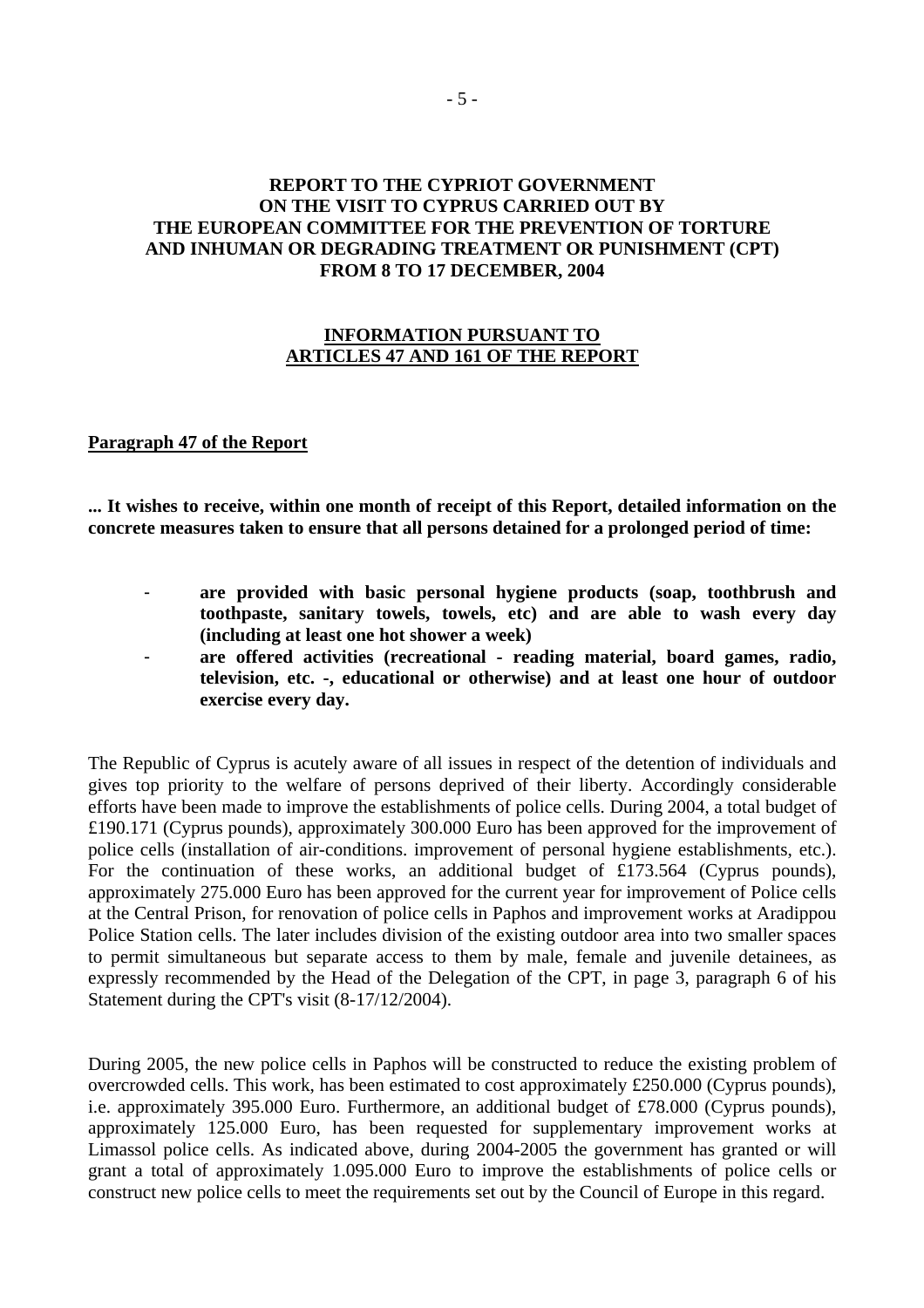The establishments of Agia Napa Police Station will be extended to include police cells equipped with private shower, toilet and washbasin and an outdoor area for the exercise of detainees. Similar provisions have been made for the police cells of the two Police Stations of Pera Chorio Nisou (Nicosia District) and Polis Chrysohous (Paphos District) that are planned to be constructed soon. As regards other police stations. similar works have been completed and where it was practically possible, a shower place (including toilet and washbasin) was constructed to facilitate the hygiene needs of the detainees.

Personal hygiene products are provided to each detainee according to his/her needs.

#### **Paragraph 161 of the Report**

## **... In paragraph 47 of the Report, the CPT has requested to receive within one month certain information concerning persons detained for a prolonged period of time in police establishments.**

Further to the measures mentioned above, and pursuant to the circular letter of the Chief of Police, with ref.no.169, dated 3/3/2005, Police Standing Order 5/5 on the provision of food to persons under custody has been amended in 30/5/2005. Now, all detainees held in custody for prolonged period of time pending the completion of the investigation against them or a decision for deportation in the case of aliens, are provided with cooked food. The decision for this provision, vests on the Divisional Police Commander, who take into consideration the circumstances under which the detainee is herd in custody the detainee's health condition and in the case of an alien foreign detainee, the perspective of soon repatriation.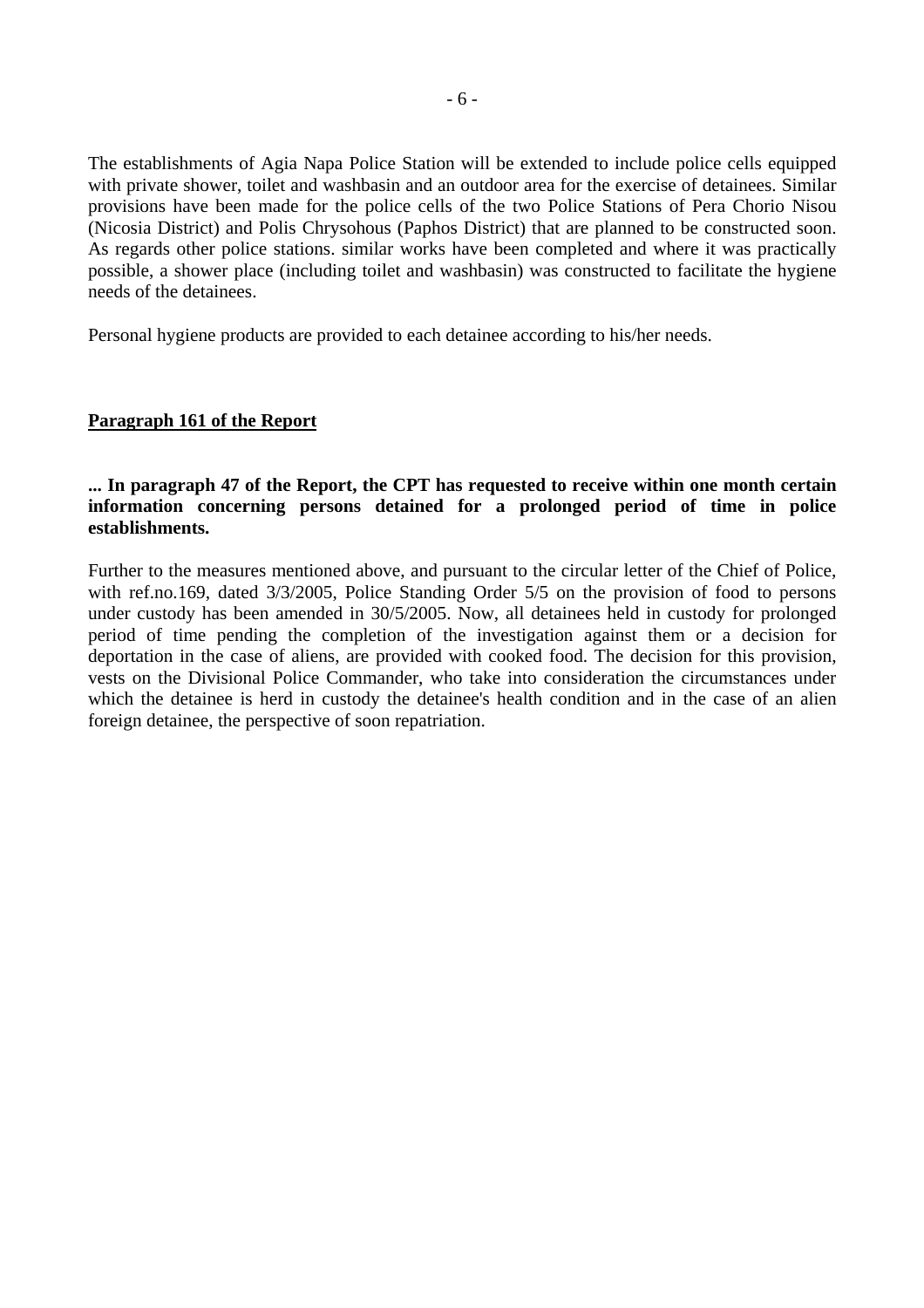

REPUBLIC OF CYPRUS

# RESPONSE BY THE GOVERNMENT OF THE REPUBLIC OF CYPRUS ON ACTIONS TAKEN UPON THE EUROPEAN COMMITTEE FOR THE PREVENTION OF TORTURE AND INHUMAN OR DEGRADING TREATMENT OR PUNISHMENT REPORT, RECOMMENDATIONS, COMMENTS AND REQUESTS FOR INFORMATION

*CPT REPORT (8 - 17. 12.05 - adopted in July 2005)*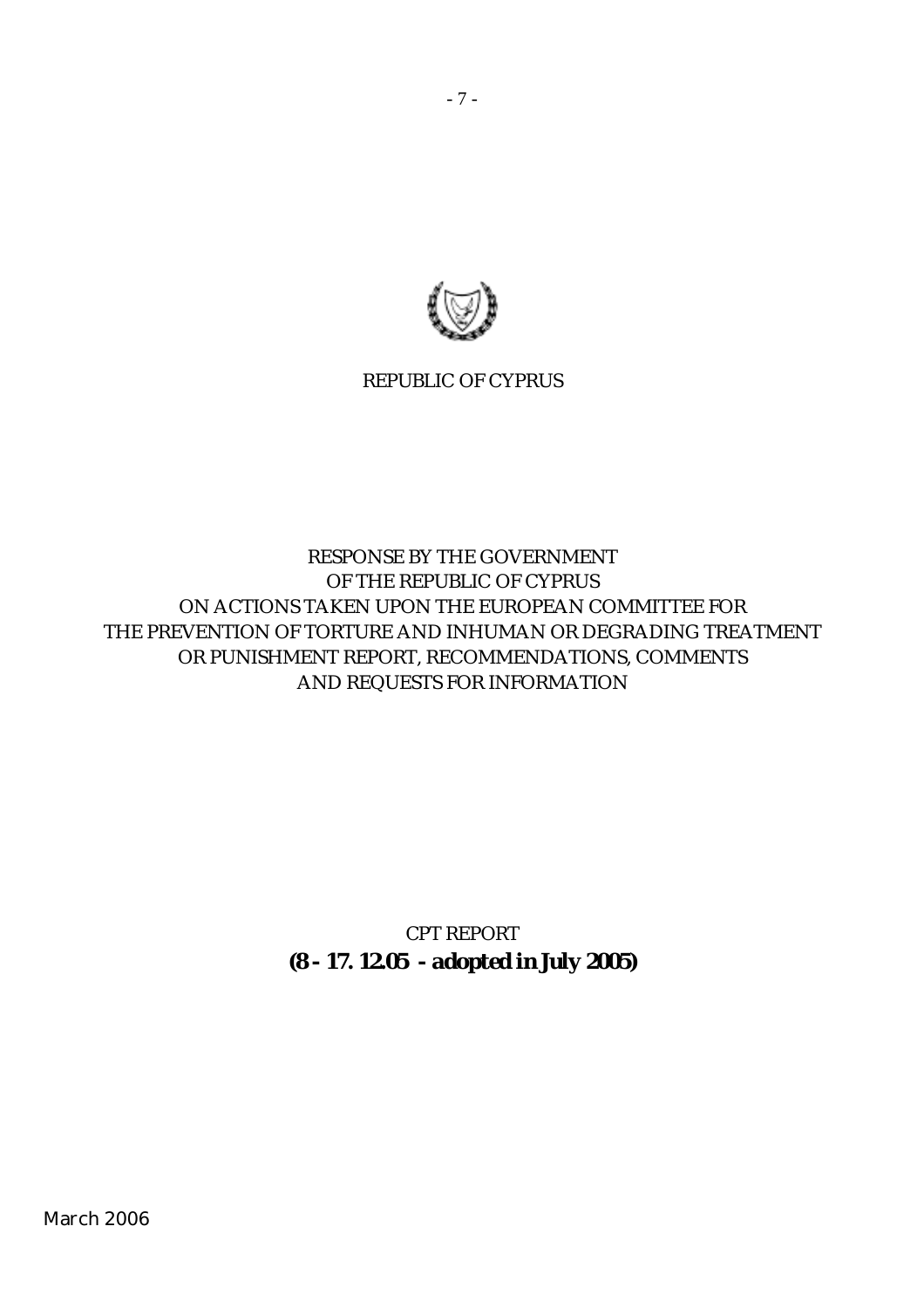#### *POLICE ESTABLISHMENTS*

#### PRELIMINARY REMARKS

#### **Requests for information:**

#### **1. Developments regarding the planned new Aliens and Immigration Law (paragraph 12):**

The new Aliens and Immigration Draft Law is under consideration by the interested Ministries/Departments. Before its submission to the House of Representatives for enactment it will be send to interested NGOs for their comments.

#### ILL TREATMENT

#### **Recommendations:**

**2. The Minister of Justice and Public Order to reiterate to all police officers the obligation to respect the Constitution, international human rights conventions and Cypriot law, impressing upon them that the ill-treatment of persons in their custody is an affront to the values which constitute the very foundations of the State, and will not be tolerated. This message should make clear – and should be underpinned by concrete action – that all information regarding possible ill treatment will be investigated, and perpetrators of ill treatment will be the subject of severe sanctions (paragraph 20):** 

The Chief of Police, Deputy Chief of Police, and Assistant Chiefs of Police, in compliance with the Government's and the Minister's of Justice and Public Order policy, have sent numerous circular letters to all the members of the Police, stressing on the importance Police Officers have to attribute on the protection of human rights and of how they should operate while on duty, in order to avoid any possible violations of human rights. Some circular letters are attached as ANNEX I. Furthermore, numerous relevant human rights editions, prepared by the Council of Europe, have been translated, published and distributed to all Police members, such as "Discussion Tools – Police and Human Rights Manual", "A Pamphlet for the Police Human Rights and their Protection under International Law", and many others. Furthermore, Cyprus has adopted and applied the Recommendation of the Council of Europe on the "European Code of Police Ethics", through a Decision of the Council of Ministers, No. 58.578, dated 17.9.2003. This Code has been translated into Greek, and an elaboration has been given on it and a relevant Police Order (No. 1173) was prepared and is now part of the basic training of the police recruits at the Cyprus Police Academy. The entire text of the European Code of Police Ethics, as the Police has adopted it, has been published and distributed to all Police Officers. In the Police Code of Ethics, importance has been attributed on the protection of human rights, on issues surrounding police custody, police action, respect of the citizens' rights, and many others.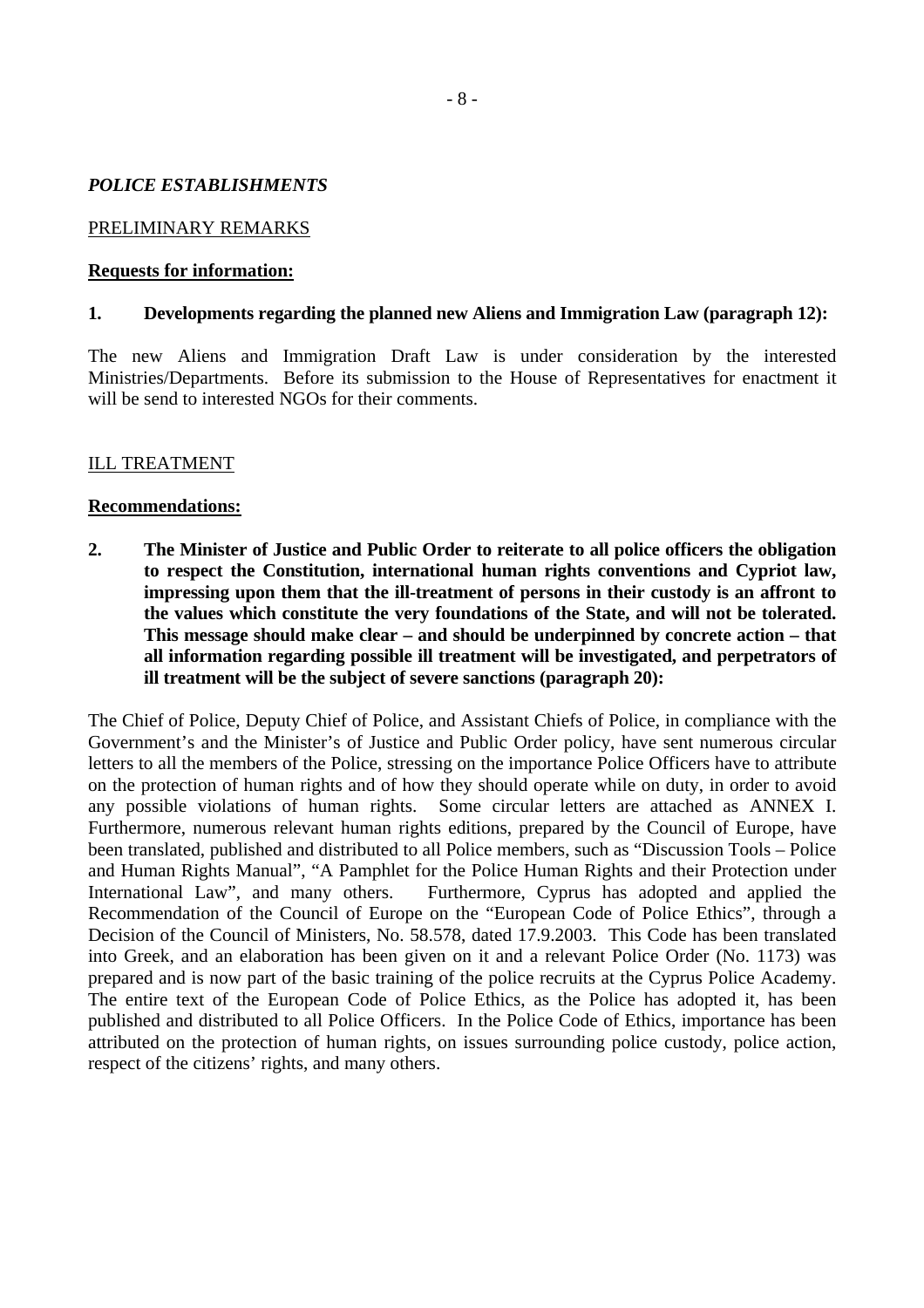In addition, the "Citizens Rights Charter" has been issued and released by the Police in an effort to maximize the knowledge of citizens regarding police issues in relation to their rights, and furthermore to facilitate public access to Police establishments, procedures and services, through the inclusion of police forms necessary for several purposes. The Charter has been widely distributed to the public, is available at Police Stations. Both the Charter and the forms are available in printable and is also downloadable form, on line, as part of the Cyprus Police Web page at [http://www.police.gov.cy.](http://www.police.gov.cy/) Link to the Charter is available at the Home Site.

**Cyprus Police has taken many initiatives and actions in order to prevent and combat discrimination, racism, xenophobia and intolerance. In the paragraphs that follow a detailed description of all initiatives and actions is given.** 

#### • **Establishment of the Office for Combating Discrimination**

On the basis of Police Standing Order 03/38, the Police has established the "Office for Combating Discrimination" at Police Headquarters, Department C´. The staff of the Office have the responsibility for coordinating, monitoring and advising on all aspects of policing in the areas of ethnic and cultural diversity, racism, discrimination, and xenophobia, via contact with the police liaison officers, the investigating officers, or the victims.

## • *Appointment of Ethnic Liaison Officers*

Furthermore, and in line with the Standing Order 03/38, Ethnic Liaison Police Officers have been appointed at every Divisional Police Headquarter to liaise with the local leaders or members of ethnic communities and to focus on issues of race/ethnicity. These liaison officers act in close cooperation with the staff of the Office for Combating Discrimination and in handling racially motivated offences/incidents. These Officers have participated in workshops with the staff of the Office for Combating Discrimination in order to better facilitate the effective implementation of the relevant Legislation and Police Standing Order. Additional workshops/trainings with the participation of experts from outside the Police (such as the Ombudsman and the Attorney General) have already taken place and more are being scheduled for the near future.

#### • *Establishment of a National Working Group*

Cyprus Police has established a National Working Group Against Discrimination, composed of representatives of various religious communities residing in Cyprus and members of the Cyprus Police. The aim of this Group is to promote within Cyprus Police the respect of human rights, fundamental freedoms and the principle of equal treatment of all people, irrespective of racial, ethnic or religious background, through the enhancement of cooperation with the various religious groups residing in Cyprus. The Group has already proven helpful especially in assisting the Police in areas such as sensitization of police officers on issues specifically relevant to the specific religious groups.

#### • **Dissemination of Information Material on Human Rights Issues:**

The Police have translated in Greek and published more than 5,000 leaflets, brochures and booklets including the "Declaration 690 (1979) of the General Assembly of the Council of Europe" and the "A Visit by the Committee for the Prevention of Torture – What´s it all About. (C.P.T.)", which were distributed to all police officers and to the public.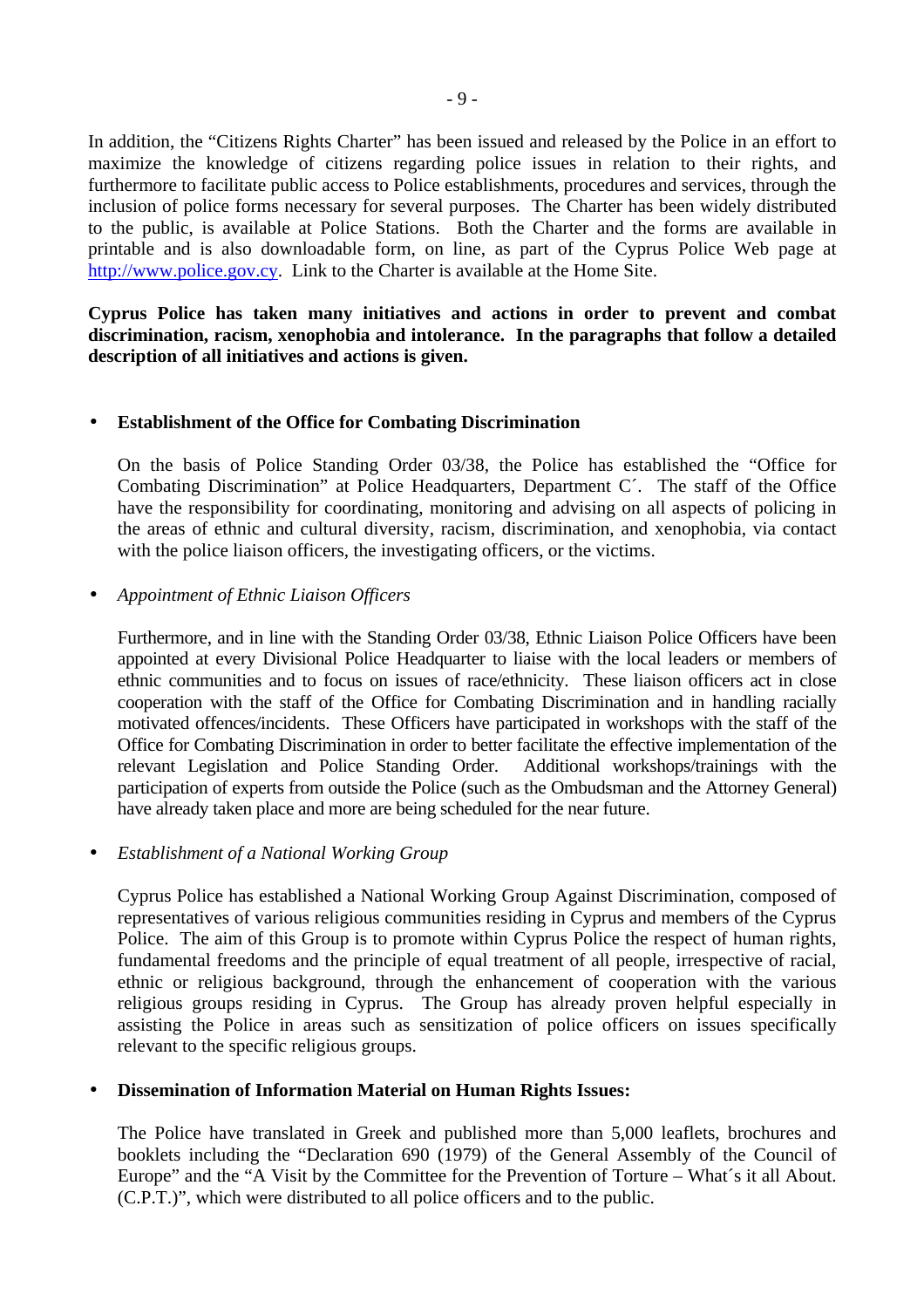Other issues of the Council of Europe, which are in accordance with the European Union standards regarding Human Rights, have been translated, published and distributed to all Police members. These include, among others, the following:

- (a) "Discussion Tools Police and Human Rights Training Manual",
- (b) "A Pamphlet for the Police Human Rights and their Protection under International Law".

#### • **RECORDING SYSTEM**

Police have established an internal official system for recording incidents/offences which are racially motivated. According to Police Standing Order 3/38, any offence shall be defined and registered as racially motivated if it is reported or perceived as such by:

- 1. the victim, or
- 2. a person acting on behalf of the victim, or
- 3. a person who was present and witnessed the incident, or
- 4. a member of the Police, or
- 5. the Ombudsman

For Police purposes, the terms "discrimination", "racism", and "xenophobia", include among others, any act or omission in relation to any of the following:

- 1. Race,
- 2. Community,
- 3. Language,
- 4. Color,
- 5. Religion,
- 6. Political or other beliefs,
- 7. Ethnic origin,
- 8. Special needs,
- 9. Age,
- 10. Sexual orientation and
- 11. Gender.

Section A8 of Police Crime Report form provides for the recording of racism/discrimination as a crime motive and furthermore it allows for the sub-categorization of the motive on the above mentioned characteristics numbered 1-10.

# • **SOCIAL EVENTS**

Cyprus Police in cooperation with Associations or the leadership of various Ethnic Communities residing in Cyprus periodically organize open to public social events in an attempt to bring the Ethnic Communities and the Police closer and to build better mutual understanding and respect. To this end, to cite some examples, during 2004 and 2005 football matches have been organized between Police and Ethnic Community teams, and folkloric dancing and/or singing groups of certain ethnic backgrounds have been invited to perform during Police Open Day and (open to the public) events/festivals throughout Cyprus.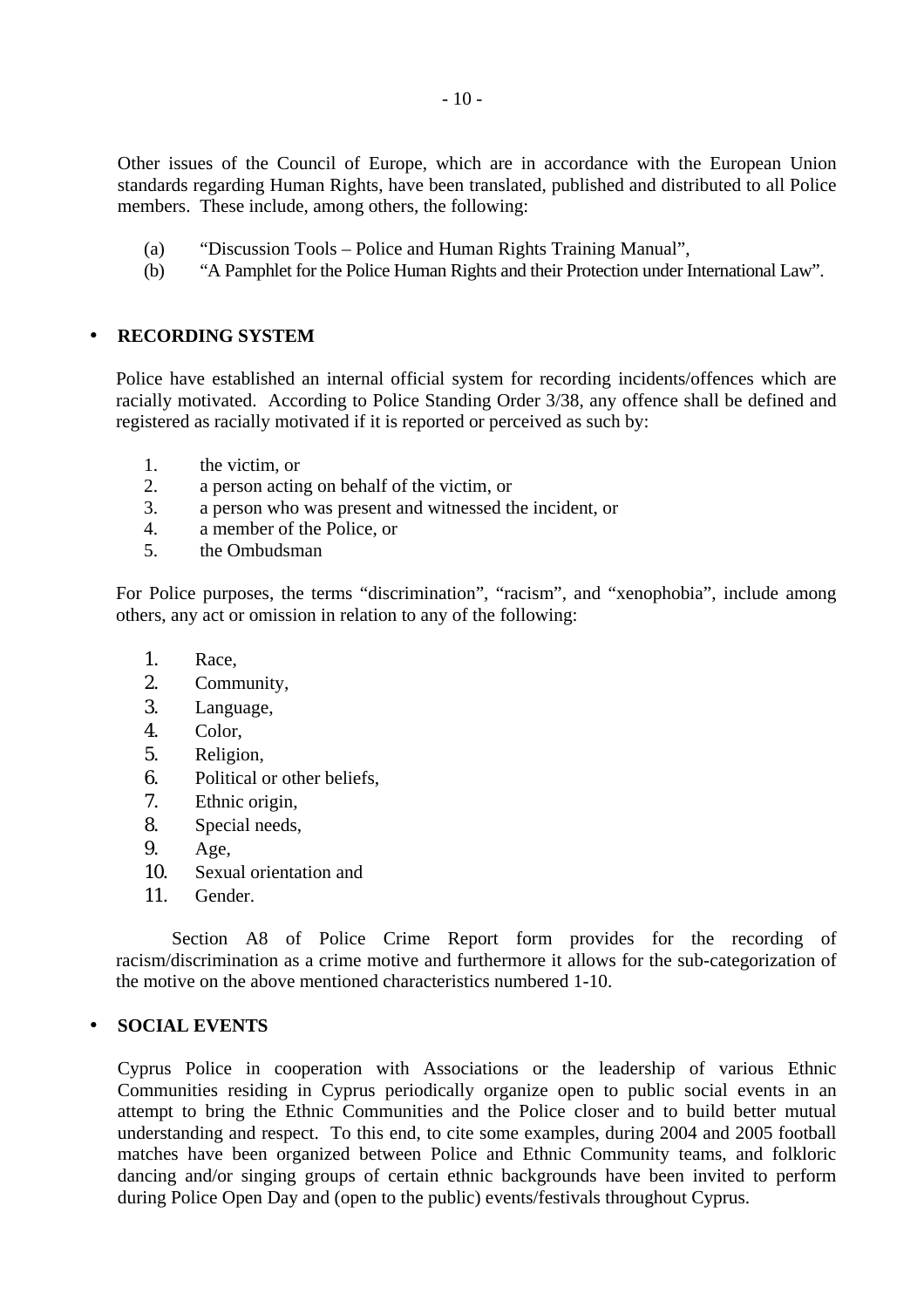Furthermore, the Police have participated with a 15 member delegation in the Workshop on "Diverse Work Force" organized on March 31<sup>st</sup> 2005 by the Cyprus Rehabilitation Counselling Association, and with a 10 member delegation in the European Union wide event "For Diversity  $-$  Against Discrimination" on July 18<sup>th</sup>, 2005, both organized in Nicosia.

#### • **Investigation of Allegations of Police Ill Treatment**

*Police attempts to limit citizen ill treatment (including of detainees) is not limited to proactive measures, such as training, dissemination of information, circulars etc. All allegations of Police ill treatment are investigated and where appropriate the Police take disciplinary measures against its members who seem to be involved in such violations. The table below illustrates the number of cases reported and investigated, as well as the number of Police Officers found guilty, for the period 2003 - 2005:* 

|      | <b>Cases</b> | <b>Number of Officers</b> |
|------|--------------|---------------------------|
|      | investigated | found guilty              |
| 2003 |              |                           |
| 2004 |              |                           |
| 2005 |              | $\overline{\phantom{0}}$  |
|      |              |                           |

It is obvious that there is a reduction is cases involving human rights violations, and this can be attributed to the fact that Police Officers receive a more consistent training on protection of human rights, and of how to perform their duties in a humanitarian and professional manner.

Furthermore it should be stated that, Police regulations and the criminal law provide specific means of addressing complaints, which allege crime or misconduct by one or more police officers. A wealth of legislation has grown in recent years as a variety of amendments to processes and procedures to the legal framework that regulates police complaints and misconduct. In particular, the main provisions of relevant legislation and procedures followed are:

 $\Rightarrow$  Law 36(III)/2002, amending the Law 235/1990 ratifying the Convention for the **Prevention of Torture and Inhuman or Degrading Treatment or Punishment, renders persons in charge of police stations, criminally liable for ill-treatment of persons detained at the stations, in instances in which a medical examination carried out immediately after arrest or admission at the station, does not disclose the presence of injuries on the person arrested or admitted at the station, but nevertheless such injuries are subsequently ascertained by medical examination, to be present after the first examination or upon release. This Law shifts the burden on the person in charge or the interrogating officer to prove that the ill-treatment has not been inflicted by them, by providing a reasonable explanation of the manner in which the ill-treatment has been caused.**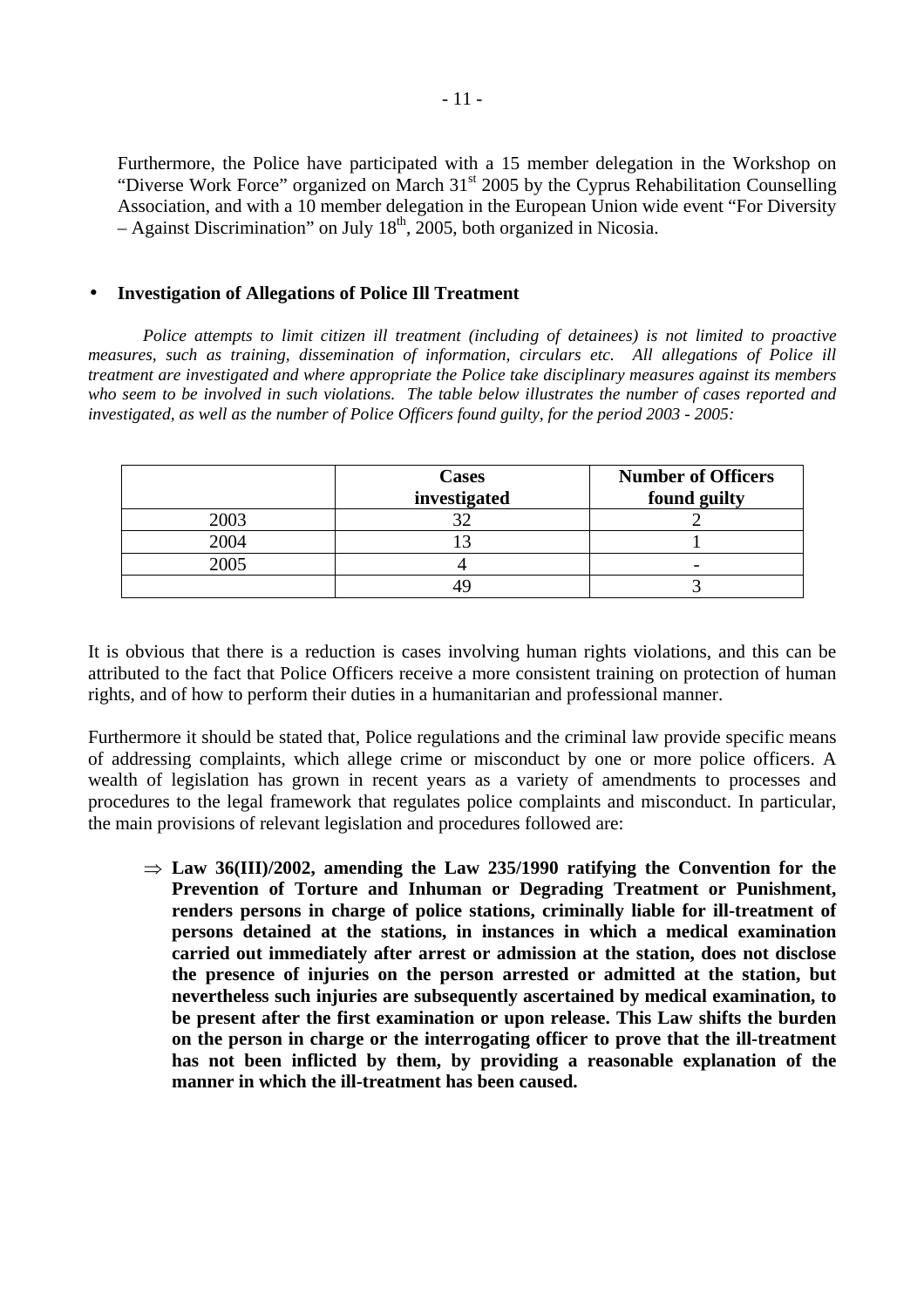- $\Rightarrow$  In the same context, it must be pointed out that whenever an apprehended person brought before a judge alleges ill-treatment by the police, the judge immediately requests a forensic medical examination of the person concerned and brings the matter to the attention of the relevant public prosecutor, irrespective of whether the person concerned bears visible injuries. Moreover, even in the absence of an express allegation of ill-treatment, a judge should request a forensic medical examination and inform the relevant public prosecutor whenever there are grounds to believe that an apprehended person brought before him could have been the victim of ill-treatment.
- $\Rightarrow$  By virtue of a relevant Decision of the Council of Ministers taken on 22.3.2001, the Attorney General of the Republic is afforded power of appointment of criminal investigators in all instances of alleged commission of criminal offences by members of the Police (including offences contrary to ss. 242 and 243 of the Criminal Code and s.3 of the United Nations Convention Against Torture (Ratification Law of 1990 as amended), coming to his knowledge in any manner whatsoever and not only upon submission to him of a written complaint. Consequently, the Attorney General, may order a criminal investigation by investigators appointed by him, concerning allegations of criminal conduct on the part of members of the Police, which come to his knowledge, through inter alia newspaper reports, television broadcasts and reports by any organization, committee, body or tribunal, domestic or otherwise. The criminal investigators are appointed from a list compiled following applications and interviews, which is renewable every two years. Persons appointed as criminal investigators, are chosen only among former Judges and lawyers in private practice, included in the list. Moreover, in carrying out a criminal investigation, the investigators are vested with all the powers and duties afforded to criminal investigators in all cases of criminal investigation under the Criminal Procedure Law and act under the direction of the Attorney General and in accordance with his instructions. Such criminal investigations, can lead to prosecution following decision by the Attorney General, of persons identified by the investigation as culprits, and to the trial thereof.

A law titled "The Police (Independent Authority for the Investigation of Complaints and Allegations) Law of 2005", has been recently passed by the House of Representatives for enactment. The Law confers to an Independent Authority the responsibility of investigation of, amongst others, all offences regarding misbehavior conducted by police officers in the performance of their duties. The functions of this Authority are intended to provide an independent mechanism for examining complaints about treatment whilst in police custody.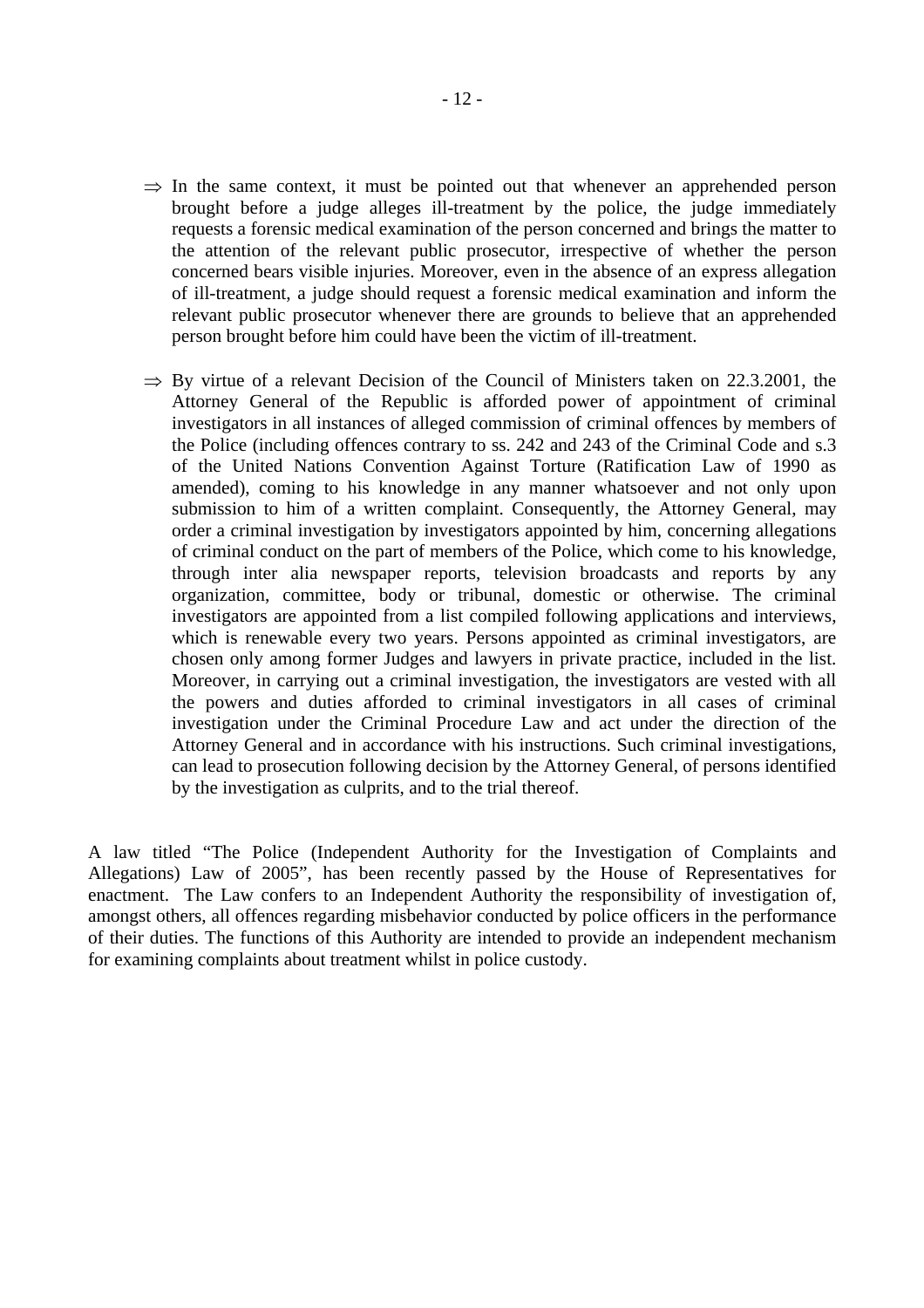**3. The Cypriot authorities to give a very high priority to practical professional training in managing high risk situations, particularly the questioning of suspects, and to take the necessary steps to integrate human rights principles into such training, it should be offered to Police Officers of all ranks and categories and should be ongoing (paragraph 21):** 

**Police training continuous to be seen as an area of outmost importance, in which concrete, effective and proactive anti-discrimination measures continue to be taken, in order to prevent and combat certain discrimination phenomena related to the performance of policing duties. Cyprus Police has already adopted and applied the Recommendation of the Council of Europe on the "European Code of Police Ethics" and translated into Greek the "Recommendation (2001) 10 adopted by the Committee of** 

**Ministers of the Council of Europe on 19 September 2001 and Explanatory Memorandum on the European Code of Police Ethics", via the elaboration of a relevant Police Order which is part of the basic training of police recruits. This Recommendation was based, among others, on principles and regulations of E.U. texts, decisions of the European Court of Human Rights, etc. It includes, inter alia, provisions regarding the contact of members of the Police towards the public and vice versa.** 

In the field of discrimination, much emphasis is given on building and maintaining a positive approach by Police Members towards all individuals, regardless of their culture, customs and origins even though they may at first glance appear not to be aligned with the Cypriot mentality and tradition.

The main objective of the Police in this regard has, for the past 5 years, been to upgrade and enhance not only basic Police Academy training of recruits, but also vocational training of sergeants and senior ranking Police officers, via courses, seminars and train-the-trainer workshops offered not only by police staff trainers, but also by University Professors of Sociology and Social Psychology. Cyprus Police Academy has developed some relevant training materials based on editions prepared in other European Union countries.

According to a recent review of Police Training Programs, 13 lectures presented at the Police Academy to Police Cadets and some as well as to other advance levels, accumulating to 97 class hours, either fully or partially cover the issue of discrimination-racism-intolerance, and/or the broader field of Human Rights.

A list of these courses is provided below:

- 1. Constitution-Human Rights-Supreme Court Case Law
- 2. UN Convention on Human Rights
- 3. Human Trafficking and Sexual Exploitation
- 4. Rights, Care and Supervision of Detainees
- 5. Sensitization on Ethnic and Religious Groups
- 6. Search
- 7. Arrest
- 8. Domestic Violence
- 9. Refugees and Asylum Seekers
- 10. Judges Rules
- 11. Police Code of Ethics
- 12. Human Rights International Conventions and the Police
- 13. Communication in a Multicultural Society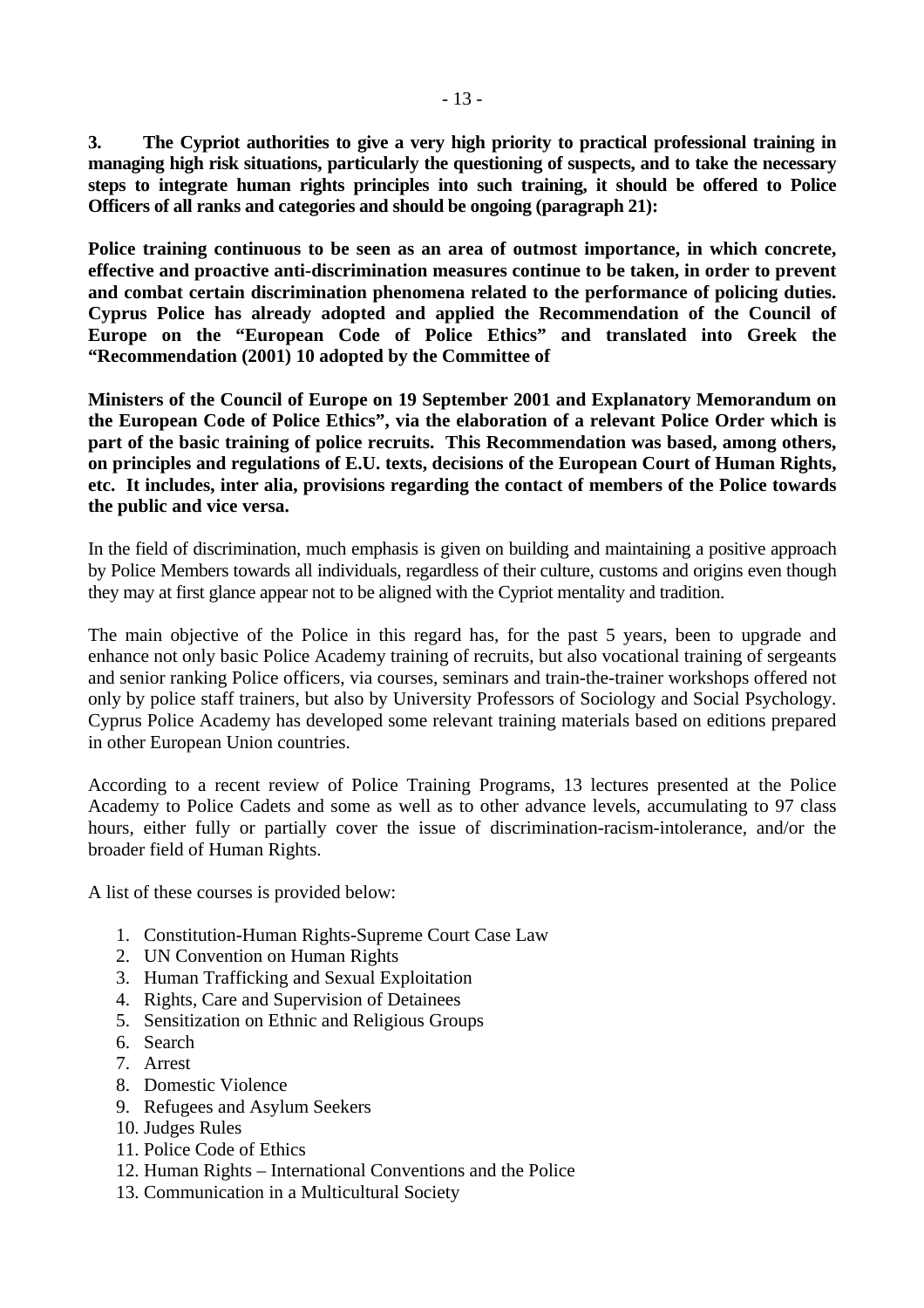An additional comprehensive training program to cover Police Standing Order 3/38 on Combating Discrimination as well as to further sensitize police officers is currently being designed by the Research Department of the Police Academy, and is expected to be part of Police training curricula as of the current semester.

The aim at the Police Academy is to provide a general sensitization to all its trainees and new recruits on human rights, and such courses are reinforced with the presence of specialists/professionals who have either an academic background or are experienced in the area of human rights. Such specialists are criminologists, lawyers, judges, psychologists, members of nongovernmental organizations, university professors, etc.

Moreover, Police Officers of different ranks are trained abroad on issues surrounding human rights and they actively participate at different CEPOL courses and other courses organized by foreign competent authorities.

The Cyprus Police Academy Library holds an entire section on Human Rights and has a substantial amount of literature and other relevant editions on the protection of human rights e.t.c. Books and other material are available to all Police Officers to borrow at any time.

Members of the Cyprus Police have participated at the Transnational Project "Multicultural Education for Police Services in Europe: an exchange of learned lessons, good practice and looks", which was organized by the UNESCO Center of Catalonia and approved by the European Commission in the framework of the "Community Action Programme to Combat Discrimination, 2001-2006", with a view to promote non-discrimination practices on grounds of ethnic origin, religion and belief within and by the Police. Our contribution to the above Project has initiated the adoption of a series of measures.

In the year 2004 a "Multicultural Policing Seminar" was organized at the Cyprus Police Academy, which was co-financed by the European Commission. More than 50 members of the Police, ranked Police Constables, Sergeants and inspectors, participated at this Seminar from different Police Departments and Units. The focus of this particular seminar was on education and vocational training of Police Members on multicultural issues, in order to prevent and combat incidents of xenophobia, prejudice and discrimination based on sex, religion, ethnic and cultural origin at the work place. In particular, emphasis was given on the duty of Police members to approach and deal with any type of culture, customs, habits, mentality and cultural diversity, in a positive and constructive manner. In addition, this Seminar intended to familiarize Police Members with the values and principles of different cultures of the ethnic minorities that reside in Cyprus, in order to enhance equal treatment of suspect in the process of arrest, interrogation and detention.

The theme framework of the Multicultural Policing Seminar incorporated a plethora of contemporary discrimination-related issues, among others, a presentation of the Equal Treatment Policy of E.U. (Council Directives 2000/78, 2000/43 and 76/207/EEC), E.U. Policy on Asylum and Migration, Racism and Stereotypes, NGOs and the Police against Discrimination, e.t.c.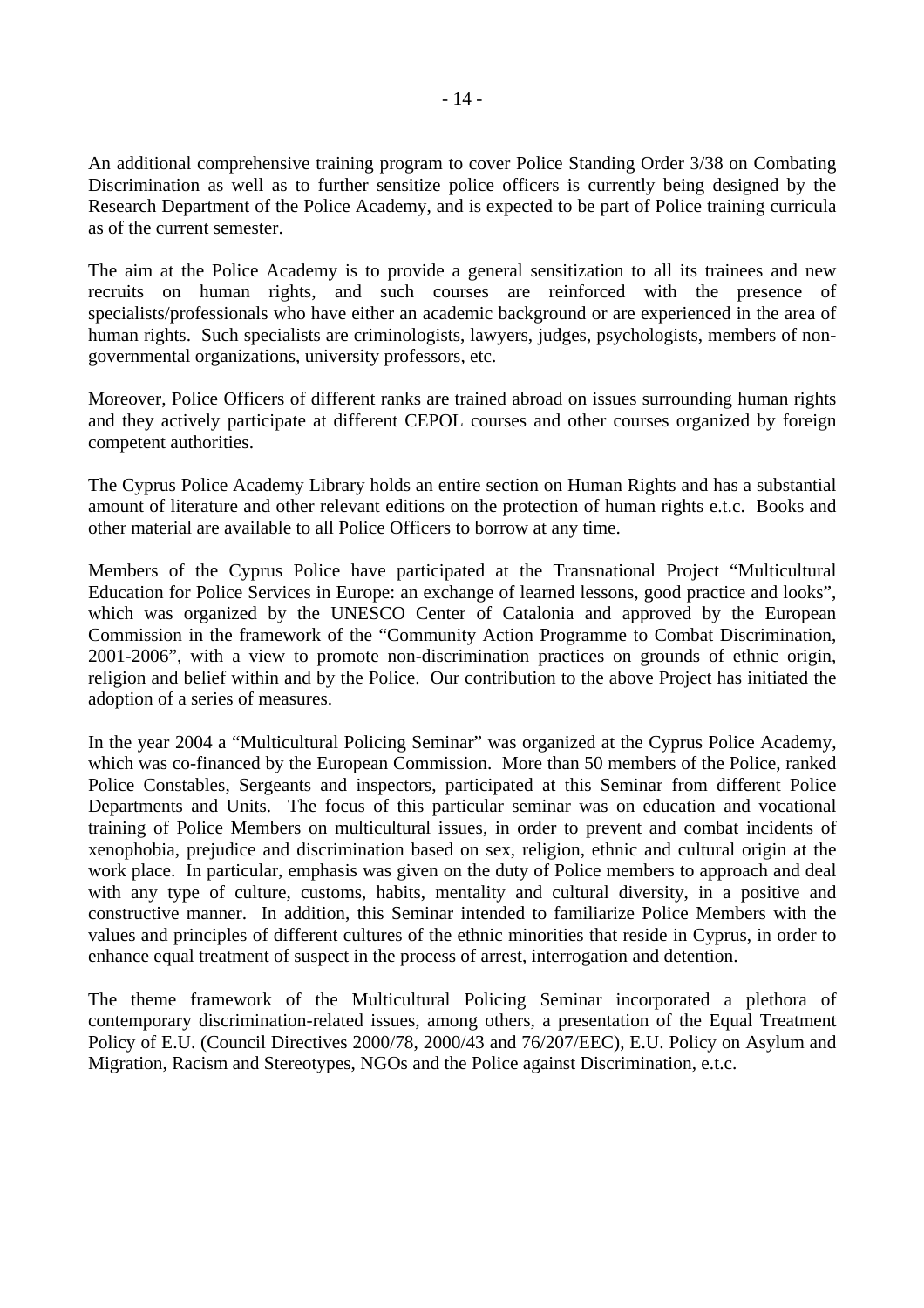#### **Requests for Information:**

## **4. Information on the results of the investigation into allegations mentioned in paragraph 17 (paragraph 17):**

The allegations made by the detainee, regarding ill treatment, have been investigated by the Police and presented to Court, both by the Police, as well as by the testimony given by the detainee. These allegations did not stand in Court; therefore, he was later sentenced to life-imprisonment for conspiracy in a murder and car-arson.

# **ACCOUNTABILITY MECHANISMS**

#### **Recommendations**

## **5. As regards information concerning – and investigations into – possible ill treatment by the police, the Cypriot authorities to take the necessary steps in the direction indicated in paragraph 24 (paragraph 24):**

Police Officers have received numerous circular letters regarding the issue of ill-treatment and that they have to abide the European Convention for the Prevention of Torture and Inhuman or Degrading Treatment or Punishment that has been ratified by Law in 2002. Also in such circular letters their attention is drawn to the fact that if they have any information of any colleague practicing any form of ill-treatment they have to report it for a suitable investigation to be carried out. Also directions have been given on how to proceed with checks of detained persons in their cells in order to prevent any misconduct. Such circular letters are attached as ANNEX I.

## **6. Steps to be taken to remedy the shortcomings identified in paragraph 25 – delay in the investigation of cases regarding ill treatment of citizens by Police Officers and notification to the Attorney General for any such cases being investigated, etc. (paragraph 25):**

Numerous steps have been taken in order to expedite the investigation of such cases, and currently, for the period 2003 – 2005, out of the 49 cases reported to the Police for ill treatment of citizens, only 12 are pending. Out of the 12 cases, only 3 are still under investigation, the remaining 9 are pending judgment.

As regards the cases where the Attorney General appoints independent criminal investigators to investigate cases of alleged Police misconduct, there is a total of 16 cases pending, for the years of 2003 - 2005.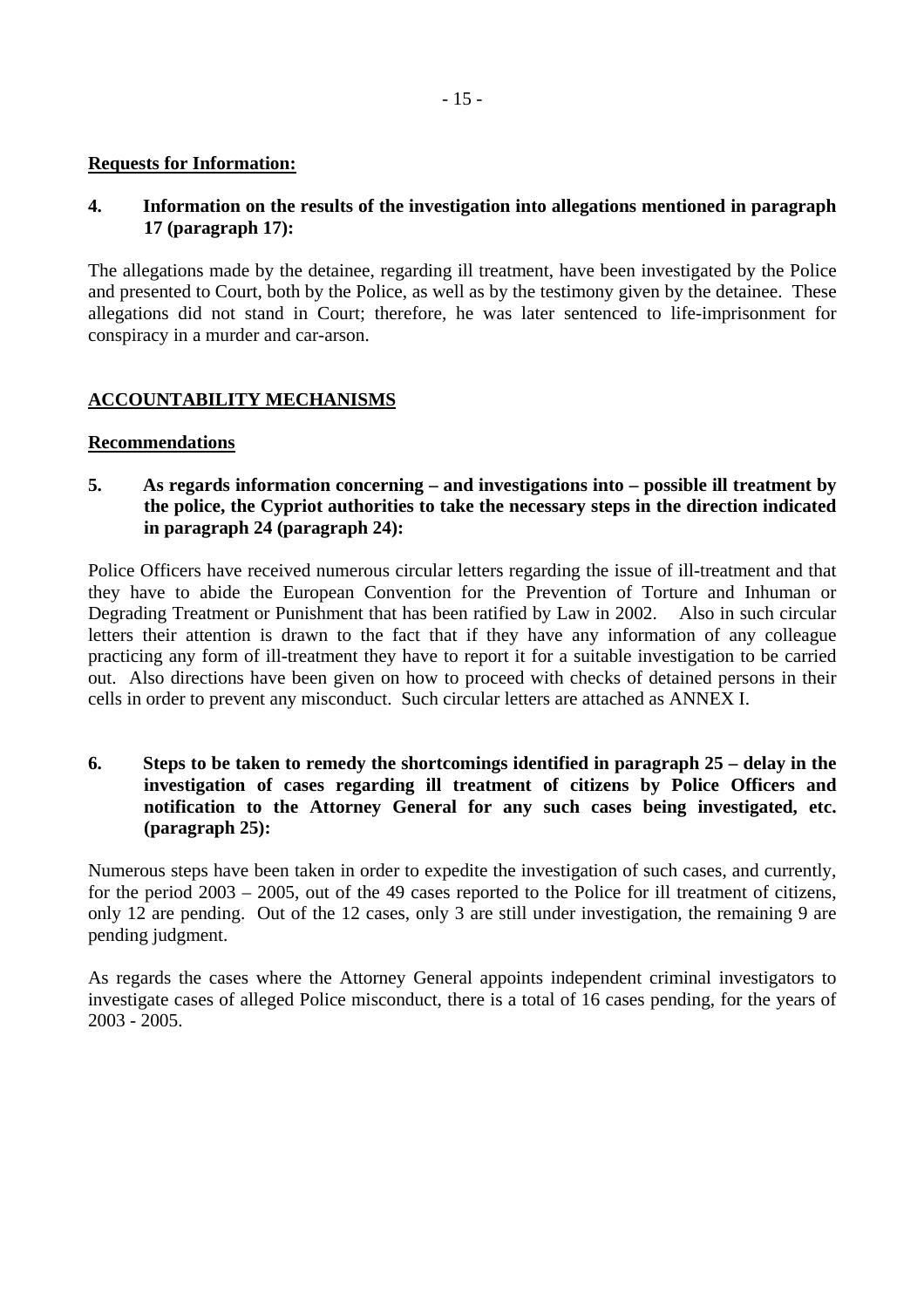## **Comments**

**7. No matter how effective an investigation may be, it is crucial, that, when ill treatment has been proved, the imposition of a suitable penalty (whether criminal or disciplinary) should follow, any other approach would engender a climate of impunity (paragraph 26):** 

The penalties imposed to Police Officers who are found guilty on issues surrounding ill treatment of citizens are always consistent and are based on the severity of each case. It should be noted that despite the fact that a criminal case might be pending, the Police proceeds with the investigation of a disciplinary case regardless of the sentence or decision of the Courts. A good example of such measures is a case of a Police Officer who was found not guilty by the Court for allegations of rape, but the Disciplinary Committee of the Police, regardless of the decision of the Courts, proceeded with the case and imposed the sentence of "forced to resign". The Police Officer appealed the decision of the Disciplinary Committee, and now there is a second Disciplinary Committee working on this case, and the Police Officer is still suspended from duty.

## **Requests for Information**

## **8. Developments as regards plans to establish a Police Control Board (paragraph 22):**

As regards the above mentioned Police Control Board, a draft Law under the title "Police (Independent Agency for the Investigation of Complaints, Accusations and Allegations) Law of 2004", has been placed before the House of Representatives for enactment. This Law will confer to this Agency the responsibility of investigating amongst others, all offences regarding misbehavior conducted by Police Officers during the performance of their duties. The operation of this Agency is intended to provide an independent mechanism for examining complaints regarding ill treatment whilst in Police custody.

#### **Recommendations**

## **9. A very high priority to be given to the adoption of the Bill of Rights of Arrested and Detained Persons, taking into account the comments made in paragraphs 30 to 33 (paragraph 29):**

Law 163(I), titled "Law of the Rights of Arrested and Detained Persons of 2005", has been approved by the House of Representatives and was entered into force on the  $30<sup>th</sup>$  of December 2005. This Law safeguards all the rights of detained persons (Articles 3-29), and criminalizes any violations of such rights by the members of the Police (Articles 31 – 36). The Police is currently in the process of amending its Police Standing Orders, and is preparing reformed "Notices of Rights", as well as other documents, to be handed over to any arrested or detained persons, in order to implement in Police practice all the provisions of this Law. (Law 163(I)/2005 is attached as ANNEX X)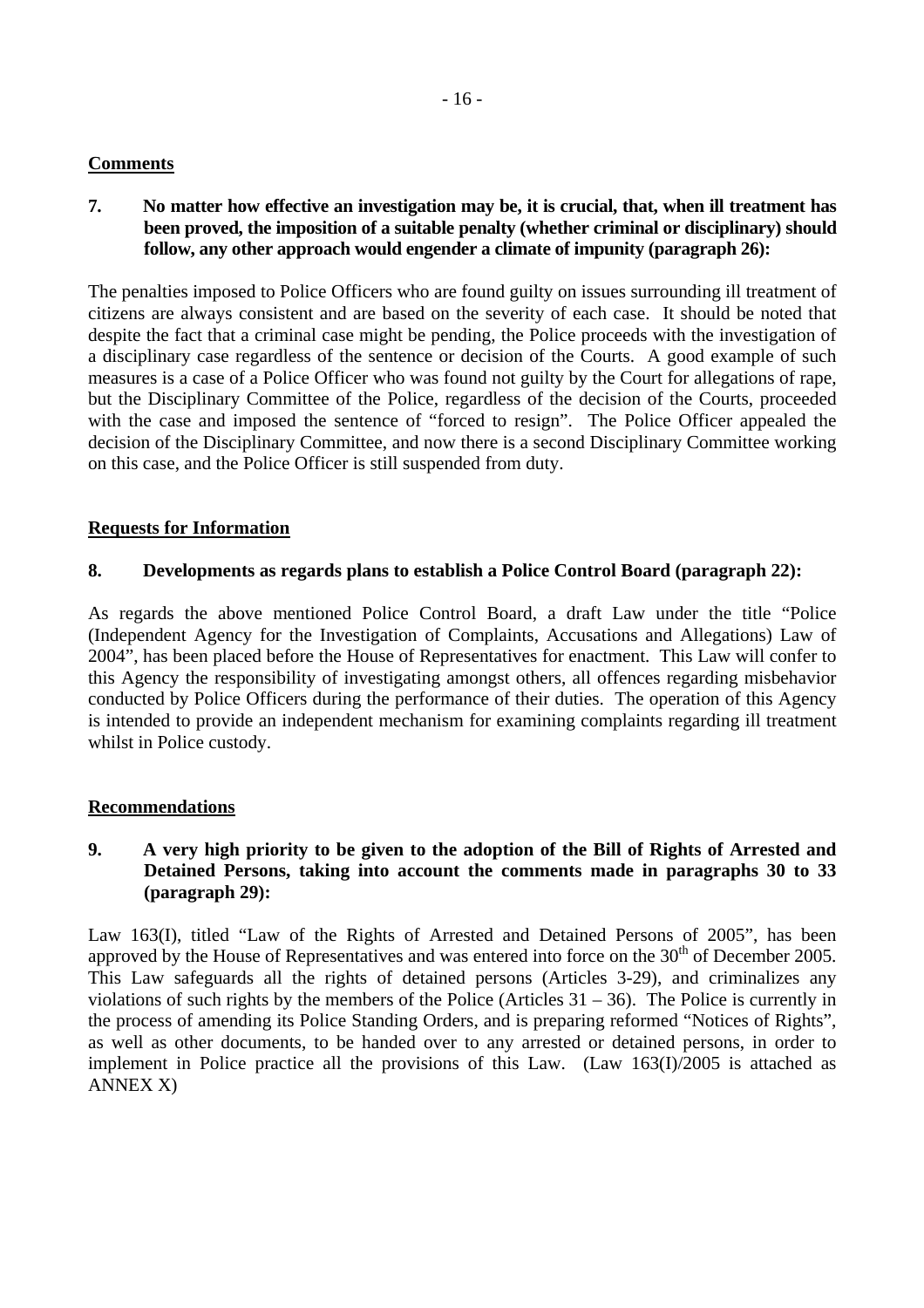- **10. Clear instructions to be given to the Police to the effect that all persons deprived of their liberty by the Police have the right to inform a relative or third party of their choice of their situation from the very outset of detention (paragraph 30).**
- **&**
- **11. The notice to persons in custody to be given systematically to such persons at the outset of their deprivation of liberty (paragraph 30)**

Despite the fact that the Law 163(I)/2005, mentioned in paragraph 9 was only recently enacted, the Police had prepared and forwarded, for a long time now, a "Notice to Persons in Custody". This notice derives from the Police Standing Order 5/3 which refers to the rights, treatment, bail etc, of persons under custody.

This Notice is handed to any person who is detained, at the very outset of the custody. It is also posted at all Police Stations and in all Police Detention Centers, at visible places. Furthermore, copies are always available for detainees and they can have them and read them at their own time. In addition, this Notice has been translated into English, Arabic, Chinese, Russian and Turkish language.

This Notice includes several rights for any person who is detained, and is based on the Constitution of the Cyprus Republic, and numerous international conventions ratified by the Republic. This Notice includes the following rights:

- $\Box$  The right of legal advise, and the right to access a lawyer
- $\Box$  The right to communicate with a relative, or friend
- $\Box$  The right to communicate with an Embassy or a Consular Representative
- $\Box$  The right to access a doctor

(the Notice and Police Standing Order 5/3 are attached as ANNEX II)

As mentioned in paragraph 9 this Notice will be further amended in order to be in line with the provisions of Law 163(I)/2005.

**12. Any possibility of delaying the exercise of the right of detained persons to inform a relative or third party of their choice of their situation to be clearly circumscribed in law, made subject to appropriate safeguards (e.g. any delay in notification of custody to be recorded in writing with the reasons therefore, and to require the approval of a senior Police Officer unconnected with the case or a prosecutor), and strictly limited in time (paragraph 30):** 

The Assistant Chief of Police (Support), during October 2005, visited and inspected all Police Detention Centers in Cyprus and formally informed all District Police Commanders of the issues surrounding the safeguarding of the rights of persons in custody, and gave directions that in case of delaying the exercise of the right of a detained person to inform a relative e.t.c., they have to follow the procedure as mentioned above.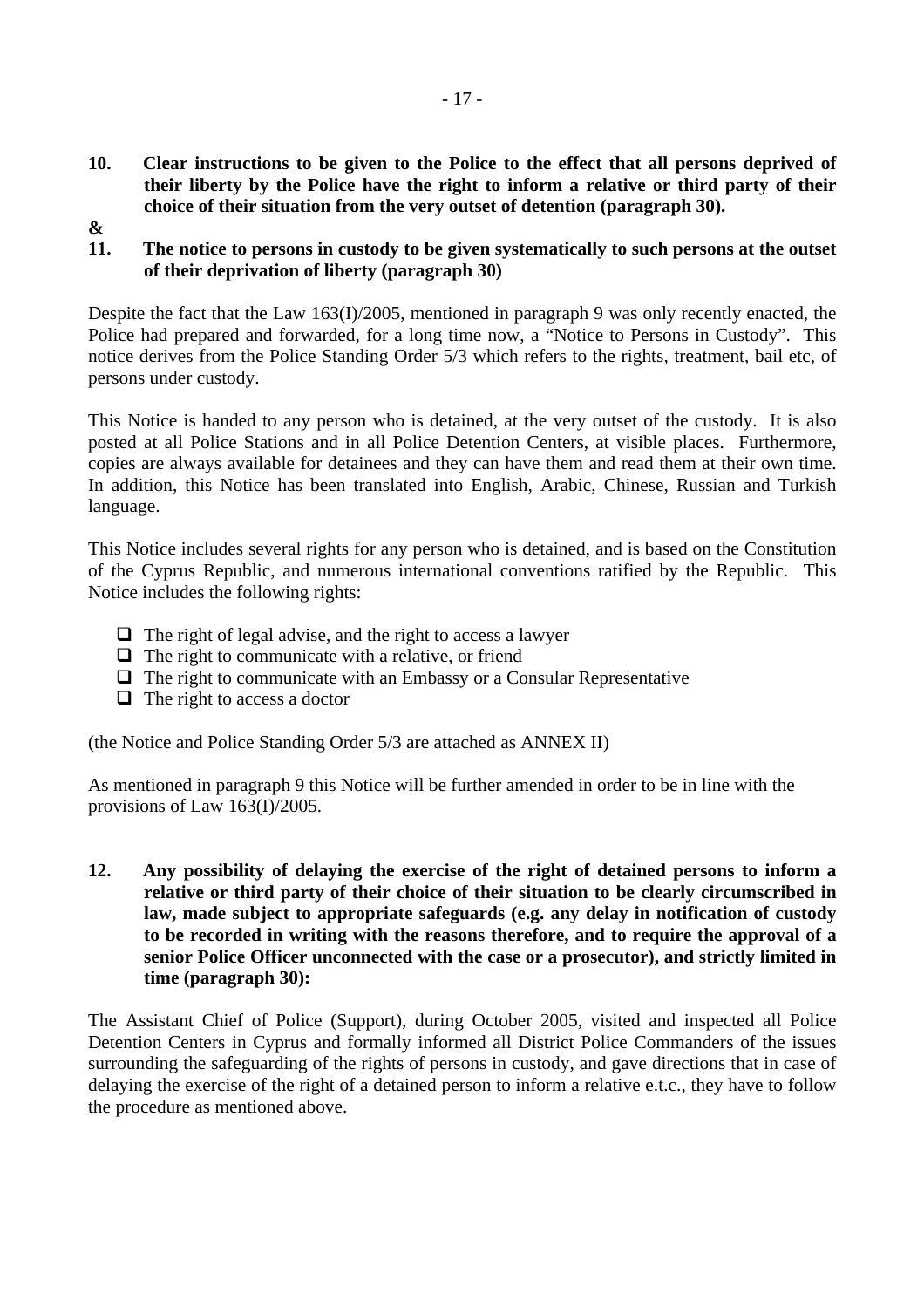It should be mentioned that provisions regarding the above recommendation are included in the Law 163(I)/2005, (article 3(1)). The Police is currently in the process of revising and creating new Police Orders and instructions in order to be in line with the newly enacted Law.

The Right of access to a lawyer and detainee's right to inform a close relative or another third party of their choice of their situation is safeguarded by numerous Laws, as well as Law 163(I)/2005 (article 3(1)), Police Standing Orders, and Circular letters issued by the Chief of Police.

**By virtue of Police Standing Order 5/3, any person in custody is provided the necessary and reasonable facilitations as regards communication with his/her lawyer as well as personal contact with relatives, friends or lawyers as regards urgent family cases concerning his retention or his/her defense. Relevant is also the Constitution of the Republic, Article 30(3)(d) and Article 11(4), which states that any person has the right to have a lawyer of his/her choice. The above Articles must be read in conjunction with Section 13 of the Criminal Procedure Law, Cap. 155, which has similar provisions as well as with the newly enacted Law 163(I)/2005.** 

**If either a lawyer or suspect requests access to one another, this should be allowed, unless there is good reason to deny such access e.g. in the interests of the investigation, the prevention of crime or the apprehension of offenders. The reporting officer remains the best judge regarding the extent of access and will have to consider the matter carefully before reaching a decision. A denial of access should be recorded giving full explanation of the reasoning behind such a decision, in line with the current legislation. Relevant is the newly enacted Law 163(I)/2005, article 3 (1-3).** 

**The Chief of Police has recently issued a circular letter, with ref. no. 186/11, dated 3/3/2005, to stress once again the need for compliance with existing legislation, Police Standing Orders and the Constitution regarding the right of access to a lawyer of detained persons.** 

**In the framework of legal aid provided to detained persons with limited financial means, relevant is Article 30(3)(d) of the Constitution, Section 64 of the Criminal Procedure Law, Cap. 155 and Provision of Legal Aid Law of 2002 (L.165(I)/2002, as amended by Laws 22(I)/2005 and 77(I)/2005), by virtue of which, the Court orders that the services of a lawyer should be paid by the Government.** 

**In this framework, it must also be stressed that Law 163(I)/2005 (article 3), creates even more safeguards against ill-treatment, as it establishes the right of a detained person to notify someone of his situation, and that steps betaken to ensure that the right of access to a lawyer is guaranteed in practice from the very outset of custody.**

**13. The Cypriot authorities to ensure that a code of conduct for police interrogations is introduced without further delay. The code should include specific safeguards for particularly vulnerable persons (e.g. the young and those who are mentally disabled or mentally ill). (paragraph 34):** 

The European Code of Police Ethics, as it has been adopted and implemented in the Cyprus Police it makes reference of how Police should intervene and interview / interrogate suspects. In the Code reference is made on the rights of detained persons, and persons under interrogation. Also reference is made to vulnerable groups (women, children and immigrants) and that during their interrogation / interviewing importance should be attributed to their special needs, and that all Police Officers have to follow the Police Standing Orders while interviewing / interrogating such persons.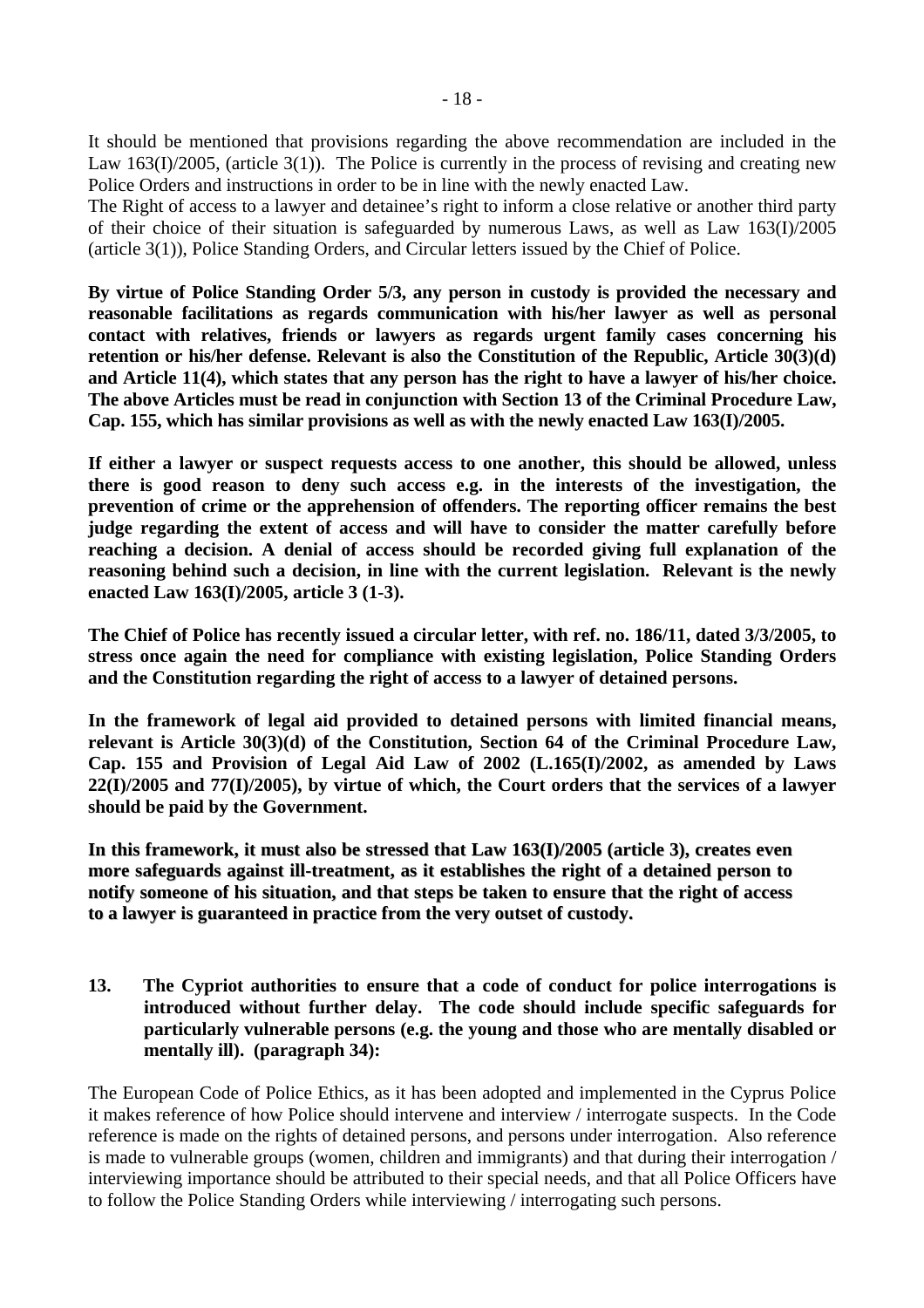Relevant to this issue is the Police Standing Order 3/3 in which instructions are given to all Police members on how to proceed with investigations and interrogations. Also reference is made to the rights of persons under investigation / interrogation, as well as to what extend they can exercise their powers in order to fulfill their duties.

(The above-mentioned Police Standing Order is attached as ANNEX III) (The European Code of Police Ethics is attached as ANNEX IV)

In addition to the above, all new Police recruits are taught at the Cyprus Police Academy on how to interrogate and interview suspects, and on how to rightfully proceed with their investigations. Those lectures include all the rights of persons under investigation, under interrogation, and under custody. Also reference is made on different methods of interrogations and investigations, and stress is given on how to avoid any possible human rights violations.

Furthermore, the Human Rights Office is now preparing a new Code of Conduct for Police Interrogations, which will combine the provisions of the European Police Code of Ethics, and the provisions of the Police Standing Order 3/3, as well as other provisions that are set in the Draft Law mentioned in the previous paragraphs, regarding the rights of persons in custody, as well as incorporate relevant standards set out by the C.P.T. ("Substantive" Sections of the C.P.T.´s General Reports,  $CPT/inf/E(2002)$  1 – Rev. 2004).

# **14. The Cypriot Authorities to ensure that Police Officers fulfill their obligation to complete custody records in a diligent manner in respect of every person deprived of his or her liberty (paragraph 36):**

- &
- **15. The Cypriot Authorities to take the necessary measures to ensure that all Police establishments use individual custody records, as foreseen by the current regulations and in the light of the remarks made in paragraph 36 (paragraph 36):**

Such records are kept at all Police Detention Centers, and were recently (November and December 2005) inspected by the Inspections and Audit Department of the Police Headquarters, and they were found to be diligent.

It should be mentioned that a new custody record has been prepared, (following the recommendations and in line with the provisions of Law 163(I)/2005) and its application in Police practice is a matter of days. All provisions mentioned in the recommendation are also included in the above mentioned Law. (The draft custody record is attached as ANNEX V)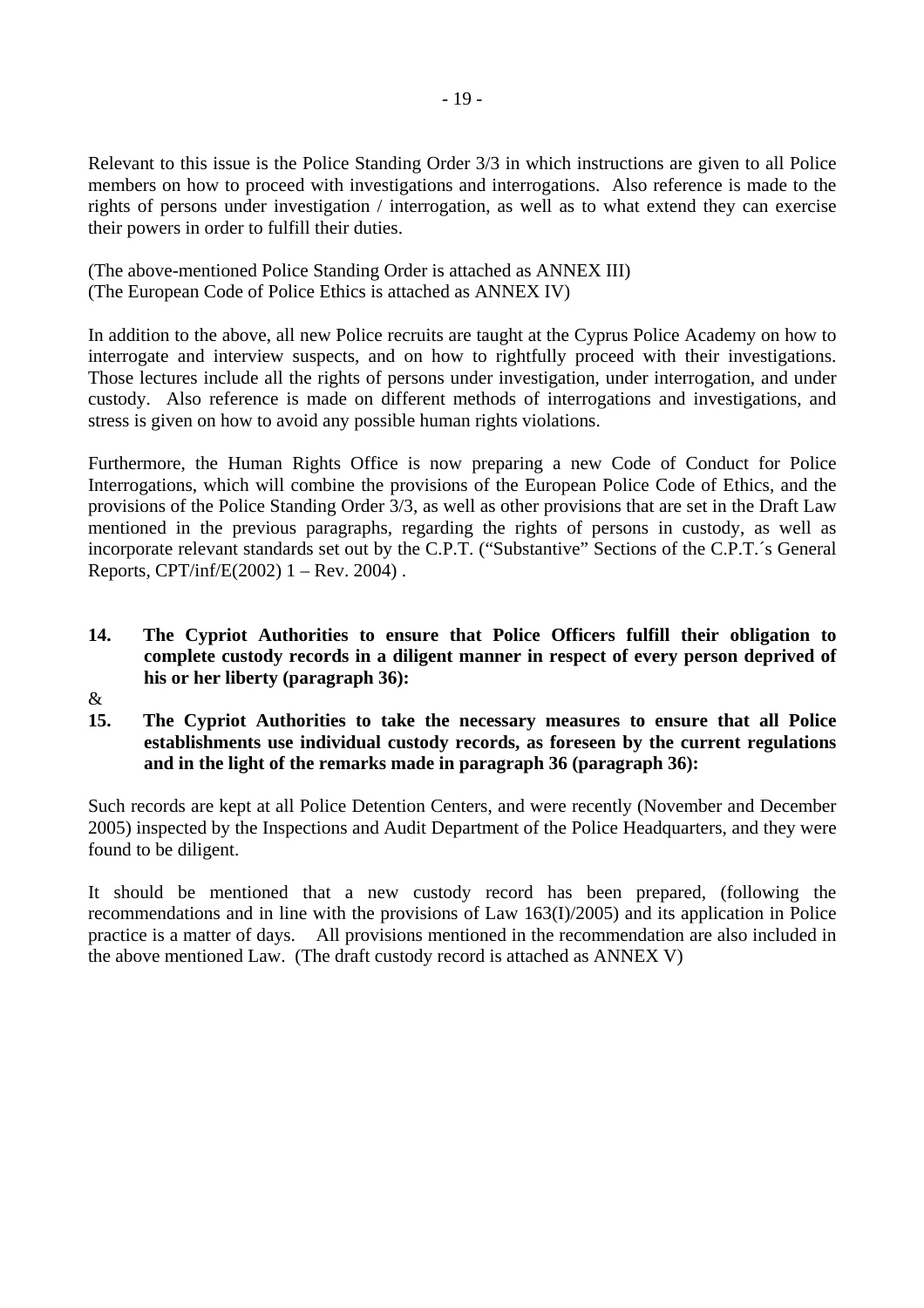#### **16. The Cypriot Authorities to take urgent steps to ensure that the requirements outlined in paragraph 38, concerning provision of information to immigration detainees on their rights, are fully implemented in practice (paragraph 38):**

Directions have already been given to all Divisional Police Headquarters and to Divisional Police Commanders themselves as to the obligation of Police Officers to inform detained persons of their rights and in a language they understand. As mentioned in paragraph 11 a "Notice to Persons in Custody" is handed to any person who is detained, at the very outset of the custody. It is also posted at all Police Stations and in all Police Detention Centers at visible places. Furthermore, copies are always available for detainees and they can have them and read them at their own time. In addition this Notice has been translated into the English, Arabic, Chinese, Russian and Turkish languages. In cases where a detainee cannot understand any of these languages directions have been given and a translator is called to visit the Detention Center and explain to any detainee, in his/her mother tongue, their rights.

## **Comments**

#### **17. The CPT trusts that the provisions of the Bill on the Rights of Arrested and Detained Persons providing a firm legal footing to the right of access to a doctor will be retained (paragraph 32):**

The right of access to a doctor has been explicitly provided for in the Law 163(I)/2005, articles 23 - 27. Furthermore, this right is also stated in the "Notice to Persons in Custody" which is handed by the Police to all persons in custody.

# **18. A request by a detained person to see a doctor should always be granted; it is not for Police Officers, nor for any other authority, to filter such requests (paragraph 32):**

If a person under custody, requests medical care from his/her doctor, the police officers/supervisors arrange an appointment with that doctor. The person remanded in custody has to pay for his/her medical expenses. In all other cases, persons remanded in custody are transferred and examined at governmental hospitals. Necessary arrangements are made in order to enable these persons to keep up any medical treatment received prior to their detention. Relevant are the Police Standing Orders 5/3 para 3(1) and 5/3 para 12 (1) and (2), which are attached as ANNEX VI.

In this framework, Law  $163(I)/2005$ , articles  $23 - 28$ , provide a firm legal basis for the right of access to a doctor, as well as establish a requirement for the results of any medical examination to be recorded in writing and made available to the detainee and his lawyer.

#### **Other rights**

By virtue of Police Standing Order No. 5/3, the Police are not allowed to observe any correspondence of the person under custody with his/her lawyer as this is considered as confidential. Personal contact of these persons with their lawyer is confidential and the police officer in charge can only observe from a distance, for security purposes. However, any letters addressed to his/her relatives are examined.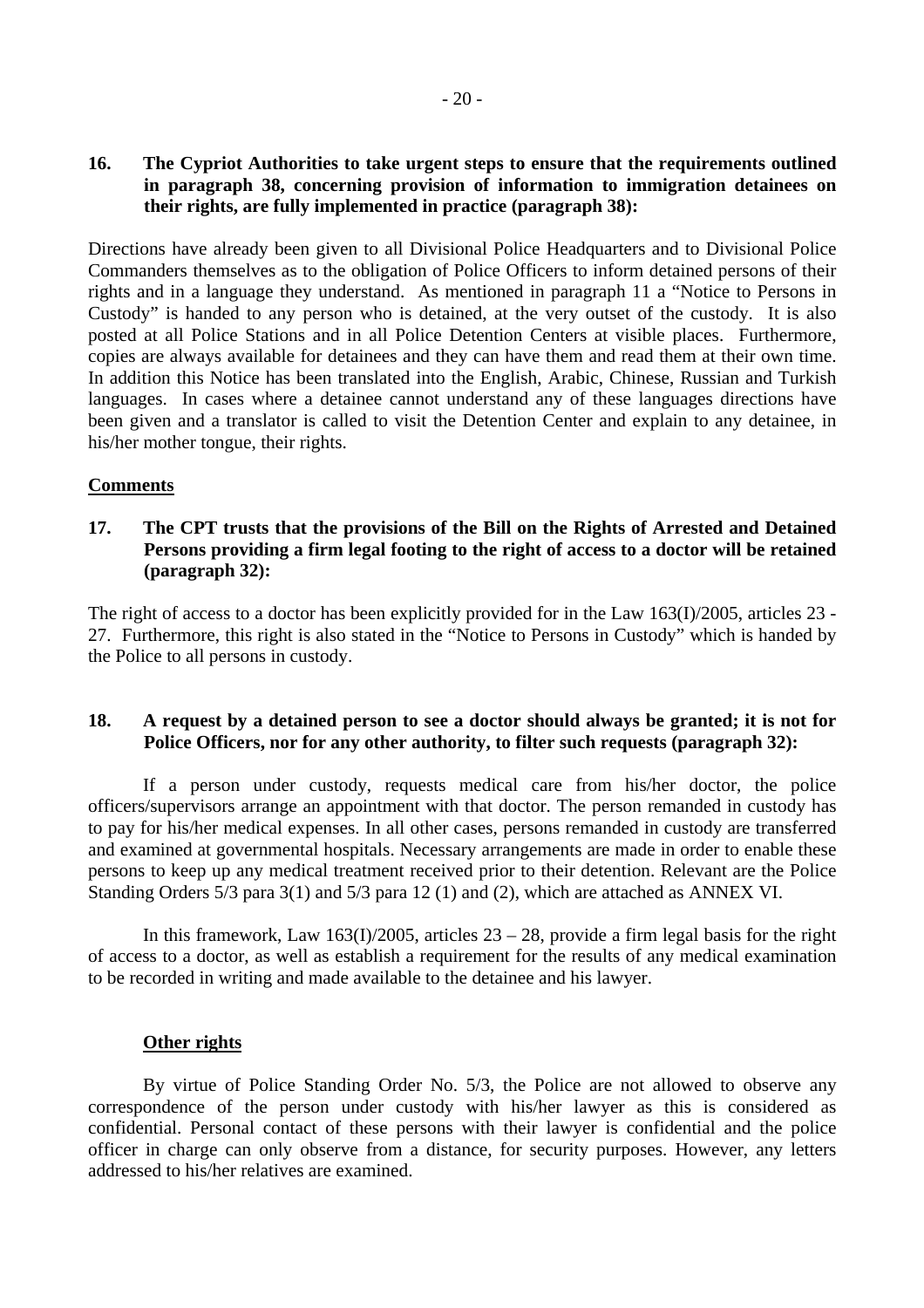If the person under police custody is a foreigner, he/she is allowed to notify his Embassy or a representative of the Consulate of his country, as regards his/her retention. If a representative of the foreigner's Embassy or a representative of the Consulate of the foreigner's country wishes to visit, discuss in private and arrange legal aid for any citizen of his/her country that is in custody, such arrangements are provided. When the person in custody is convicted to imprisonment, the representative of his/her Embassy/Consulate has the right to visit him/her in a reasonable time. Also relevant is the newly enacted Law 163(I)/2005, article 5.

## **19. Article 29 of the Bill on the Rights of Arrested and Detained Persons, concerning the improper use of the right to medical examination or treatment, should be deleted (paragraph 32):**

Under the newly enacted Law 163(I)/2005, article 30, any detained person who makes improper use of his/her right to medical examination, by making false allegations of health problems, if found guilty for this misuse he/she can be imprisoned for a maximum of three years or fined for a maximum of 3000 Cyprus pounds.

## **20. The Cypriot authorities are invited to reconsider the possibility of introducing an electronic recording system for police interrogations (paragraph 35):**

Video recorded interviews, can only be carried out according to the Domestic Violence Law 119(I)/2000, and the Witness Protection Law 95(I)/2001. According to these Laws an audio and video recorded interview can be presented to Court as long as there is testimony including one of the following:

- $\Box$  Victim or witness to an offence under the Domestic Violence Law
- $\Box$  Minor (under the age of 18)
- $\Box$  Mentally challenged person, or person with a low intellectual or social adaptability
- $\Box$  Physically handicapped person
- ! Victim or witness to an offence under the Law Combating Trafficking in Human Beings and Sexual Exploitation of Young Persons 3(I)/2000
- $\Box$  Witness under the Witness Protection Program

It is worth noting that as regards cases that fall under the Domestic Violence Law and under the Sexual Exploitation Law, some interviews have already been taken using the audiovisual recording system. A special team of Police Officers has been trained on how to carry such interviews and at all Divisional Police Headquarters special equipment has been installed in order to carry out such interviews.

Presently an action plan is in process that aims for the extensive use of audiovisual recording systems in all cases that fall under the Laws mentioned above.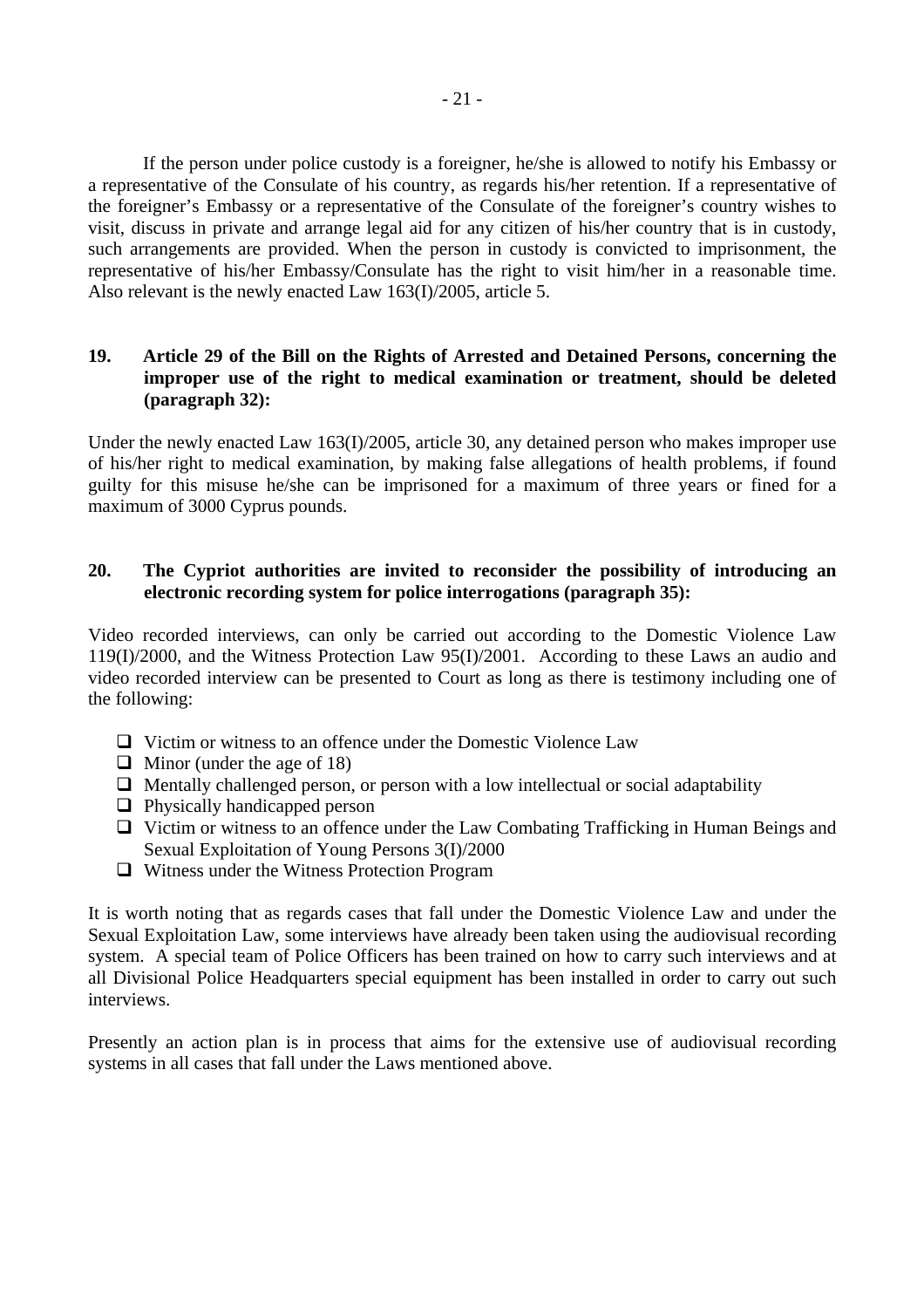## **Requests for Information**

# **21. A copy of the circular letter (reference No. 186/11) issued by the Chief of Police on 3 March 2005 concerning the right of access to a lawyer (paragraph 31):**

The circular letter mentioned above, which is titled "Access to Lawyers by Detained Persons", addressed to all Divisional Police Commanders and signed by the Chief of Police, reference no. 186/11 is dated 17.11.2004 and not 3.3.2005, is hereby attached as ANNEX VII. On March  $3<sup>rd</sup>$ 2005 new instructions had been given referring to the high importance the Chief of Police attributes for the strict implementation of the provisions of the previous circular letter regarding the issue at hand was sent again to all Divisional Police Commanders and it is also attached in ANNEX VII.

## **22. Whether Legal Aid is provided to all detained persons who are not in a position to pay for a lawyer and as from the very outset of custody (paragraph 31):**

Legal Aid is provided to all detained persons who are not in a position to pay for a lawyer from the very outset of custody. Relevant is the Legal Aid Law 165(I)/2002(as amended by Laws 22(I)/2005 and 77(I)/2005. Any person who is unable to pay for a lawyer, he/she can apply to receive legal aid, following the procedures as set in the Legal Aid Law. Furthermore, relevant is the Constitution of the Cyprus Republic (article 30-3-d) and the Criminal Procedure Law, Cap 155 (section 64).

The Legal Aid Law states that, any person who applies for legal aid and is granted such aid, following the investigation carried out by the relevant authorities to decide if such a person is eligible for legal aid, can have a registered lawyer represent him before the judicial proceedings begin, meaning from the very outset of deprivation of his/her liberty.

## **23. The outcome of the investigation referred to in paragraph 37 and the measures taken as a result (paragraph 37):**

The police officer involved in the incident mentioned above, has been charged with several offences against discipline as provided for by the Discipline Code (Regulation 8 of the Police (Discipline) Regulations 1989 – 2004). In particular, the officer involved was charged with "Disobedience" as the instructions given in writing may constitute disobedience demonstrated with words, acts or demeanor to existing Police Standing Orders in this regards. In addition, he was charged with "Violation or Omission" as he allegedly violated or omitted to comply with any of the provisions of the Police Law of 2004 or any provision of a Regulation made under this Law. A Presiding Officer has been appointed for the trial of the case that will be realized soon. Moreover, the Police Officer involved has been transferred from the Unit he was serving at the time of the incident, and is now serving in a different District.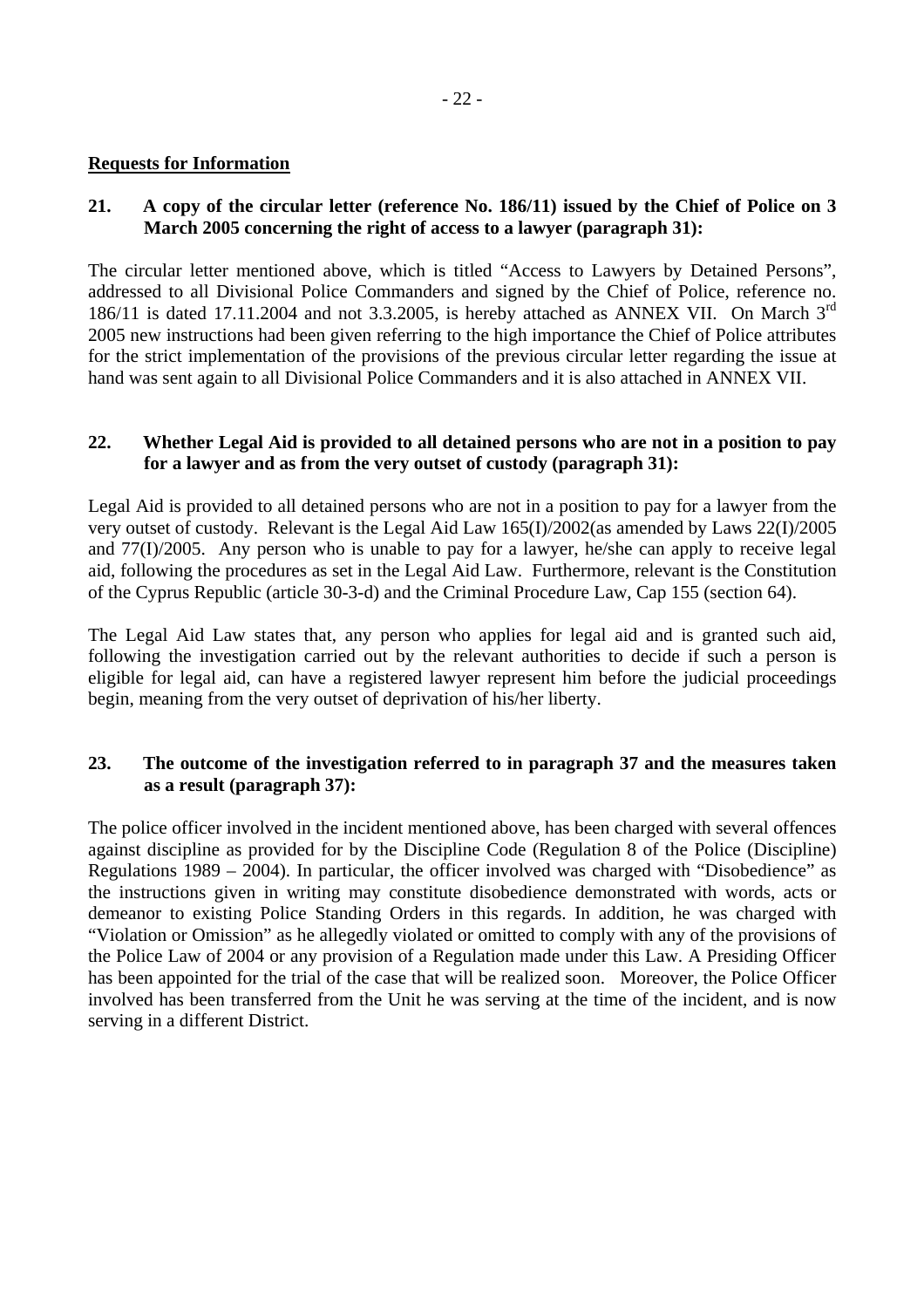**24. Detailed information on the practical steps taken with a view to complying with requirements mentioned in paragraph 39 (paragraph 39):** 

**&** 

# **25. A copy of any instructions on the enforcement of deportation orders (paragraph 40):**

All persons seeking asylum are handled by virtue of the Refugee Laws of 2000 – 2004 (Law 6(I)/2000 as amended). The procedure is as follows:

#### *Application Process*

Any person seeking asylum is immediately handed an application form which is later send to the Asylum Service and to the Migration Department (both under the Ministry of Interior). Regardless of the fact that a person entered the Republic illegally before seeking asylum, such a person is not arrested or put into custody, but is free awaiting the decision of the Asylum Service.

When a person enters the Republic illegally and does not seek asylum the Migration Department is informed, which issues a deportation and detention order. If such a person while detained seeks asylum he/she is immediately handed an application form which is later send to the Asylum Service and the Migration Department and is up to the Migration Department to decide to postpone or cancel the deportation and detention order. Nonetheless, the application for asylum will be examined.

If the application for asylum, after being examined, is denied by the Asylum Service the person will be deported to his/her country of origin. The Aliens and Immigration Unit locates such a person and immediately issues tickets and other documents for the deportation process. Problems though arise when such persons do not hold any identity cards or passports and the Aliens and Immigration Unit with the help of Embassies or Consulates issue documents for the deportation of such persons.

When such persons are detained awaiting deportation, they are not placed at detention centers with criminal detainees, except in very rare situations. There are special provisions for the treatment of such detained persons.

Persons kept under custody pending their deportation, following explicit directions of the Minister of Justice and Public, are not charged with entering illegally to the Republic and consequently are not presented before the Court. Usually they are kept in separate cells. However, in extremely rare situations they may be held together with criminal suspects. This may occur at the police cells located at the Central Prison establishments, but it has to be stressed that in these establishments considerably advanced security measures are taken, to ensure the personal safety and dignity of immigration detainees.

An asylum seeker who has been denied asylum has the right to appeal the decision of the Asylum Authority (Ministry of Interior), to the Refugee Revisional Authority. It should be mentioned that the Refugee Revisional Authority is fully independent, from any Ministry or any other Governmental Department, and is composed of persons of high moral and professional level with experience in international refugee and asylum matters. The powers of the Refugee Revisional Authority are set in section 28(a) of the Refugee Laws of 2000 – 2004 (Law 6(I)/2000) as amended.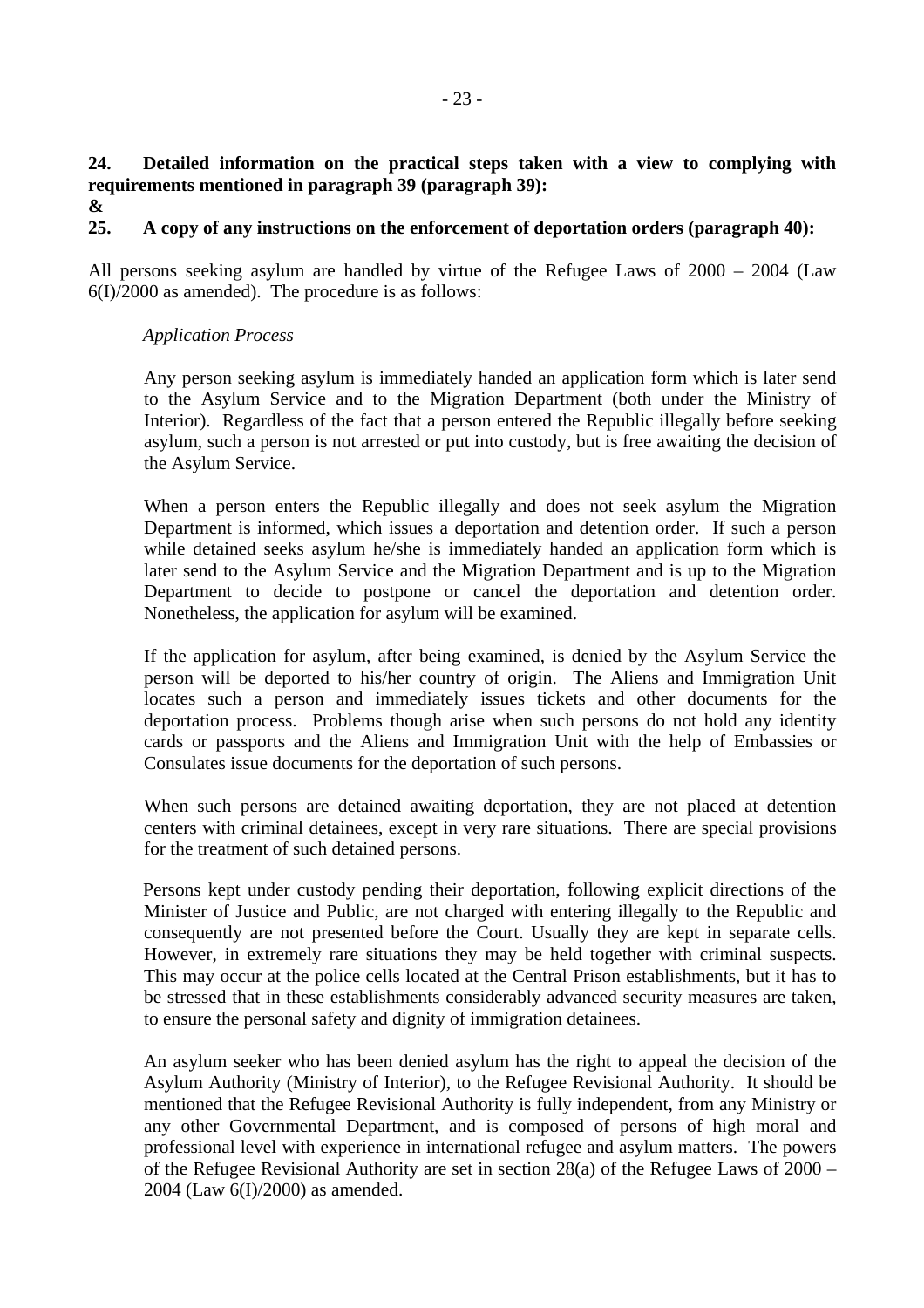#### *Forcible Return*

In cases where there is resistance by a deportee to return to his/her country of origin or to even embark the plane, reasonable use of force might be used. If the resistance is reasonable, e.g. the deportee asks for collection of his/her personal belongings, to appeal to the Refugee Revisional Authority, etc, and then the deportation is suspended. But if there is no reasonable ground to suspend the deportation and the deportee is considered to be dangerous reasonable force might be used, such as handcuffing and forcibly embark the aircraft. If the deportee is cooperative then he/she is not handcuffed. Furthermore, if the deportee is deemed by the Captain of the aircraft to be dangerous for the safe flight of the plane, then the deportee is accompanied on board by one or two Police Officers (from the Aliens and Immigration Unit), until he/she arrives at his/her destination.

It should be stressed out that all members of the Aliens and Immigration Unit of the Police are well trained and experienced in matters regarding the procedures to be followed as regards political asylum seekers and deportees.

#### **CONDITIONS OF DETENTION**

#### **Recommendations**

### **26. The Cypriot authorities to take the necessary steps to address the shortcomings mentioned in paragraph 44 and to pursue their efforts to improve conditions in all Police Establishments throughout the country (paragraph 45):**

The Republic of Cyprus is acutely aware of all issues in respect of prisoner holding and endeavours at all times to ensure that the welfare of persons deprived of their liberty is given top priority. Accordingly, considerable efforts have been made to improve the establishments of police cells and abide by the standards set out by the Committee in various General Reports and in particular Reports to the Republic during prior visits.

During October 2005, the Assistant Chief of Police (Support), accompanied by Police Officers who are involved in issues of human rights, and who are responsible for the conditions of Detention Centres, visited and inspected all Police Detention Centres in the country. During those visits some deficiencies were noted and clear instructions were given in order for all Police Detention Centres to meet the C.P.T. Standards. Issues that were addressed during those inspections included: accommodation of detainees, natural lighting in cells, removal of all metal shutters, heating and ventilation systems, sanitary facilities, quantity and quality of food provided to detainees, etc. It is worth noting that all metal shutters have been removed from cells, thus allowing natural light to enter the cells, all detainees who are under custody for more than 24 hours now receive at least one cooked meal daily, and all detainees receive personal hygiene products (such as toothbrush, toothpaste, towels, etc).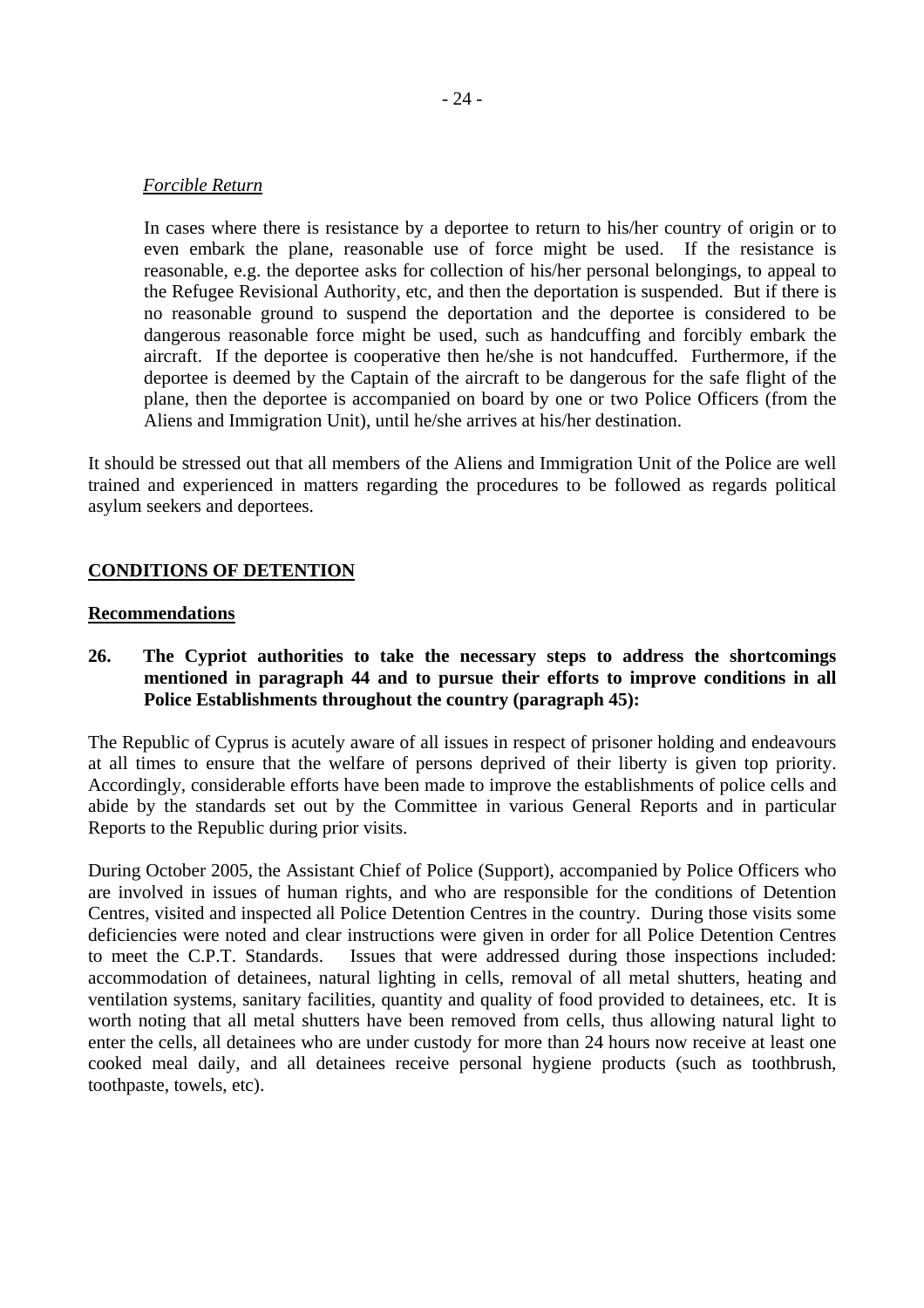As regards the quantity and quality of food provided to detained persons and the provision of food to persons under police custody is covered by Police Standing Order No. 5/5, which stipulates certain food to be provided to detainees or persons convicted to imprisonment for a limited period of time. In this regards, relevant is also the Decision of the Council of Ministers, no. 48.599, dated 24/11/1998 which explicitly calls upon the Minister of Justice and Public Order to provide cooked food to all foreign detainees which face particular problems. Accordingly, the Chief of Police has recently issued a circular letter, with ref. no. 169, dated 3/3/2005, aiming to further extent the provisions of Police Standing Order 5/5 and implements the afore-mentioned Decision of the Council of Ministers. In particular, the Chief of Police orders the Director of the Police Academy to make adjustments to the relevant Police Standing Order, so that all detainees held in custody for prolonged period of time, will be provided with cooked food. The Decision for the implementation of this, will vest on the Divisional Police Commander, which must take into consideration the circumstances under which the detainee is held in custody, the detainee's health condition and in the case of a foreign detainee, the perspectives of soon repatriation. But following the orders of the Assistant Chief of Police (Support) in October 2005, now all detainees receive at least one cooked meal per day.

The issue of overcrowding of police cells has been minimized, and only in rare situations more than one detainee are placed in a cell of 7m2. If such a case occurs it is only for a limited time.

As regards Aradippou Police Station, it was decided not to divide the outdoor exercise area and other measures have been taken in order to facilitate outdoor exercise of male, female, and juvenile detainees. The procedure followed is to take out each group at different timings so us not for them to meet.

As regards heating and ventilation systems, almost all police cells have heating systems and those that do not have one, special arrangements have been made and heating is provided from the existing heaters at the Police Stations.

As regards outdoor exercise, there are some Police Stations where there are few police cells  $(1 – 3)$ and no outdoor exercise can be provided there, but door cells remain open so that the detainees can move around that area. At such police cells, the detainees usually stay for very few days, otherwise they are transferred to police cells where an exercise area exists. At the Police Detention Centre (Ward 10), at the Central Prisons in Nicosia, a basketball field has been constructed and now detainees can exercise or play at that open area.

It is worth mentioning that for the year 2004, a total budget of £247.513 (Cyprus pounds) were spent for the improvement of Police Cells in all districts of the country. The initial budget was £190.171 but later it was increased to £247.513 in order to further continue the improvement of Police Cells in the country. For the year 2005 the total budget for improvement of Police Cells was increased and it added up to £332.755 (Cyprus pounds). For the years 2004 and 2005 the budget for improvement of all Police Detention Centers added up to £580.268 (Cyprus pounds), almost 1 million euros.

Works are almost complete at the Detention Centers in Paphos Central Station and Limassol Central Station, and these will meet all C.P.T. standards.

Furthermore, relevant is article 19 of the newly enacted Law 163(I)/2005, which provides for the rights of arrested and detained persons as regards their treatment and conditions of detention.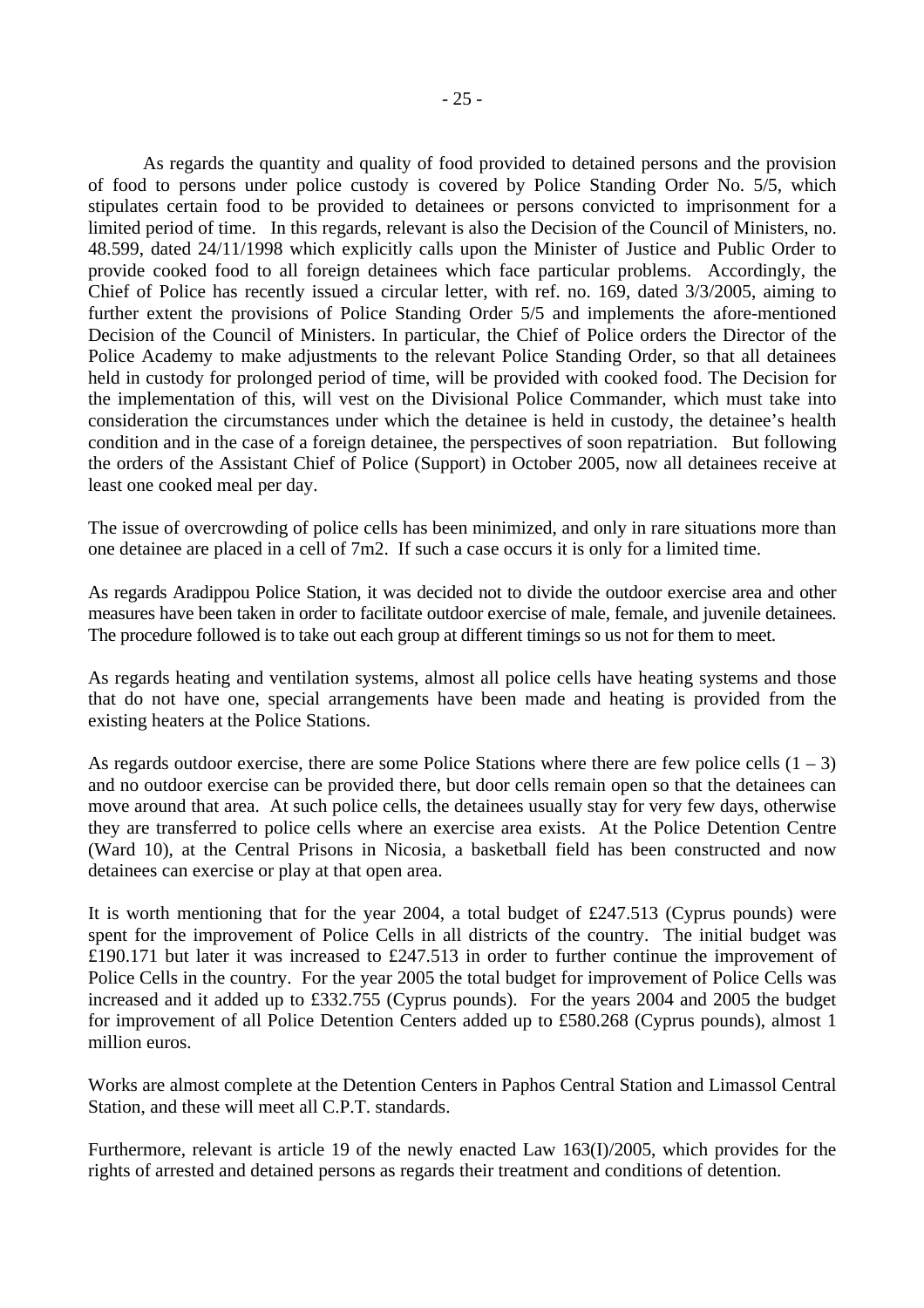**27. The Cypriot authorities to urgently review the conditions in the existing centers designed to hold persons deprived of their liberty under the aliens/asylum legislation in the light of the standards mentioned in paragraph 49, and to ensure that any additional centers they intend to establish comply with these standards (paragraph 49):** 

The majority of immigration detainees are either held at the Police Detention Center (Ward 10) in Nicosia, or at Aradippou Police Station awaiting deportation. Such detainees are always detained away from criminal detainees and they have other special privileges that criminal detainees may not enjoy, such as reading material, visits from friends and relatives, more communication privileges and they always have outdoor exercising. Only in remote cases an immigration detainee might not have outdoor exercise, and that is for those who are detained for a very limited time.

It is worth noting that, it has been decided by the Government of Cyprus, in cooperation with the Asylum Service (Ministry of Interior) and the Police to build a Retention Center for Illegal Immigrants Awaiting Deportation. The Retention Center will accommodate 200 illegal immigrants (including men, women and families with children). The model will be based on the standards of a similar Retention Center in France. There will be a Special Reception Center, an Administration Center, an Accommodation Center, a Health Center, a Restaurant, a Laundry Room, etc. At this time we are awaiting for the cession of a specific plot of land, by the competent authorities, in order to begin the construction of this specialized retention center.

## **28. The Cypriot authorities to review the procedure for selecting and training staff assigned to the supervision of foreign nationals, in the light of the consideration in paragraph 50 (paragraph 50):**

Police Officers who are assigned to work at Detention Centers, or are involved with the supervision of deportees are trained at the Police Academy on issues surrounding human rights and on issues relating to immigrants, and of how they should perform their duties in an ethical and humanitarian manner.

# **29. Immediate steps to be taken to ensure that adequate accommodation is provided for adults accompanied by children who are held at Larnaca Airport (paragraph 51):**

Larnaca Airport is under reconstruction and special arrangements and holding places are being constructed for immigrants awaiting deportation in order to meet the standards as set by the C.P.T.

A new Airport will be constructed in Larnaca by a private company (strategic investor), to abide by the Schengen standards. Cyprus Police has already met with the representatives of the company and has requested the establishment of new detention and holding centers at the Airport. More specifically the Police asked for 4 separate centers, with an exercise area, and with all the facilities as set out in the C.P.T. standards. The four centers will be separate and there will be one for male detainees / deportees, one for female detainees / deportees, one for adults accompanied with children, and one for persons who are refused landing at the airport. At these centers special arrangements will be made for detainees / deportees to keep their personal belongings and have access to them. The company has received the C.P.T. standards and soon these will be realized.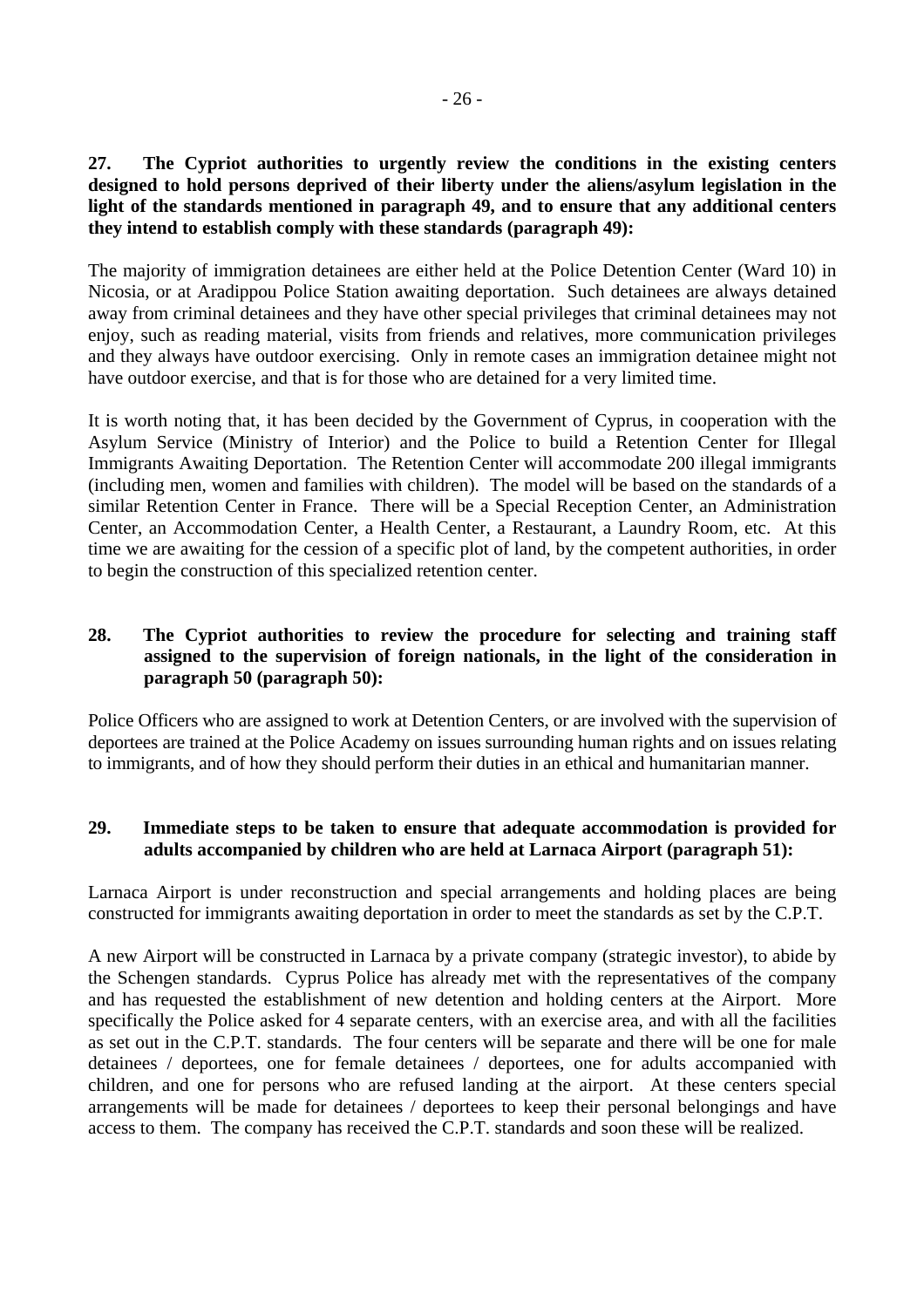## **30. The Cypriot authorities to review the provision of food to persons detained at Larnaca airport (paragraph 52):**

As regards provision of food to people either awaiting deportation or are detained awaiting deportation there are special arrangements and agreements made with the airline companies.

Any persons who are refused landing and will be returned back with the next flight to the country from where they started their journey to Cyprus, the airline companies are responsible for providing them with food. Also such persons may have food, at their own expense at the Larnaca Airport.

As regards persons who are being deported, because they were illegally in the country, and are transferred from other Detention Centers to the Airport Detention Center, their feeding is the responsibility of the Divisional Police Headquarter of Larnaca. The procedure followed is that the food is ordered at the canteen of the Divisional Police Headquarter of Larnaca and is being later brought at the Detention Center at Larnaca Airport.

## **31. Persons detained at Larnaca airport for extended periods (24 hours or more) to be offered, as far as possible, outdoor exercise every day (paragraph 53):**

Following the orders of the Assistant Chief of Police (Support), presently no persons are held for more than 12 hours at the detention cells at Larnaca Airport.

#### **Requests for Information**

# **32. Confirmation that all the metal shutters covering police cell windows have been removed (paragraph 45):**

Following the recommendations as set out by the C.P.T. and after the inspection of the Detention Cells in October 2005, presently there are no Police cells with metal shutters. Such shutters have been removed and they have been replaced with other special types of windows that allow natural light to enter the cells. Furthermore, in certain Detention Centers where it was deemed that natural lighting was not adequate, despite the removal of such shutters, further artificial lighting has been placed.

**33. Within one month of receipt of this report, detailed information on the concrete measures taken to ensure all persons detained for a prolonged period of time are provided with basic personal hygiene products (soap, toothbrush and toothpaste, sanitary towels, towels etc) and are able to wash every day (including at least one hot shower a week), are offered activities (recreational – reading material, board games, radio, television, etc – educational or otherwise), and at least one hour of outdoor exercise every day (paragraph 47):** 

All persons detained for a prolonged period of time are provided with all personal hygiene products, as mentioned above, and such hygiene products are also washed and replaced weekly. All detained persons can shower at least once a day with hot water, soaps and shampoos are provided by the Police. Furthermore, there are towels and sanitary towels at the disposal of all detainees and this has been checked during the inspection of the Detention Centers in October 2005.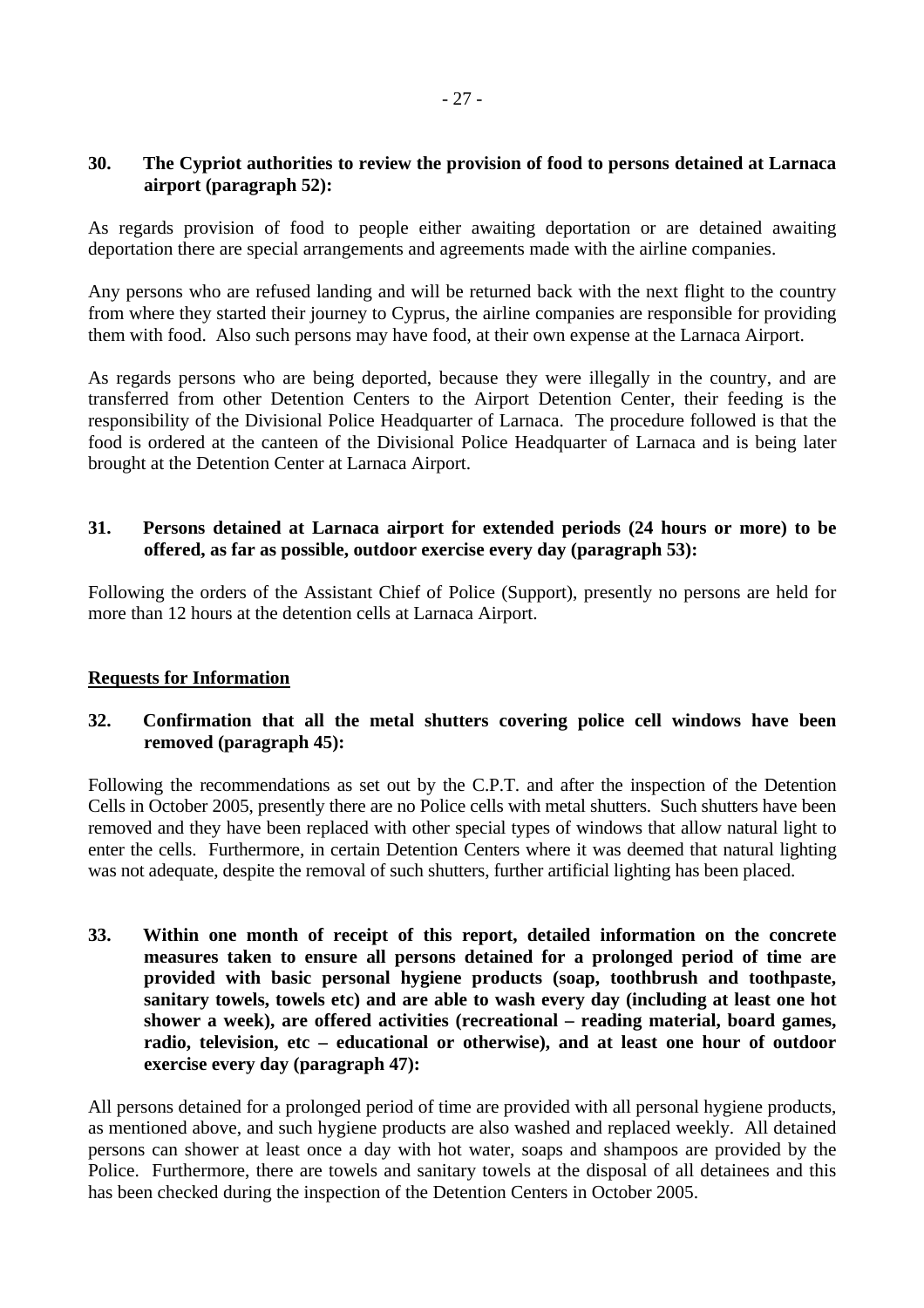This request has already been answered in August 2005 and the reply, as it was sent to the Council is attached as ANNEX VIII.

Relevant is the commentary made in paragraph 26, page 24, of this report.

## **34. A copy of Circular No. 169 issued by the Chief of Police on 3 March 2005 (paragraph 47):**

The copy of Circular no. 169, is attached as ANNEX IX, this Circular letter addresses issues surrounding the provision of food to persons under police custody.

## *NICOSIA CENTRAL PRISONS*

# **PRELIMINARY REMARKS**

#### **Recommendations**

**35. The Cypriot authorities to vigorously pursue the adoption and implementation of a coherent strategy designed to combat prison overcrowding and, in doing so, to be guided by the Recommendations of the Committee of Ministers of the Council of Europe concerning prison overcrowding and prison population inflation [R(99)22], on improving the implementation of the European Rules on community sanctions and measures [Rec(2000)22] and on conditional release (parole) [Rec(2003)22] (par. 57).** 

A. A feasibility study, for the implementation of a Parole System, for life long sentenced prisoners, is currently being undertaken by the Attorney General.

B. The constitution of the Republic of Cyprus empowers the President with the recommendation of the Attorney General to pardon certain categories of prisoners.

### **36. The Cypriot authorities to comply as soon as possible with the requirements concerning the size of cells and the living space per prisoner set out in Section 58(8) of the Prisons Regulations (par. 57).**

In compliance with regulation no. 58 of the General Prison Regulations, the Prison Administration has scheduled the renovation of blocks 1 and 2 in order to meet the provisions of the said regulation. This will include also the building of new sanitary facilities. Works will commence shortly.

Although there is a problem of overcrowding the administration employs various mechanisms in order to overcome the problem such as quality of life and extended movement (prisoners stay out of their cells around 16 hours a day).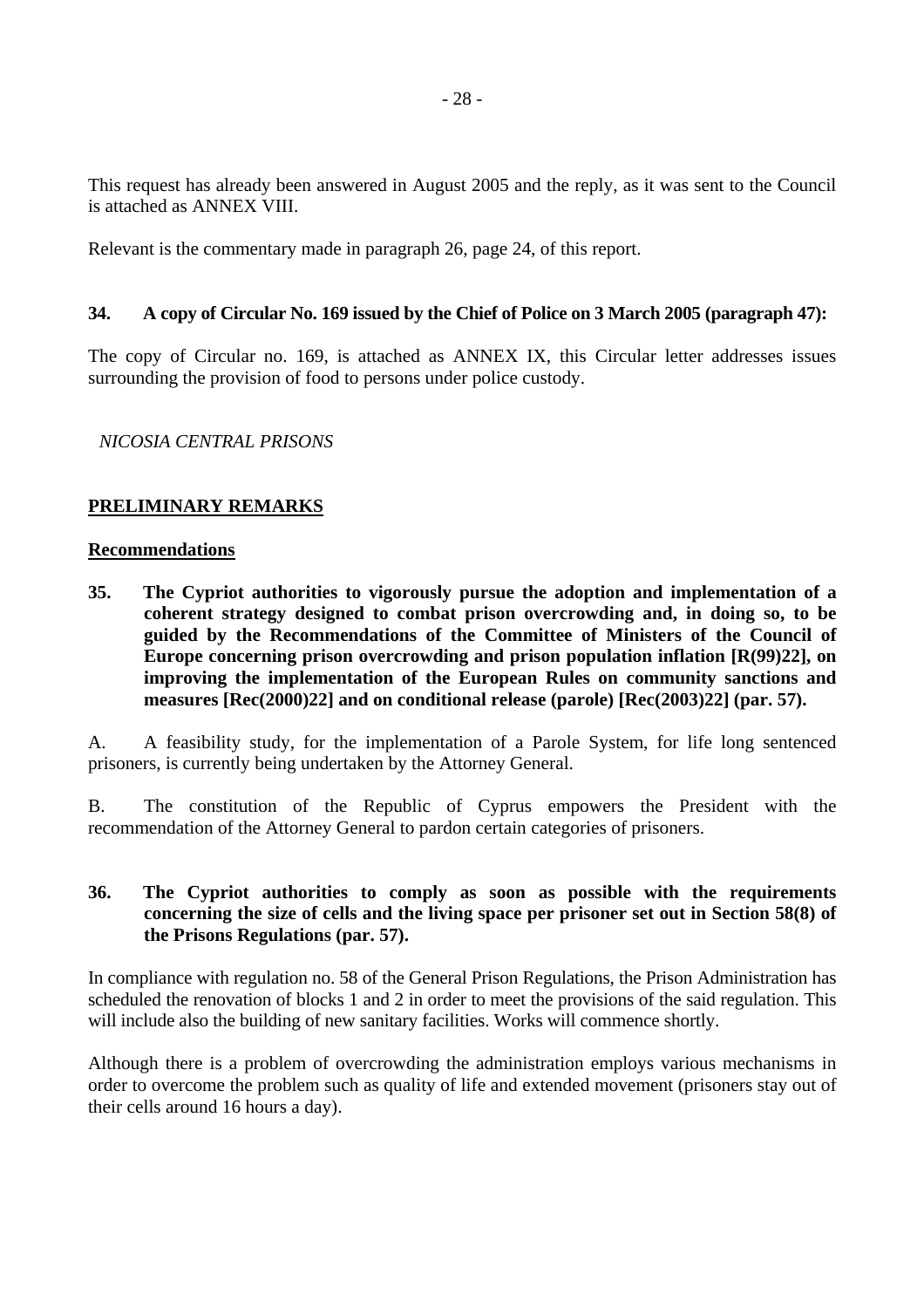## **Comments**

## **37. The CPT trusts that the prison's management will, as intended, complete the process of separating juveniles from adult prisoners shortly, by providing separate daytime facilities for leisure and regime activities (par. 55).**

The juveniles living accommodation is separate from adult accommodation. The prison management will reallocate juveniles to block no. 9, once this will no longer be used as a psychiatric clinic. Renovation of block 9 will start as soon as possible.

# **ILL-TREATMENT**

#### **Recommendations**

**38. the management of Nicosia Central Prisons to deliver a clear message to custodial staff that ill-treatment of prisoners is not acceptable under any circumstances and will be the subject of severe sanctions (par. 58);** 

The principles governing treatment of prisoners in Cyprus are regulated not only by prison regulations but also by legislation, which is based on the provisions of human rights charters. Prison officers treat with respect and dignity bearing into consideration the special characteristics of culture and personality of the prisoners. As a result of the promotion of this policy, the Commissioner of Administration has received and investigated only a small number of allegations from prisoners against the personnel for ill treatment.

#### **39. Prison staff to be firmly reminded that the force used to control violent and/or recalcitrant prisoners should be no more than is strictly necessary (par. 58);**

The introduction of thought subjects relevant to human rights issues at the newly established prison school has shaped young warders behavior positively towards prisoners. The training sessions have assisted in the generation and awareness on issues relating to the security, welfare and comfort of prisoners. Also the personnel have been informed that the provisions of the law forbid any ill treatment and that disciplinary measures can be initiated against them. To this effect the prison administration recognizing the importance of compliance to the above, frequently circulates notices stressing the issue of human rights.

#### **40. The Cypriot authorities to take the necessary steps with a view to preventing interprisoner violence, in the light of the remarks made in paragraph 60 (par. 60);**

No prisoner has the right or any authority is dedicated upon him in order to subjugate or use other prisoners. The Prison Administration abides by the law and it has the responsibility to safeguard the security and human integrity of all prisoners. Often the personnel is informed about the consequences of violence in the prison and also that they must pay much attention to prevent victimization. In addition to the above the administration whenever required employs various mechanisms in order to defuse conflicts between prisoners, such as mediation, consultation or reallocation. Due to the fact that the administration takes into serious consideration the security and welfare of all prisoners has proceeded to some extent with disciplinary measures in order to deter such behavior. It is documented that the administration has brought charges against prisoners who have showed racist behavior.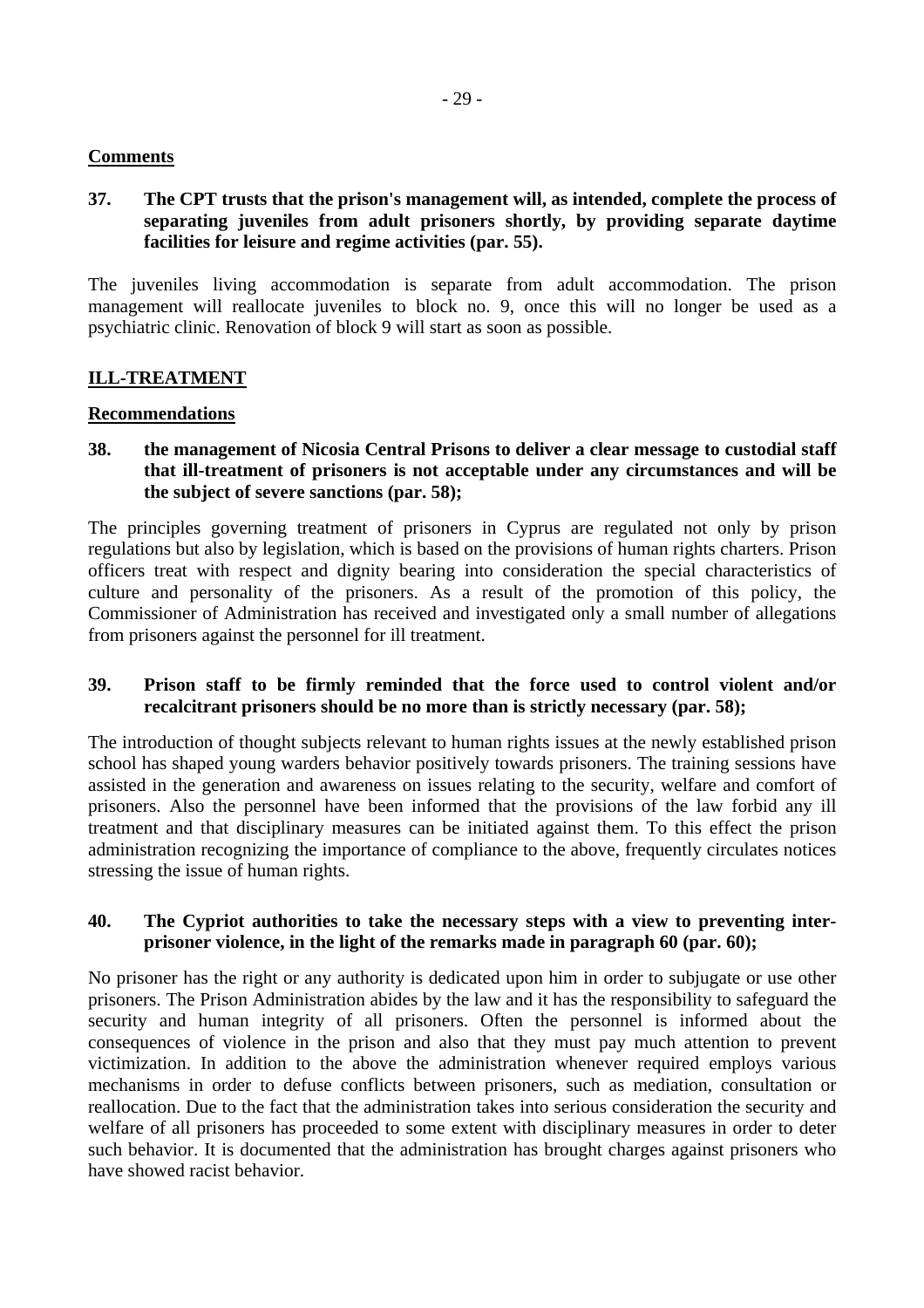Information which comes to the attention of the administration which refers to ill treatment or victimization is investigated, evaluated and if there is a need to proceed with disciplinary measures then there is no hesitation to so.

Each cell or lockup is individual.

The inner court yards for exercise and exposition to the sun and fresh air of the prisoners or detainees are large and offer natural light/ventilation. The yards are surveyed by the Police and CCTV System.

## **41. Appropriate steps to be taken to ensure that the prison management of Nicosia Central Prisons complies with the requirement set out in paragraph 61 regarding the response to information on possible ill-treatment of prisoners by staff or inter-prisoner violence (par. 61);**

Based upon the suggestions of the Commissioner of Human Rights the department of prisons has installed complaint boxes in all prison blocks facilitating the transmission of complaints to competent authorities with out censorship. It should be noted that only authorized personnel from Human Rights Committees, Prison Board and Prison Directors office have access to the boxes. This establishes anonymity and reassures prisoners that nobody will interfere or intercept their complaint.

# **42. The recommendation made in paragraph 24 to apply equally in the context of prisons (par. 61).**

A register is kept of all injures sustained in prison as a result of allegation of ill treatment.

# **43. The necessary measures to be taken immediately to ensure that:**

- **every newly admitted prisoner is given a proper medical examination as soon as possible after admission; save for exceptional circumstances, this examination should take place on the day of admission, especially as far as newly admitted remand prisoners are concerned (cf. also Section 65(1 )(a) of the Prisons Regulations);**
- **medical screening on admission, as well as all subsequent medical examinations, are conducted out of the hearing and - unless the doctor concerned requests otherwise in a particular case - out of the sight of custodial staff. Furthermore, the presence of other prisoners assigned to auxiliary tasks should in no circumstances be tolerated;**
- **the confidentiality of medical files is always strictly guaranteed (paragraph 79);**

1. A General Practioner is employed full time by the Ministry of Health secondment to the prison as from 2.1.2006. This means every newly admitted prisoner is given a proper medical examination upon his entry to prison. Procedures have been taken in order to ensure the confidentiality of medical files: a) secure file cabinets b) no prisoners have access to medical files

2. The General Practioner will soon have a personal examination room and will see prisoners individually provided there is no security risk.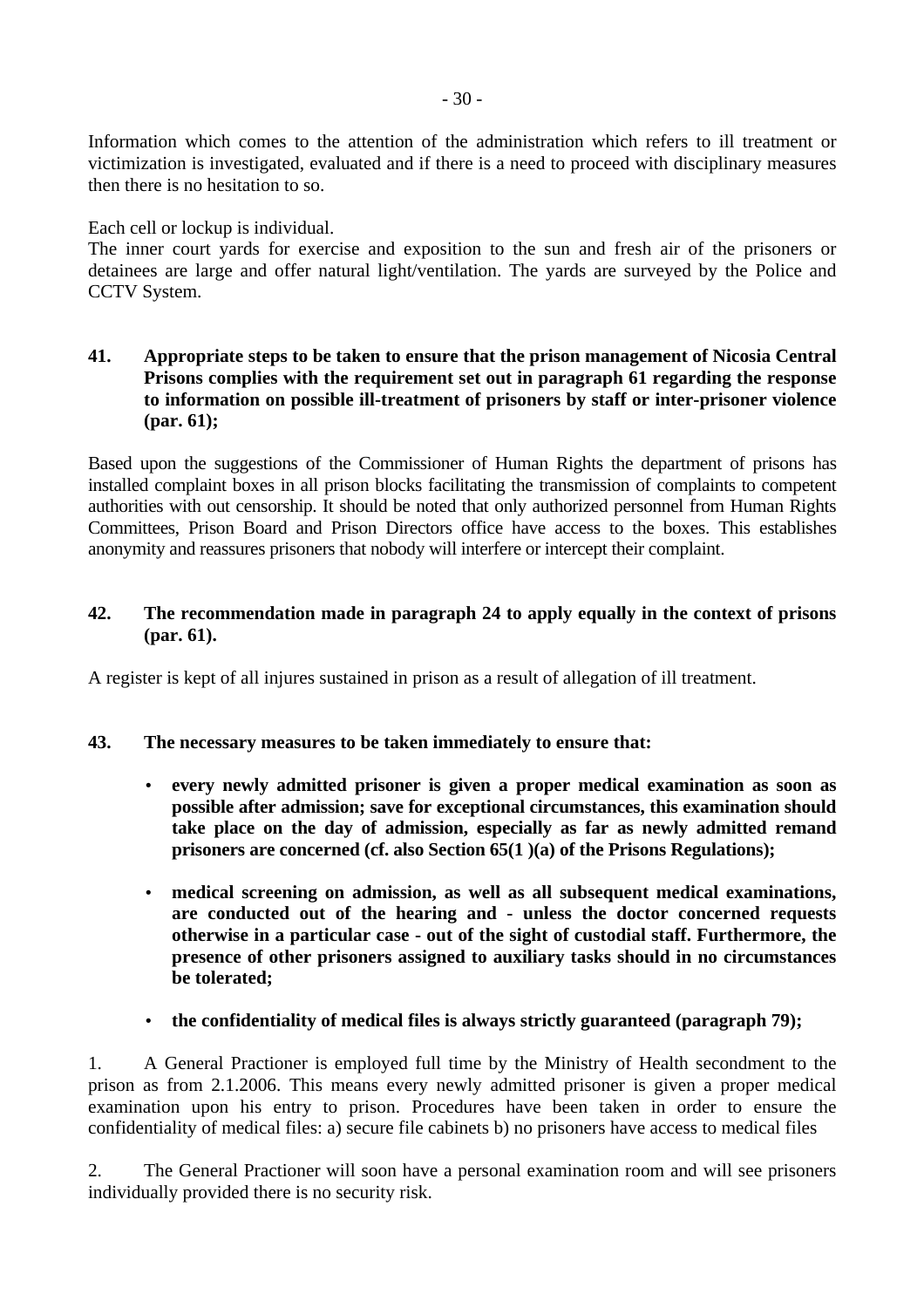## **44. The necessary measures to be taken as regards medical files and registers, in the light of the remarks in paragraph 80 (par. 80);**

To ensure confidentiality all medical files are secured in metal cabinets out of reach of prisoners.

## **45. As part of their plans to address the situation of mentally-ill prisoners, the Cypriot authorities to take due account of the remarks made in paragraph 82 (par. 82);**

The mental health services employ psychiatrist, psychologist, psychiatric nurses and work therapist to the prison. The prison surgery is an extension of Public Health. It is the responsibility of Health Services to look after the health of prisoners and if required to offer hospital treatment to mentally ill prisoners.

# **46. Mentally ill prisoners in urgent need of hospital care to be transferred to an appropriate facility without undue delay (par. 82);**

The mental health services employ psychiatrist, psychologist, psychiatric nurses and work therapist to the prison. The prison surgery is an extension of Public Health. It is the responsibility of Health Services to look after the health of prisoners and if required to offer hospital treatment to mentally ill prisoners.

## **47. The Cypriot authorities to draw up an overall strategy for drug users in prison in the light of the remarks made in paragraph 83 (par. 83).**

Treatment of drug users is the responsibility of the Ministry of Health.

The Prison administration takes all necessary measures in order to prevent the importation of illicit drugs in prison. Such measures include urine test, sniffing dogs, electromagnetic arches, frequent cell searching etc.

#### **Requests for information**

# **48. Detailed information on the project for the creation of a psychiatric unit attached to Nicosia Central Prisons (par. 82).**

The Ministry of Justice in cooperation with the Ministry o Health has laid down plans for the establishment of a psychiatric unit attached to Nicosia Central Prisons. In short term the unit will function from a renovated block 9. In long term, a new multipurpose clinic will be build with European Union funding.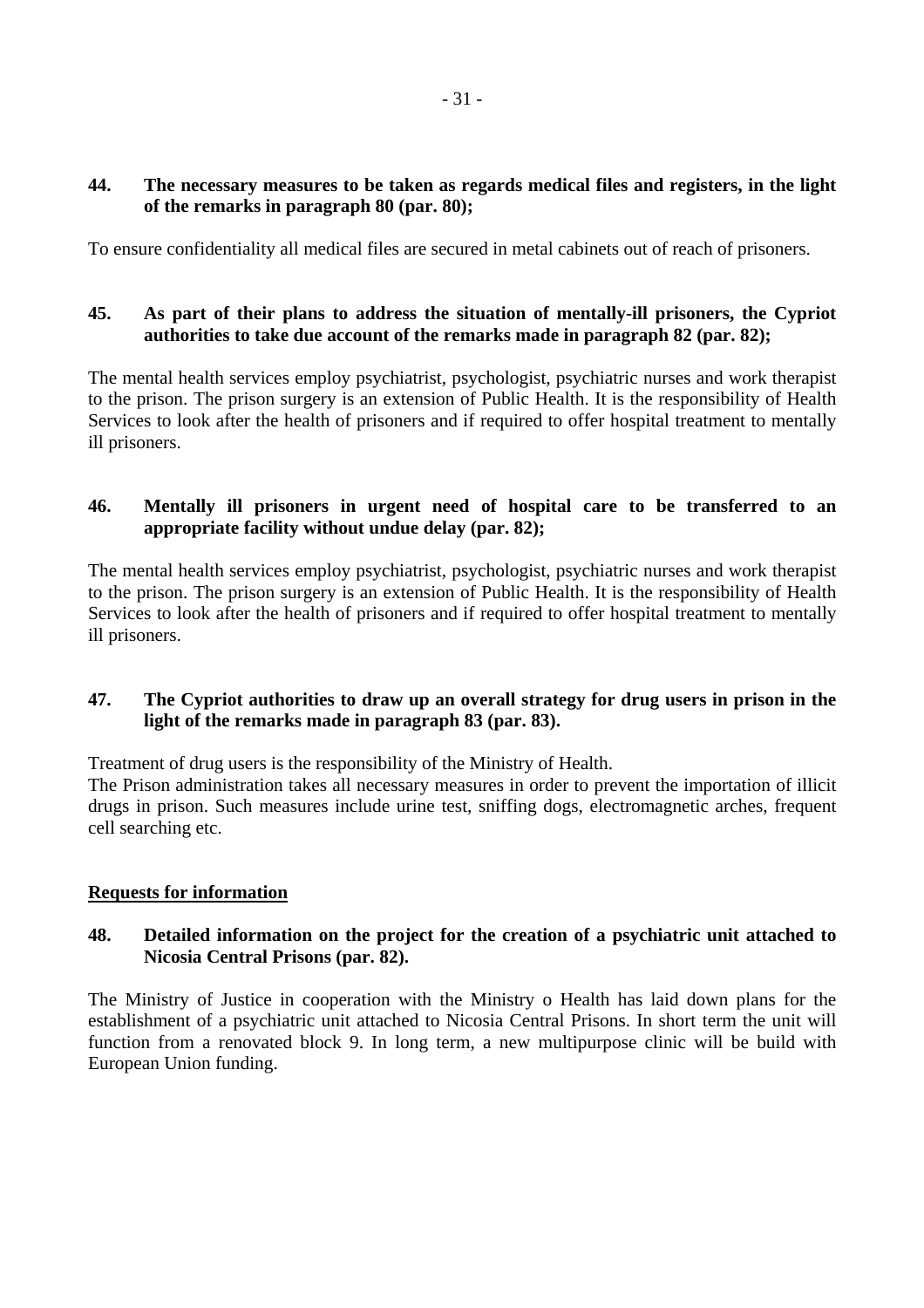## **CONDITIONS OF DETENTION**

#### **Recommendations**

**49. Immediate action to be taken to renovate Blocks 1 and 2 with a view to ensuring that the material conditions fully comply with the requirements set out in Section 58 of the Prisons Regulations in terms of lighting (natural and artificial), ventilation, cell size and equipment, and sanitation facilities (par. 68);** 

The Prison Administration is addressing this issue and funds are available in the prison budget. New sanitary facilities will be created and simultaneously will increase prison capacity.

## **50. Measures to be taken to reduce as soon as possible the occupancy levels in Blocks 1, 2, 5 and 8. As occupancy rates are reduced, it should be ensured that 6 m2 cells are only used to accommodate one prisoner and that the living space in multi-occupancy cells is at least 4 m2 per prisoner (par. 68);**

The introduction of the following measures will help to increase accommodation and living space

- Enforcement of the Community Work Law
- Termination of imprisonment for civil debts
- The termination of imprisonment for illegal entry and stay in the Republic
- The renovation of block no. 9 for the temporary use as psychiatric clinic, which finally will be used as residential quarters for young prisoners.
- The return of block no. 10 to the department of prisons once new police detention center is build.
- The second stage of the renovation of blocks 1 and 2 will lead to an increase of prison capacity by at least 30 cells.

#### **51. The bright lighting in the corridor of Block 5 throughout the night to be reviewed (par. 68);**

The intensity of light corridor in Block 5 has been increased.

## **52. The exercise and recreation yards of Blocks 5 and 8 to be completed without delay (par. 68);**

Works in the yards of Blocks 5 and 8 have been completed thus creating sports grounds for mini football and basketball. Gymnastic bars have also been included.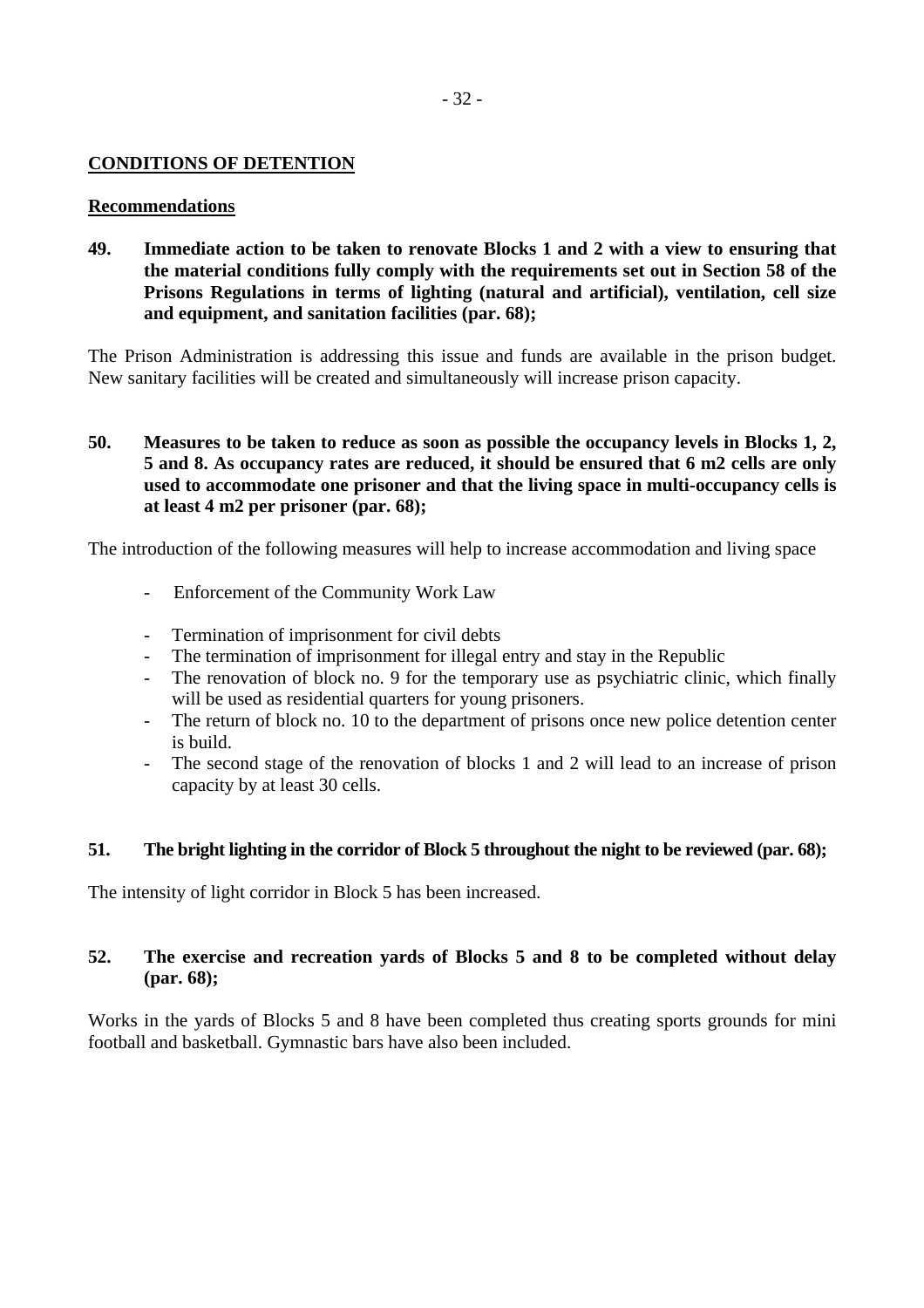## **53. The necessary measures to be taken as a matter of urgency to offer juvenile prisoners a full programme of education, sport, vocational training, recreation and other activities (par. 71);**

Professionals help with confidence building, character awareness and team spirit boosting the moral of young juveniles. The school offers education in various subjects, vocational training and it also promotes arts such as theatre and art. A professional Gymnast offers his services three times a week.

## **54. Vigorous efforts to continue to be made to increase the range of purposeful activities for adult inmates (both Cypriot and foreign prisoners) and as overcrowding is reduced, all the requirements of the Prisons Regulations concerning activities for prisoners to be met (par. 71);**

Every effort is made to introduce vocational and educational training, which will lead to, recognized qualifications from external organizations. This will help the meaningful employment of prisoners upon their release. The Prison Administration makes no discrimination and all prisoners have the same right for education, training as well as sports activities and entertainment.

**55. A genuine policy for the management of life-sentence and long-term prisoners to be established, taking account of the principles set out in paragraph 70 and of Recommendation [Rec(2003)23] of the Committee of Ministers of the Council of Europe on the management by prison administrations of life-sentence and other longterm prisoners (par. 71).** 

The Attorney General is currently drawing up a mechanism, which will allow the parole of life long prisoners.

# **HEALTH CARE SERVICES**

#### **Recommendations**

**56. As a matter of urgency, the necessary steps to be taken to ensure that Nicosia Central Prisons have at least one full-time general practitioner post and at least three additional full-time. A qualified nurse' posts. The nursing team should subsequently be progressively reinforced with a view to replacing all medical orderlies by qualified nursing staff from the Medical Services of the Ministry of Health (par. 74);** 

The Nursing team at the Nicosia Central Prisons has been already reinforced with 4 full-time qualified nurses and one full-time general practitioner (1/1/2006).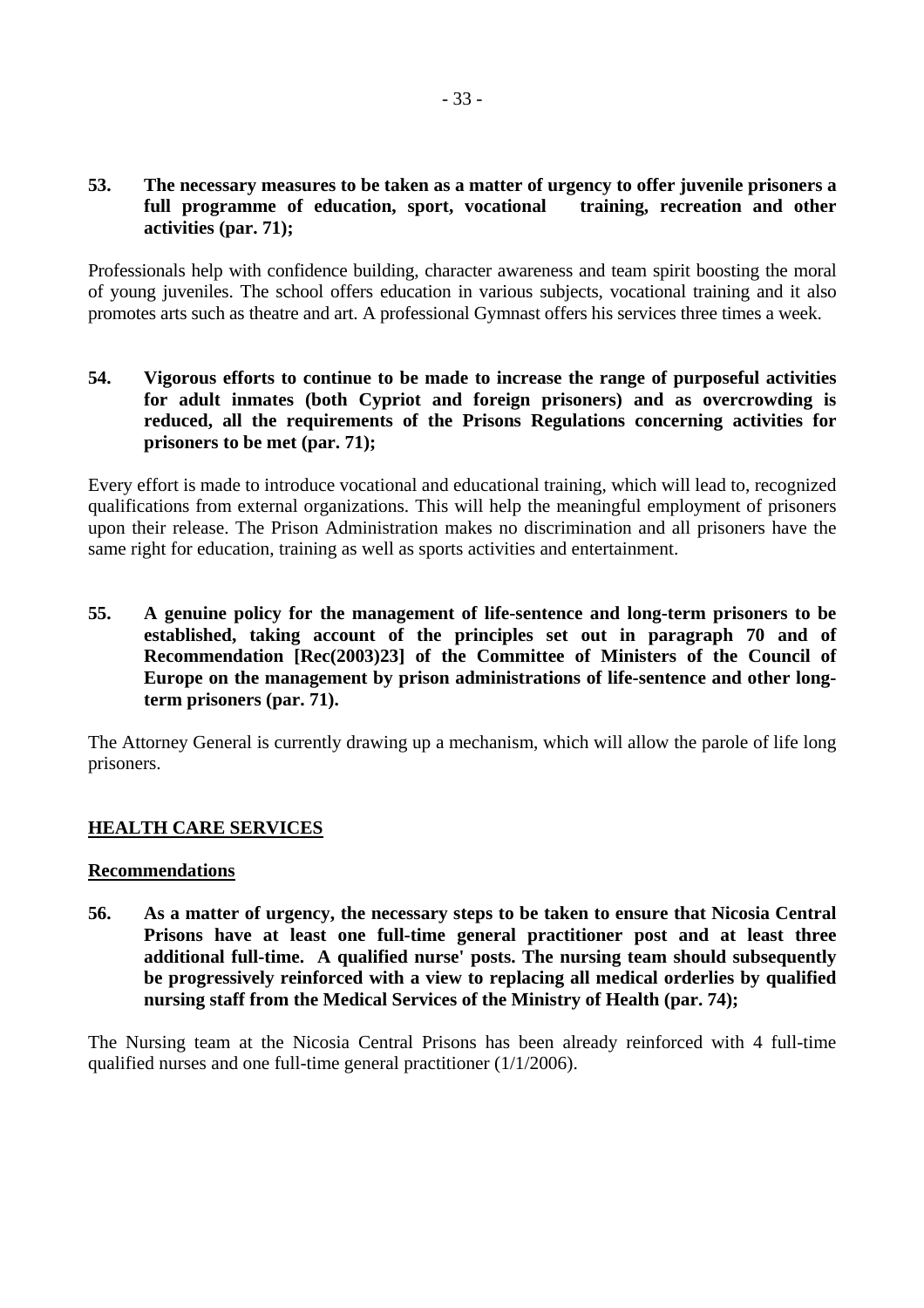## **57. The team in charge of dental and psychiatric care to be substantially reinforced, in the light of the remarks made in paragraphs 72 and 73 (par. 74);**

The reinforcement of the psychiatric team would take some time before it is accomplished due to severe lack of Psychiatrists in Cyprus.

## **58. The psychologist's functions to be reviewed so that he can devote the time needed to adequately care for patients, based on a genuine therapeutic relationship (par. 74);**

Recently there was an increase in the number of Psychologists (one full-time and one three days a week), in order to provide proper care and devote more time to patients.

## **59. The necessary steps to be taken to ensure that the whole health-care service works effectively as a team (par. 75):**

Measures are taken to ensure that the whole health-care service works effectively as a team. The presence of one full-time Medical Officer, as opposed to four Medical Officers previously attending the Prisons in turn, is seen as an important contribution to the smooth function of the Prisons Medical Unit, allowing consistent cooperation between the general practitioner and the rest of the health-care team. The "scientific team" (i.e. the General Practitioner, the Psychiatrist, the Psychologists, and the Occupational Therapist) meets once a month to discuss issues that emerge and affect the stable function of the health-care service provided in the Prisons.

It should be noted that not all members of the health-care team work "under the authority of a senior doctor in charge of the service", as mentioned in paragraph 75 of the CPT Report, since different members have been assigned by different Services or Departments of the Ministry of Health (e.g. the general practitioner has been assigned by the Medical and Public Health Services, whereas the psychiatrist has been assigned by the Mental Health Services, and the four mental health nurses have been assigned by the Division of Nursing Services of the Ministry of Health).

# **60. Members of the health-care service to be provided with the necessary basic medical equipment (e.g. stethoscopes, blood pressure instruments) to perform their work (par. 76);**

The general practitioner at the Nicosia Central Prisons has the necessary basic medical equipment to perform his work. Any requests that are submitted at the Medical and Public Health Services for the provision of further medical equipment are carefully reviewed by the authorities and are duly catered for.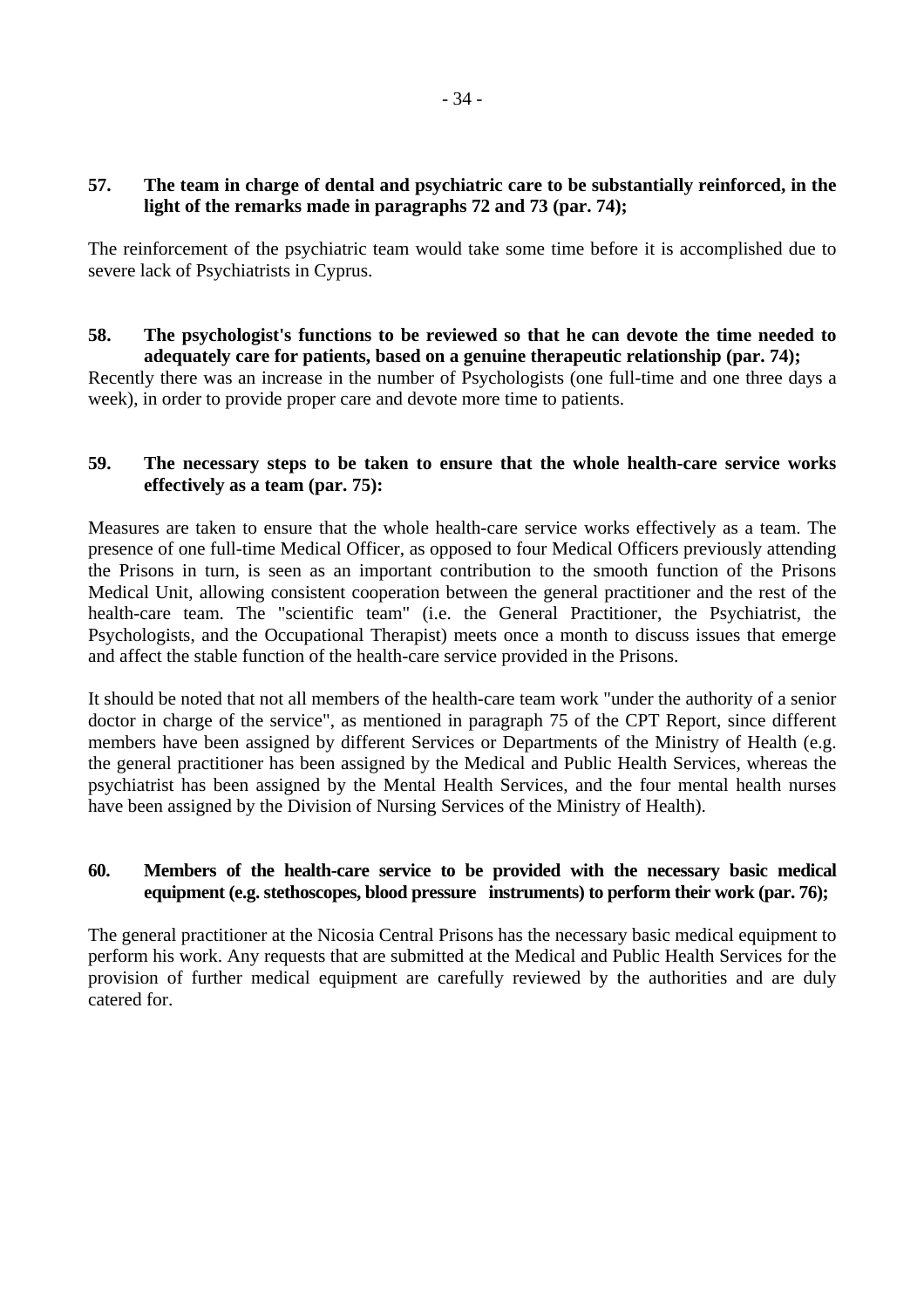#### **OTHER ISSUES**

#### **Recommendations**

## **61. The provisions relating to discipline in the Prisons Regulations to be amended in the light of the remarks made in paragraph 86 (par. 86);**

Prisoners are allowed exercise two times a day. When young prisoners are sentenced to disciplinary confinement they are allowed visits from relatives. Although statutory the Prison Administration is reluctant to use the disciplinary penalty of confinement for 60 days. As far as "malicious allegation against a member of the prison personnel" such charge is included in the Prison regulations. Annex A» disciplinary charges par. 20 {false charges against other prisoners or providing misleading information to the Prison Authorities} Annex B par. 4 {Threat or insult or criminal allegation against member of staff.

**62. The provisions relating to discipline in the Prisons Regulations to be reviewed in order to expressly guarantee that all prisoners charged with having committed a disciplinary offence benefit from the right to be informed in writing of the charges against them and the right to call witnesses on their own behalf and to cross-examine prosecution witnesses (par. 87);** 

This procedure is already enforced because it is included in the relevant law. All relevant documents for disciplinary offences are provided to the accused prisoner, which they are signed for.

#### **63. The question of the right of prisoners to be legally represented to be adressed (par. 87);**

The Prison Department is currently reviewing methods adopted by other countries of the European Community.

### **64. The Cypriot authorities to review the provisions of the Prisons Regulations relating to isolation and confinement, in the light of the principles referred to in paragraph 89 (par. 89);**

According to Prison regulation all prisoners have the right to appeal against whatever sentence imposed to the Prison Board.

**65. A special register to be kept of all isolation/confinement measures, recording the identity of the prisoner, the reasons for the measure, the date and time of the commencement and end of the measure, the deciding authority and the precise place(s) where the prisoner concerned has been accommodated (par. 89);** 

The prison authorities already have a register, which records all details for each individual case.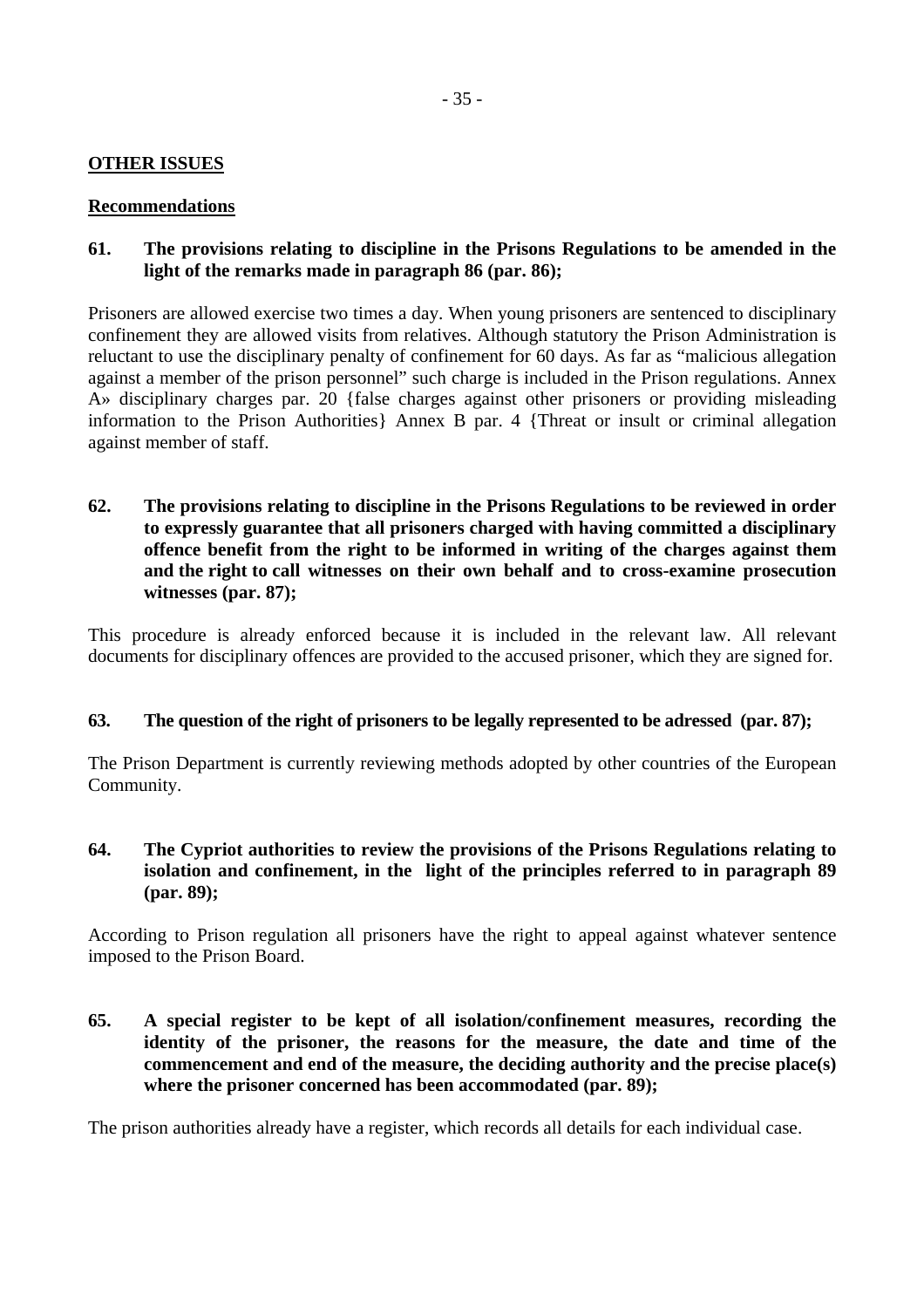#### **66. The Cypriot authorities to amend the Prisons Regulations, in the light of the remarks made in paragraph 90 (par. 90);**

All disciplinary measures against prisoners are regulated by section 153 to 162 of the Prisons Regulation. The Prison Administration is currently reviewing practices from other countries.

**67. The Cypriot authorities to immediately take the necessary steps to ensure that ail prisoners placed in an isolation cell or confined to their cells, for whatever reason, benefit from at least one hour of outdoor exercise each day (par. 91);** 

Already steps have been taken to allow prisoners two one-hour periods outside their cells per day.

**68. The Cypriot authorities to give high priority to the development of prison staff training, both initial and ongoing and, in the course of such training, considerable emphasis to be placed on the acquisition of interpersonal communication skills (par. 96).** 

Efforts are made to upgrade the training of prison's staff.

#### **Comments**

#### **69. The room reserved for visits for prisoners from Blocks 1, 2 and 4 left much to be desired; it was very noisy and overcrowded (par. 94);**

There are plans to create a new visit room. The Prison authorities will renovate existing locations, which will include both open and close visits as well as lowers room.

## **70. The Cypriot authorities are invited to increase the number of telephones available in each block (par. 95);**

Provisions have already been made for the placement of extra telephone boxes in each block. This will increase the number of phones made per day, benefiting all prisoners.

#### **71. The Cypriot authorities are invited to examine the possibility of deploying female staff in all detention areas of Nicosia Central Prisons (par. 97);**

There is no discrimination against female members of staff. All positions are open to male and female members. Already female sergeant warders work as night prison managers, female warders work as nurses to the male blocks and one female warder works at the rehabilitation center.

A study will take place in order to investigate future problems with might be encounted with the introduction of female members of staff in male blocks.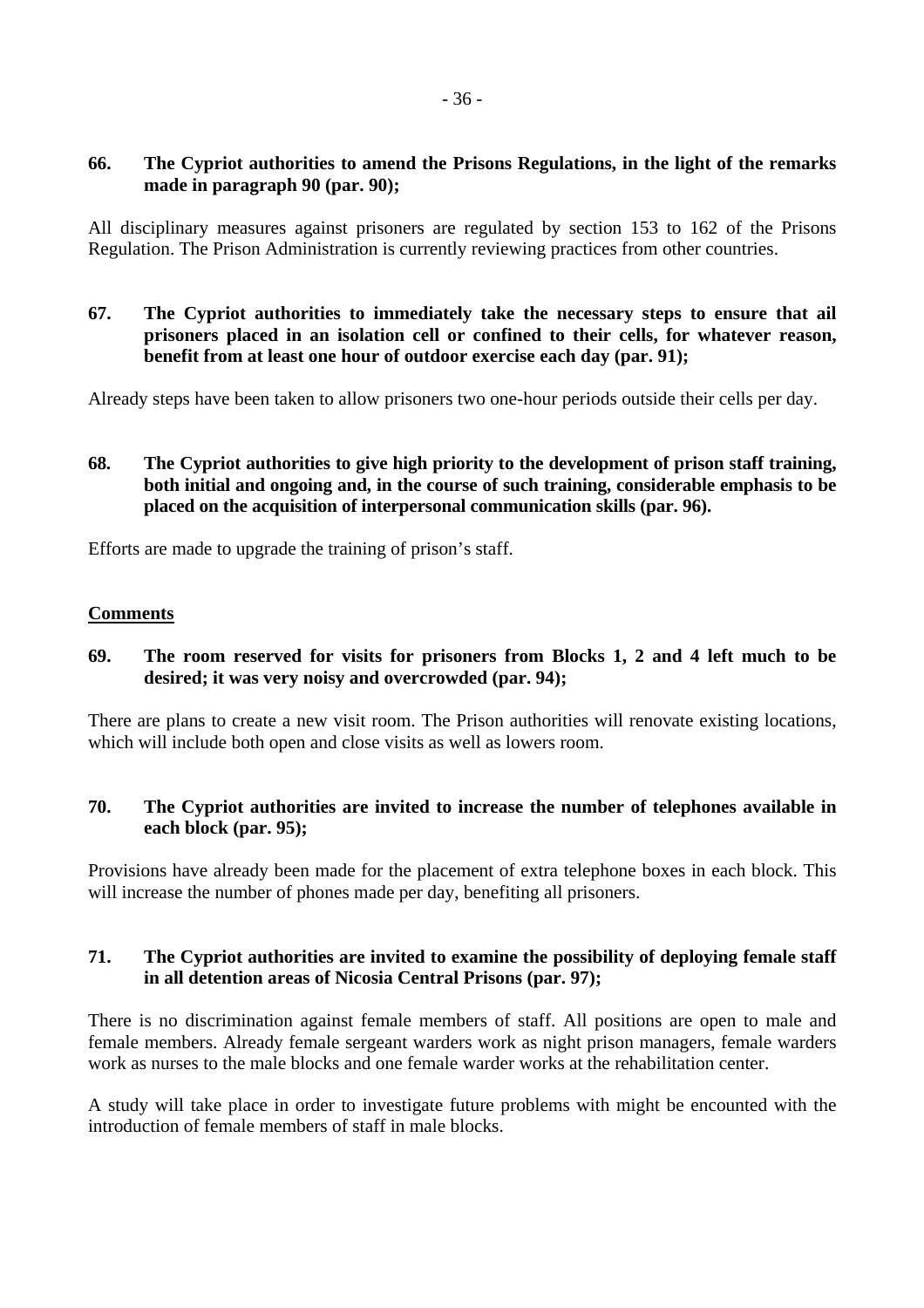## **ATHALASSA PSYCHIATRIC HOSPITAL**

#### **Preliminary remarks**

#### **Comments**

## **72. The Cypriot authorities are encouraged to accord priority to the transfer of patients with learning disabilities to centres within the community where they can receive appropriate care from properly trained personnel (par. 99);**

Regarding the transfer of patients with learning disabilities we have proceeded to the following steps: The Ministry of Health have started a communication with the Ministry of Labour and Social Welfare (responsible for persons with a mental handicap) in an effort to transfer these patients under the responsibility of the Social Welfare Department. In this framework will be included services form local authorities as well as Mental Health Services which will provide psychiatric and nursing care. In the meanwhile some building improvements have been carried out. Patients are transferred to a renewed ward with two-beds and four-beds rooms and more comfortable common rooms. This change facilitated the upgrading of nursing care and the improvement of the patient's behaviour.

#### **73. The Cypriot authorities are urged to give priority to the planning, construction and commissioning of the new Mental Health Centre (par. 101).**

For the design and construction of the new Mental Health Centre there will be a procedure of tenders during 2005, on behalf of the Public Works Department.

#### **Requests for information**

## **74. The comments of the Cypriot authorities in respect of the remarks made in paragraph 100 concerning the recent increase in admissions under court order (par. 100);**

Concerning the increase of admissions to the psychiatric hospital during 2004 we believe is due to factors such as the insufficiency of after-care in some areas and the lack of secure beds in the psychiatric departments in Nicosia and Limassol General Hospitals. We expect to solve this problem with the transfer to the new Nicosia General Hospital that will provide three secure rooms as well as with the planned transformations in the psychiatric department in Limassol General Hospital.

For the design and construction of the new Mental Health Centre there will be a procedure of tenders during 2005, on behalf of the Public Works Department.

#### **75. The concrete steps envisaged for the opening of the new Mental Health Centre and the schedule for the implementation of these steps (par. 101).**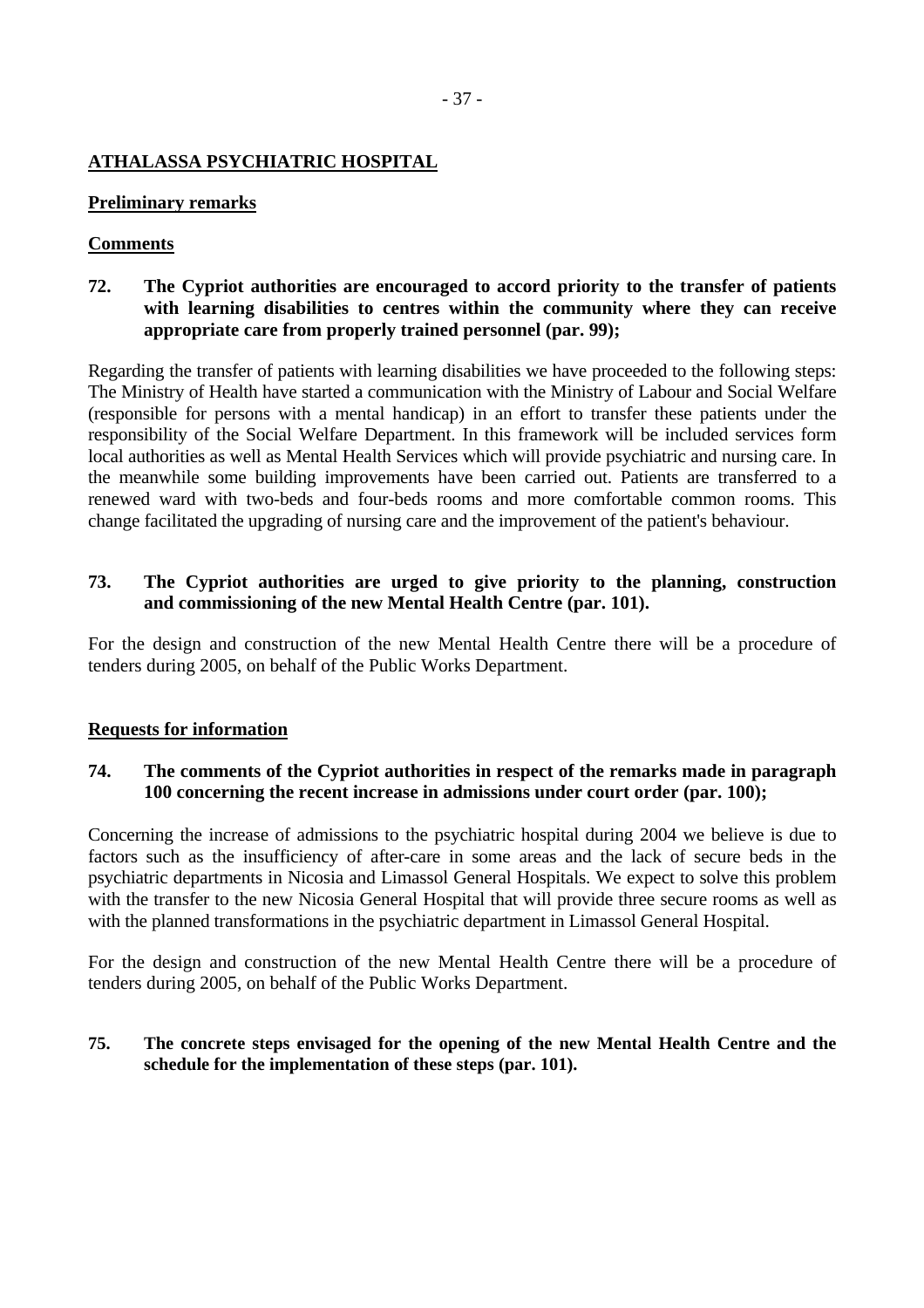#### **ILL-TREATMENT**

#### **Recommendations**

**76. If security considerations require any patient to be confined to a room at night, arrangements to be made so as to accommodate them in an appropriately secure room, fitted with a suitable bed and proper toilet (par. 103);** 

Regarding the facilities required for the patient of ward 34 we have proceeded to temporary improvements of his living conditions while as permanent building arrangements are on the way. General recommendations of the CRT on this matter are seriously taken into consideration.

#### **LIVING CONDITIONS**

#### **Recommendations**

**77. Steps to be taken to so that patients do not sleep naked without any sheets or blanket cover during the night (par. 105).** 

Measures were taken to secure the proper dressing of patients during clay and night.

## **78. All patients whose state of health so permits, including those within a "closed regime" or in acute wards, to benefit without delay from at least one hour of outdoor exercise per day. This might require the setting up of reasonably spacious and secure outdoor areas (par. 106).**

All patients including those within a "closed regime" have the chance for walks outside the wards, (accompanied when necessary). Occasionally football games as well as excursions to the mountains or the beach are organized. Some patient escorted by staff visit restaurants, theatre and football games.

#### **Comments**

# **79. The Cypriot authorities are invited to continue in their efforts to further improve patients' living conditions, having regard, inter alia, to the comments made in paragraph 104 (par. 104).**

Efforts are made for the improvement of patients living conditions. Sanitary equipment of wards 37 and 21 have been renewed and the ward 39 is planned to be closed up.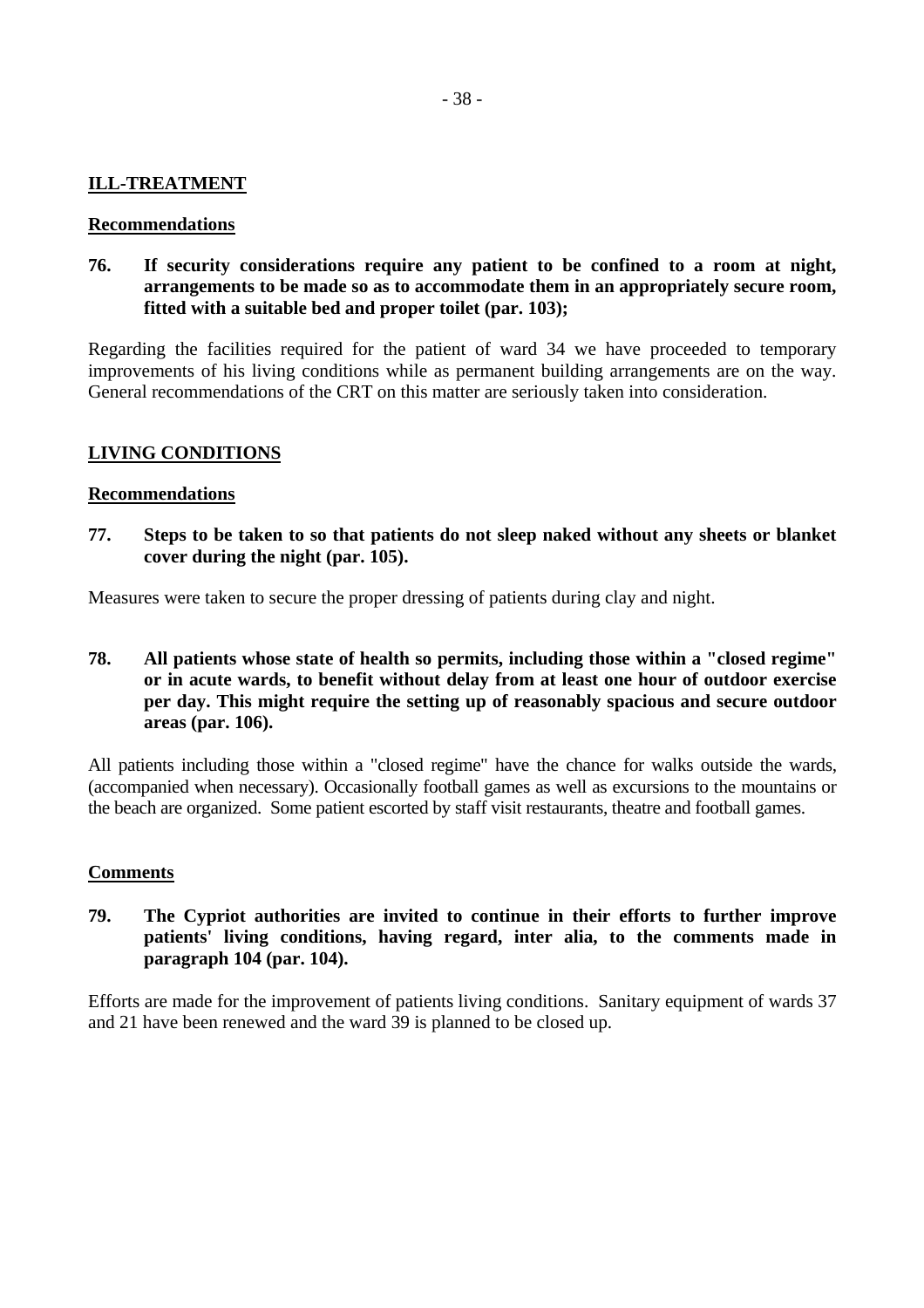#### **TREATMENT**

#### **Recommendations**

**80. The approach towards "PRN" medication to be reviewed in the light of the remarks made in paragraph 109. In particular, a doctor should be immediately notified of any instance in which "PRN" medication is administered (par. 109);** 

#### **Requests for information**

**81. Further clarification as regards the administration of "PRN" medication in acute emergency cases, as well as a copy of the orders and instructions mentioned in paragraph 110 (par. 110).** 

The CPT recommendation on the use of P.R.N. has leaded to our reviewing its use. Our current practice consists in the following: Written instructions were given as to the use of P.R.N:

- a. P. R. N. is given after written orders of the psychiatrist
- b. Special forms are kept in every patient's file with signed doctor's orders on the kind, dosage and frequency of the administered medication.
- c. Every ward keeps a separate register where the total use of P.R.N. is registered.
- d. We attach a copy (in Greek) of the written instructions given as to the use of P.R.N.

## **82. An individualized therapeutic programme to be drawn up for each psychiatric patient. In addition to appropriate medication and medical care, it should involve a wide range of rehabilitative and therapeutic activities, including access to occupational therapy, group therapy, individual psychotherapy, art, drama, music and sport (par. 113).**

Occupational therapy as well as other programmes (group therapy art therapy et al.) carried out in the Athalassa Hospital are really insufficient. This is due to the lack of the necessary staff in spite of the Mental Health director's efforts for the employment of such professionals.

However new occupational therapy programs (individual and group) were applied. Such programs are:

- 1. Communication skills group for pts of wards 24, 36, 37
- 2. Social skills group for pts of wards 24, 36, 37
- 3. Relaxation and anxiety management for patients of wards 36, 24, 36, 37
- 4. Cognitive skills training groups for patients of wards 23, 24, 36, 37

Recreational and other activities such as bingo, backgammon, drawing and painting, cooking and baking attendance patients of wards 21, 24, 14, 23, 36, 37, 34.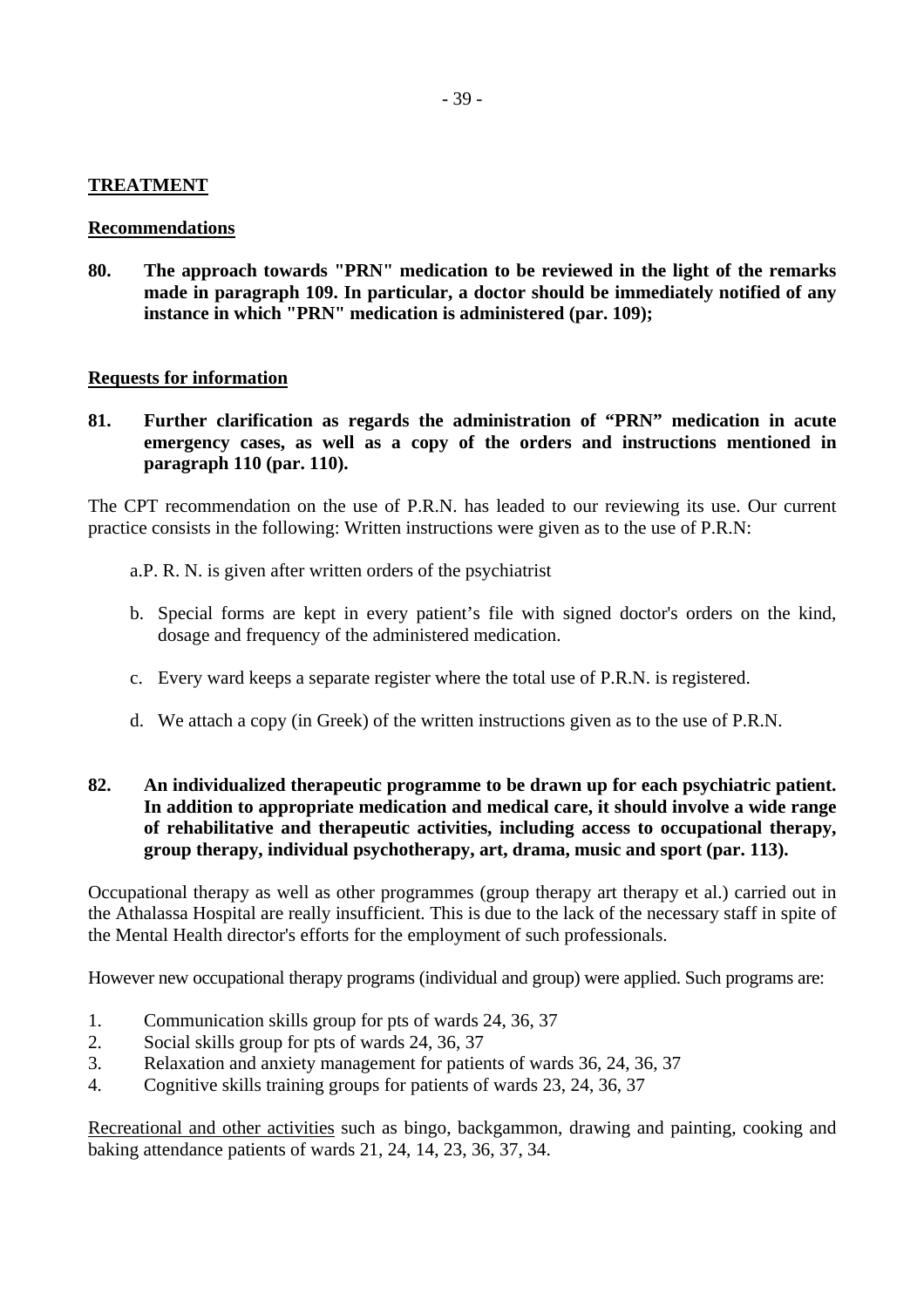# **STAFF**

#### **Recommendations**

**83. The Cypriot authorities to address, as a matter or priority, the insufficiency of medical and other qualified treatment staff and their real-time availability for patient care (par. 114);** 

We agree with the remark on the insufficiency of staff.

**84. At least one member of the medical staff to be available at the hospital at all times (par. 114).** 

As regards to the availability of a doctor at all times the arrangement made is the following: A qualified psychiatrist is on call at any time covering all Nicosia s psychiatric services.

Besides, there is a trainee psychiatrist in the Hospital until 21.00 hours. With the opening of the new Nicosia General Hospital (next door) there will be accommodation facilities that will enable the 24 hours presence of a doctor.

# **MEANS OF RESTRAINT**

#### **Recommendations**

- **85. In addition to being recorded in the nursing notes, every instance of the physical restraint (manual control, use of instruments of physical restraint, seclusion) of a patient to be recorded in a specific register established for that purpose. Each entry in the register should include the times at which the measure began and ended, who ordered the measure, the circumstances of the case, the reasons for resorting to the measure and an account of any injuries sustained by patients or staff (par. 116);**
- **86. A detailed policy on the use of seclusion to be drawn up, in the light of the remarks made in paragraph 115. This policy should make clear that seclusion should never be used as a punishment (par. 116).**

#### **Comments**

**87. The CPTs delegation was far from convinced that physical restraint was always explicitly ordered by a medical doctor, or brought to his or her attention for subsequent approval (par. 115).** 

A detailed policy and the register for reporting the use of physical restraint as well as seclusion measures will be applied according to the CRT's recommendation. However, we can assure the committee that no abuse of the above is noticed.

The door of the seclusion room in ward 23 was replaced.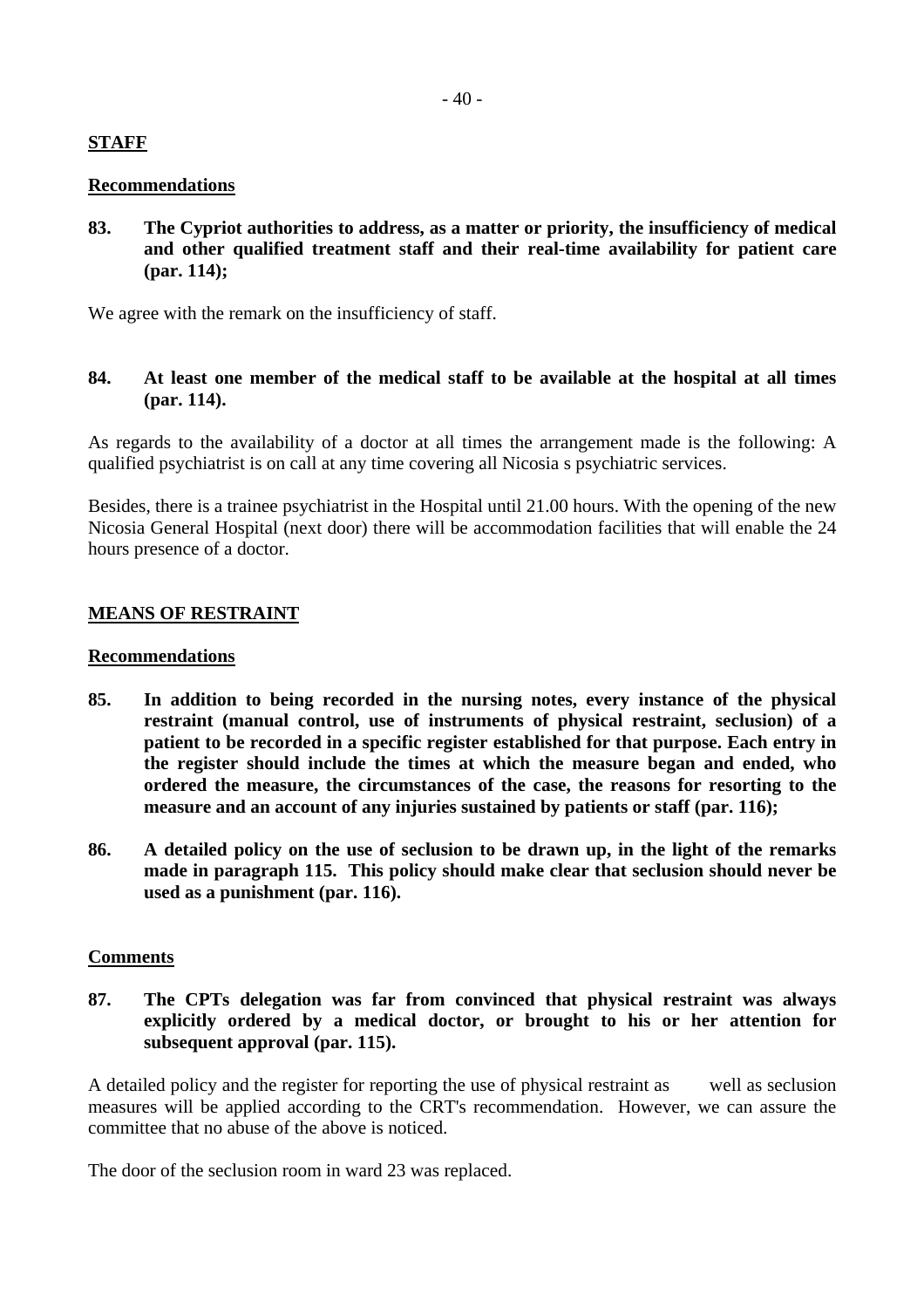## **SAFEGUARDS IN THE CONTEXT OF INVOLUNTARY PLACEMENT**

#### **Recommendations**

- **88. Any patient unable to understand the information brochure and leaflet on patients' rights to receive appropriate assistance (par. 121);**
- **89. Steps to be taken to ensure that patients have confidential access to the Supervisory Committee. This implies that arrangements should be in place enabling them to send complaints directly to the Supervisory Committee (par. 122);**
- **90. The necessary steps to be taken as regards access to the telephone, in the light of the remarks made in paragraph 123 (par. 123);**
- **91. The resources of the Supervisory Committee to be increased and, in particular, the Committee to be serviced by an independent and full-time Secretariat, which is located in its own separate premises and equipped with adequate facilities (par. 125);**
- **92. The necessary steps to be taken to ensure that all patients have the right to be heard in person or through a personal advocate or representative at all court hearings prior to any decision concerning the renewal of their involuntary placement (par. 128);**
- **93. The requirement that patient' requests to initiate a procedure for termination of compulsory care have to be supported by the treating psychiatrist to be removed (par. 129);**
- **94. A court required to decide whether to continue an involuntary psychiatric placement to have, in every case, access to the reasoned opinion of an independent psychiatrist (par. 130).**

We have taken into consideration the CRT's remarks on the above issue and we are planning to address the Cypriot commissioner for the human rights for advice.

Safeguards during placement: On this issue the Supervisory Committee and the management committee of Mental Health Services have decided on a common procedure for receiving complaints. This concluded to the installation of complain-boxes in every ward which will be opened at the presence of representatives of both committees.

Instructions were given to the staff for safeguarding privacy during the patient's telephone conversations.

CRT's recommendations were forwarded to the supervisory committee.

All CRT's recommendations of the procedure of discharge are addressed to the committee responsible for the revision of the Mental Health Law.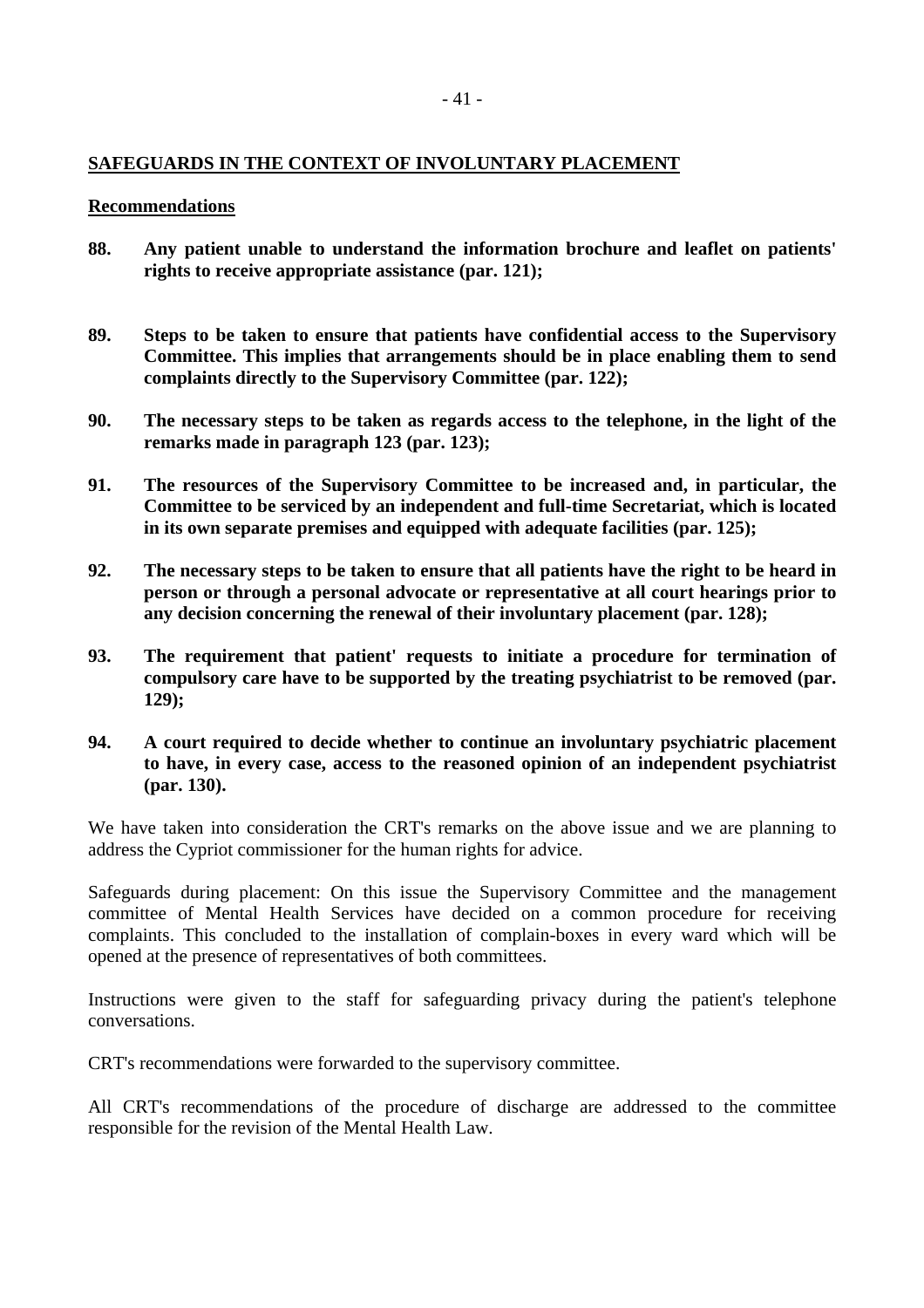## **Comments**

**95. It would be advisable for the Cypriot authorities to explore alternative solutions which would fully guarantee the independence and impartiality of the personal representative (par. 119);** 

The problems rose in paragraph 95 & 97 can not be addressed by the Ministry of Health. These are issues that should be answered by the Ministry of Justice.

**96. The Cypriot authorities are requested to bring the remark made in paragraph 126 to the attention of the various professional bodies required to submit lists of candidates for the appointment of Supervisory Committee members (par. 126).** 

Voluntary organizations are represented at the Supervisor Committee.

#### **Requests for information**

**97. The comments of the Cypriot authorities on the issue raised in paragraph 120 concerning the assistance of a lawyer at hearings (par. 120);** 

The problems rose in paragraph 95 & 97 can not be addressed by the Ministry of Health. These are issues that should be answered by the Ministry of Justice.

**98. Confirmation that voluntary organizations are effectively represented on the Supervisory Committee (par. 126).** 

Voluntary organizations are represented at the Supervisor Committee.

## **ESTABLISHMENTS FOR CHILDREN TAKEN INTO CARE BY THE SOCIAL WELFARE SERVICES**

#### **Requests for information**

#### **99. Whether the requirements concerning disciplinary procedures applied to juveniles, as set out in paragraph 138, is being met (par. 138);**

Disciplinary procedures applied to children who reside in institutions (Children's Homes and Youth Hostels) operated by the Social Welfare Services (SWS) are formally set in the Manual of Operations of the SWS. For example:

- 1. Only the director of the Home is authorised to take disciplinary measures.
- 2. The Director as well as the staff is expected to set an example for children's behaviour.
- 3. The director is responsible to keep a record in a special "report book" as well as in the child's personal file of any disciplinary measures taken for a particular child.
- 4. Corporal punishment is absolutely forbidden.

In the case of a serious misbehaviour, the director calls a meeting with the child and the welfare officer, who is independent from the institution and is responsible for the child (or the juvenile).